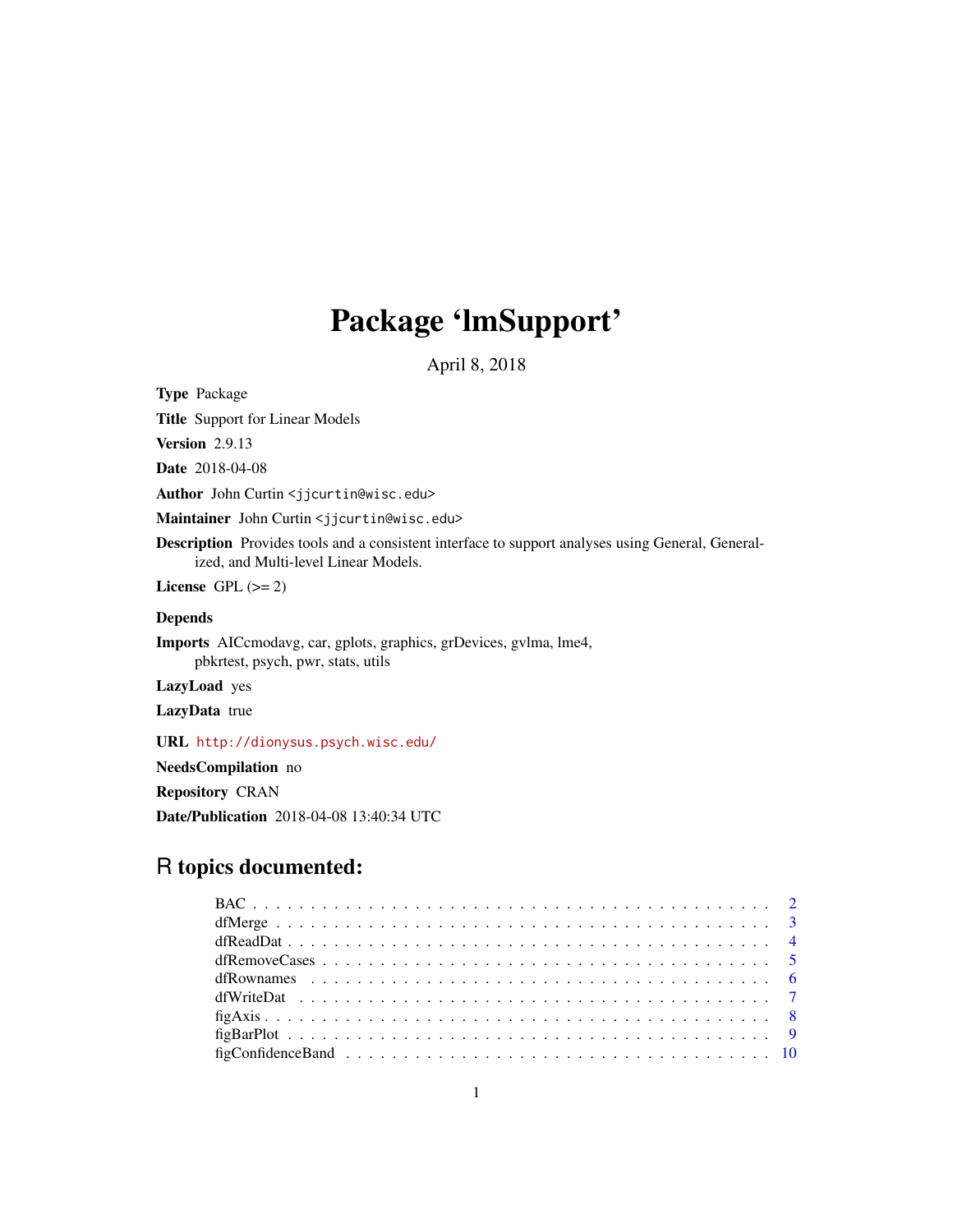<span id="page-1-0"></span>

| Index |                                               | 45       |
|-------|-----------------------------------------------|----------|
|       | $varScore$                                    | 43       |
|       | $varReverse \ldots$                           | 42       |
|       | varRename<br>.                                | 41       |
|       | varRegressors<br>.                            | 41       |
|       | varRecode                                     | 40       |
|       | $varPlot \dots \dots$                         | 39       |
|       | $varParse \dots \dots$                        | 38       |
|       |                                               | 38       |
|       | varOdd                                        | 37       |
|       |                                               | 36       |
|       | varDescribeBy                                 | 36       |
|       |                                               | 35       |
|       |                                               | 33       |
|       |                                               | 32       |
|       |                                               | 32       |
|       | modelR2<br>.<br>$\mathbf{1}$ and $\mathbf{1}$ | 31       |
|       | modelPredictions<br>.                         | 30       |
|       | modelPower $\ldots$<br>.                      | 28       |
|       | modelErrors $\ldots$<br>.                     | 28       |
|       |                                               | 27       |
|       |                                               | 26       |
|       |                                               | 25       |
|       |                                               | 24       |
|       |                                               | 23       |
|       |                                               | 22       |
|       |                                               | 21       |
|       |                                               | 20       |
|       |                                               | 20       |
|       |                                               | 19       |
|       |                                               | 18       |
|       |                                               | 17       |
|       |                                               | 15<br>16 |
|       |                                               | 13       |
|       |                                               | 12       |
|       | figLabDefaults                                | 12       |
|       |                                               | 11       |
|       |                                               |          |

BAC *BAC and Fear-potenitated startle*

# Description

The BAC data frame has 96 rows and 4 columns. The observations are the fear-potentiated startle scores by blood alcohol concentration, trait anxiety and sex.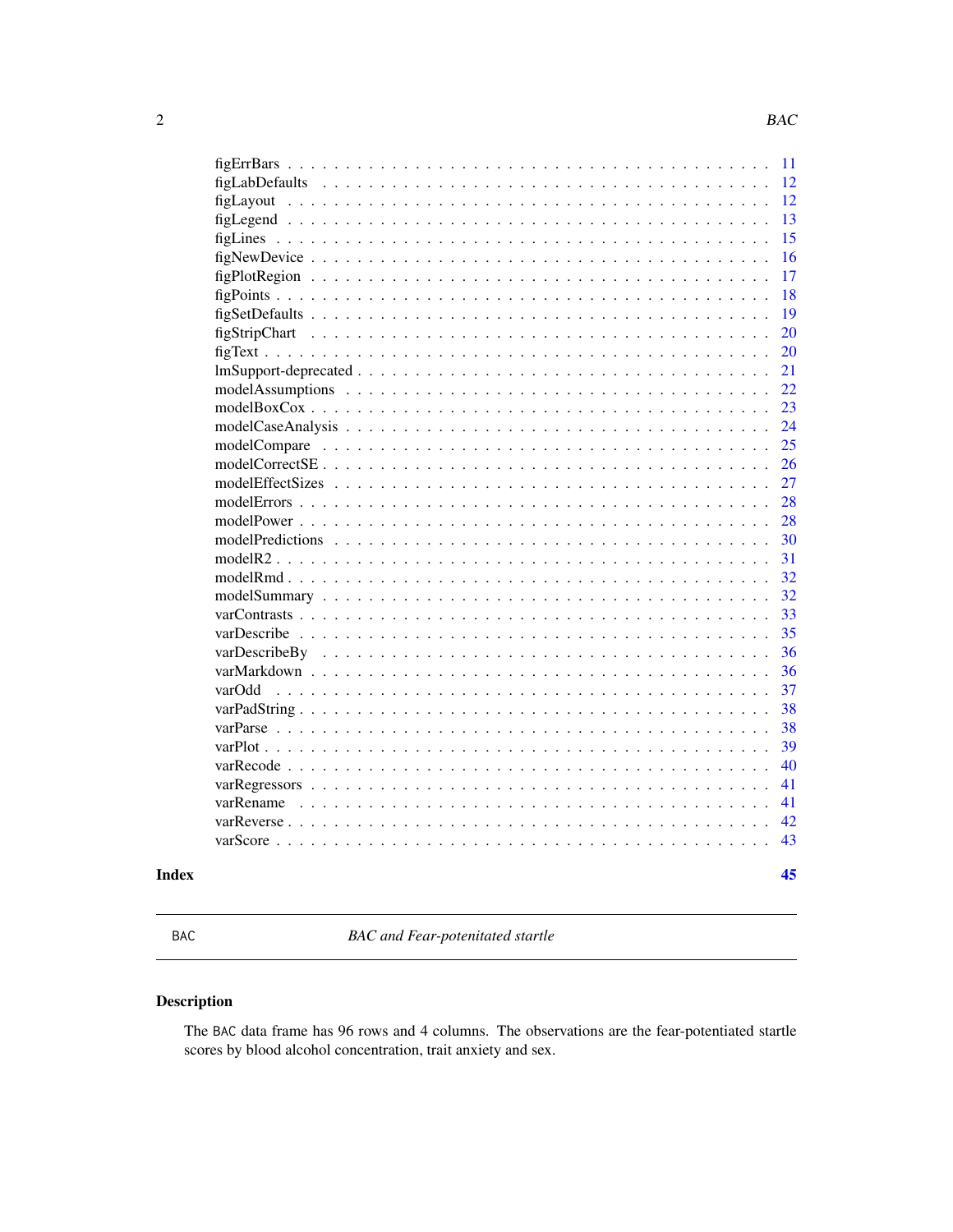#### <span id="page-2-0"></span>dfMerge 3

# Usage

BAC

# Format

This data frame contains the following columns:

BAC Blood alcohol concentration.

TA Trait anxiety

Sex Participant sex

FPS Fear-potentiated startle

# Source

Loosely based on real data collected by Curtin et al from psychophysiological studies of alcohol effects on FPS.

<span id="page-2-1"></span>dfMerge *Merges two data frames*

# Description

Merges variables from two data frames (DataX, DataY) by default or merges cases (if AddVars= FALSE). When mergeing variables, by default matches on row names but can use other variable names in DataX (ByX) and DataY (ByY) as needed. Also by default, includes all cases in DataX and DataY but can limit to only matching (AllX=FALSE, AllY=FALSE) or left join (AllY=FALSE) or right join (AllX=FALSE).

When merging cases, will add variables to DataX or DataY as needed and set added variables to NA

# Usage

```
dfMerge(DataX, DataY, ByX = 0, ByY = 0, AllX = TRUE, AllY = TRUE, AddVars=TRUE)
```
#### Arguments

| DataX | first data frame for merge                                                                                                  |
|-------|-----------------------------------------------------------------------------------------------------------------------------|
| DataY | second data frame for merge                                                                                                 |
| ByX   | Name of variable in DataX to match cases on. Column can be specified by name<br>or number. Default is 0 which uses rownames |
| ByY   | Name of variable in DataY to match cases on. Column can be specified by name<br>or number. Default is 0 which uses rownames |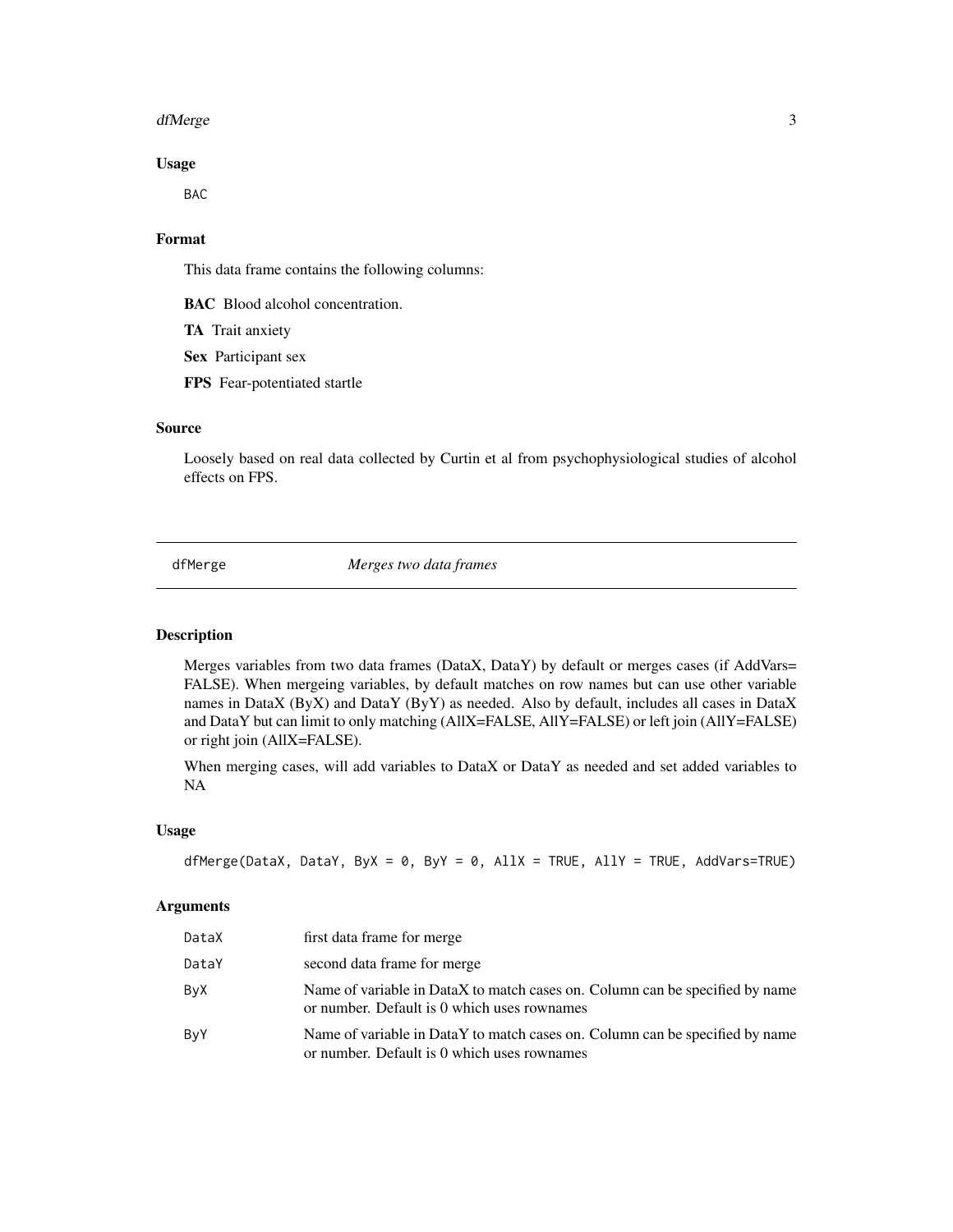<span id="page-3-0"></span>

| AllX    | logical; if TRUE, then extra rows will be added to the output, one for each row                                                    |
|---------|------------------------------------------------------------------------------------------------------------------------------------|
|         | in DataX that has no matching row in DataY These rows will have NAs in those                                                       |
|         | columns that are usually filled with values from dY. The default is TRUE, so                                                       |
|         | that all rows with data from both dX and dY are included in the output. In other<br>words, it is the union of these two dataframes |
| AllY    | analagous to AllX but for DataY                                                                                                    |
|         |                                                                                                                                    |
| AddVars | Default is to merge variables (columns). If FALSE will merge cases (rows)                                                          |

# Details

see merge() or rbind() for more details on merging variables or cases, respectively.

## Value

Returns merged data frame

#### Author(s)

John J. Curtin <jjcurtin@wisc.edu>

#### See Also

merge(), rbind()

#### Examples

```
dX <- data.frame(v1=c(1,2,3,4,5), v2=c(1,NA,NA,2,4), data=1:5)
rownames(dX) = c(1, 2, 3, 4, 5)dY <- data.frame(v3=c(3,2,1,4,15), v4=c(2,4,5,6,7), data=6:10)
rownames(dY) = c(1, 2, 3, 4, 6)dNew = dfMerge(dX, dY)
```
<span id="page-3-1"></span>

dfReadDat *Opens a tab-delimited dat file with typical Curtin lab settings*

# Description

Opens a tab-delimited data file with standard Curtin lab format which include using a header and setting delimiter to tab and as.is=TRUE

If variable named SubID (default) or other text supplied by SubID variable exists in dat file, row names will be set with this variable and then variable is removed from new data frame.

# Usage

```
dfReadDat(File, SubID = "SubID", SubIDDigits = NULL)
```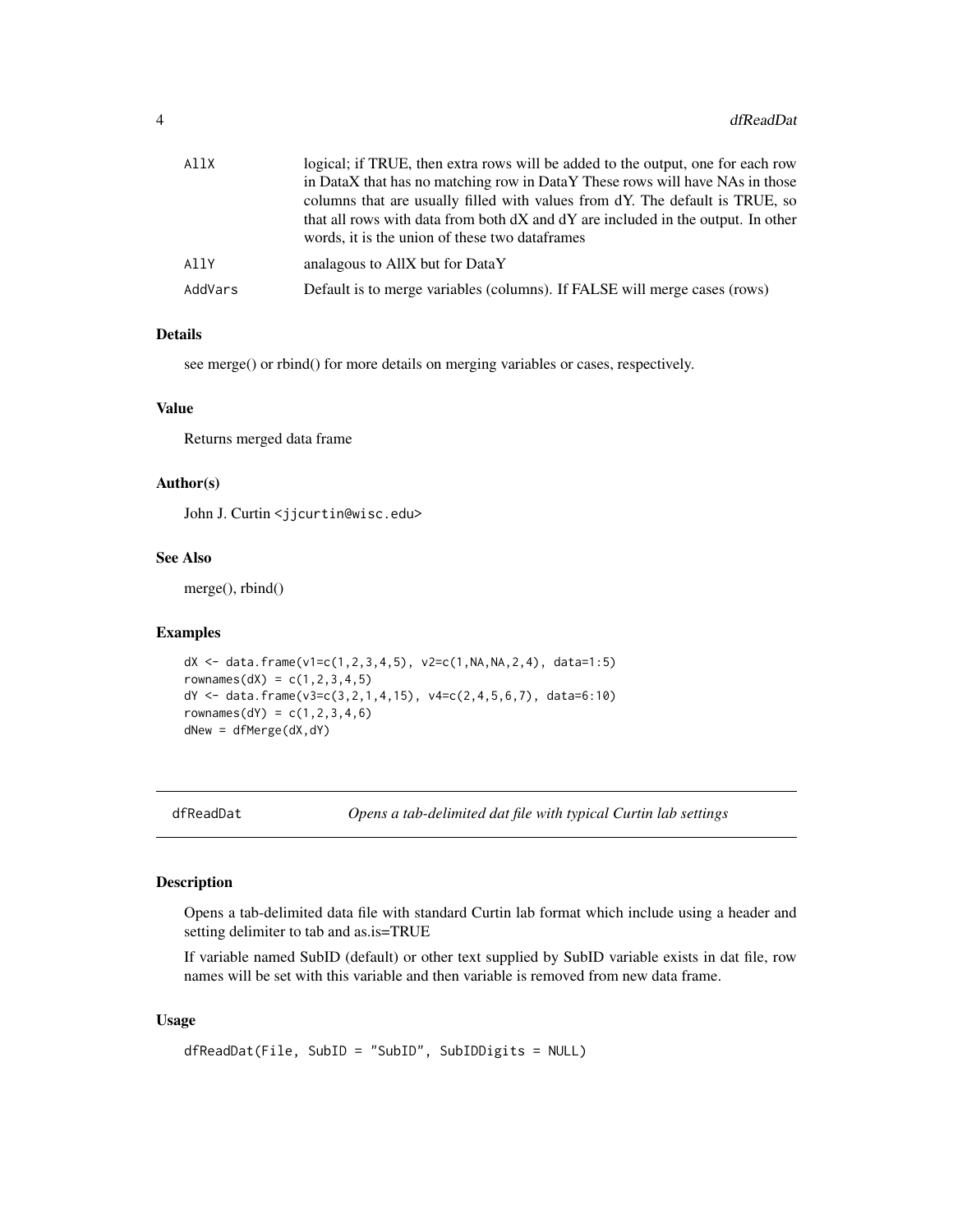# <span id="page-4-0"></span>dfRemoveCases 5

# Arguments

| File        | File name for dat file including extension                                                                     |
|-------------|----------------------------------------------------------------------------------------------------------------|
| SubID       | String to indicate name of SubID variable. Default is 'SubID'. If set to NULL,<br>rownames will not be altered |
| SubIDDigits | Length of SubID rowname string. If NULL, will be set to max length in data                                     |

# Value

returns a data frame

#### Author(s)

John J. Curtin <jjcurtin@wisc.edu>

#### See Also

read.table(), read.delim(), write.table(), dfRownames()

# Examples

```
##dfReadDat('Sample1.dat) #not executable unless Sample1.dat exists in path
##dfReadDat('Sample2.dat, SubID = 'subnum') #not executable unless Sample2.dat exists in path
```
<span id="page-4-1"></span>dfRemoveCases *Removes cases from dataframe*

### Description

Removes cases from dataframe. Cases can be numeric or character. If numeric, rownames must be able to be converted to numeric. Returns warning if cases not found in dataframe.

# Usage

```
dfRemoveCases(Data, Cases)
```
# Arguments

| Data  | a dataframe                                        |
|-------|----------------------------------------------------|
| Cases | a vector of numeric or character case IDs/rownames |

# Value

Returns dataframe with cases removed.

#### Author(s)

John J. Curtin <jjcurtin@wisc.edu>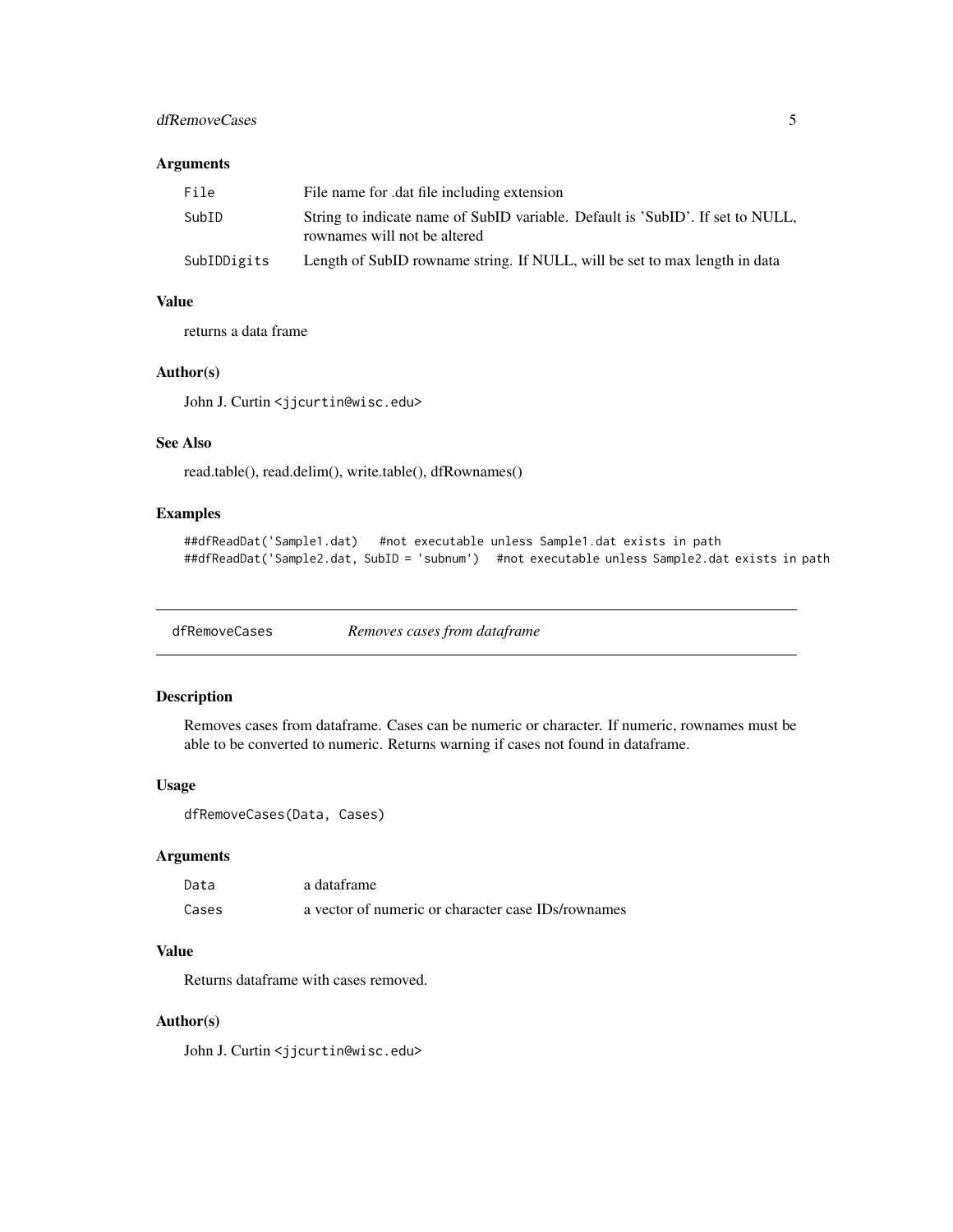# <span id="page-5-0"></span>Examples

```
d = dfRemoveCases(BAC, c('0125', '0111'))
```
<span id="page-5-1"></span>dfRownames *Sets rownames to SubID*

# Description

Sets the row names of the data frame to the variable name listed as SubID. SubID should be text name of variable. Also keeps number of characters constant by default (numeric SubID only) and removes SubID by default

# Usage

dfRownames(Data, SubID = "SubID", FixedWidth = TRUE, Remove = TRUE, MaxNumDigits=NULL)

# Arguments

| Data         | a data frame with a variable containing subject ID numbers                                                                     |
|--------------|--------------------------------------------------------------------------------------------------------------------------------|
| SubID        | Text name of subject ID variable. Default is SubID                                                                             |
| FixedWidth   | logical. If TRUE (default), all rowames will be the same length by padding with<br>leading 0's. Only applies to numeric SubIDs |
| Remove       | logical. If TRUE (default), the subject ID variable will be removed from data<br>frame after setting rownames                  |
| MaxNumDigits | Length of rowname string. If NULL, will be set to max length in data. Only<br>applies to numeric SubIDs                        |

#### Value

Returns data frame with rownames set (and SubID removed if requested)

#### Author(s)

John J. Curtin <jjcurtin@wisc.edu>

#### Examples

d <- data.frame(SubID = c(1,2,3,10,20), v1=c(1,2,3,4,5), v2=c(1,NA,NA,2,4), data=1:5) d=dfRownames(d)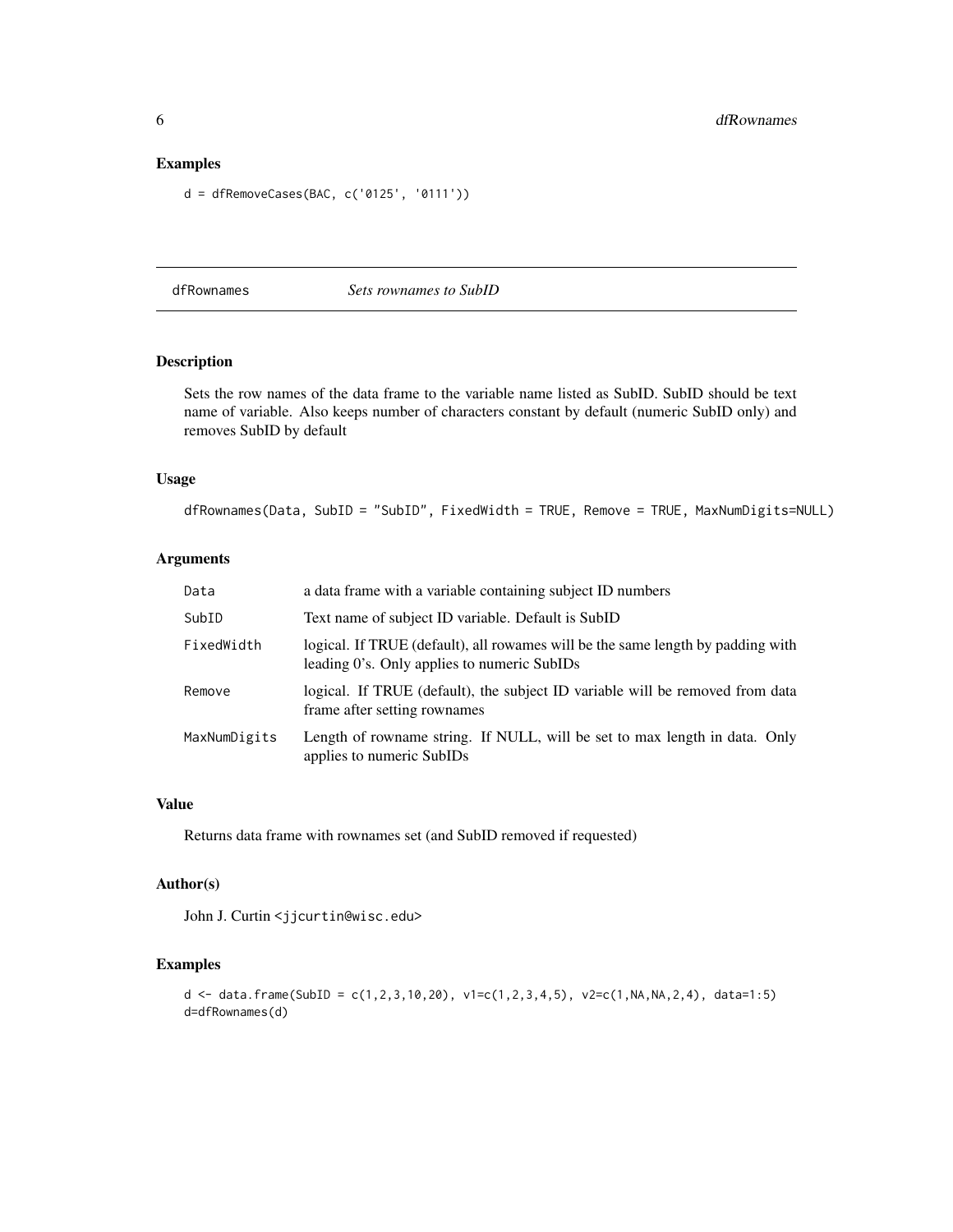<span id="page-6-1"></span><span id="page-6-0"></span>

Saves a dataframe as a tab-delimited data file with standard Curtin lab format. Will add rownames as a first column in .dat file and label this column with SubID

# Usage

```
dfWriteDat(Data, File, SubID = "SubID")
```
#### Arguments

| Data  | a dataframe                                                                                                          |
|-------|----------------------------------------------------------------------------------------------------------------------|
| File  | file name for dat file                                                                                               |
| SubID | Name for new column with data from rownames. If NULL, rownames will not<br>be added to .dat file) Default is 'SubID' |

# Details

Uses these parameters with write.table no append, quote, separator is tab, no rownames, yes for columnns.

#### Value

no return value but creates .dat file in current wd

# Author(s)

John J. Curtin <jjcurtin@wisc.edu>

# See Also

read.table(), read.delim(), write.table()

```
##Not run
##data(BAC)
##dfWriteDat(BAC, File="Test1.dat")
##dfWriteDat(BAC, File="Test2.dat", SubID = 'ID')
##dfWriteDat(BAC, File="Test3.dat", SubID = NULL)
```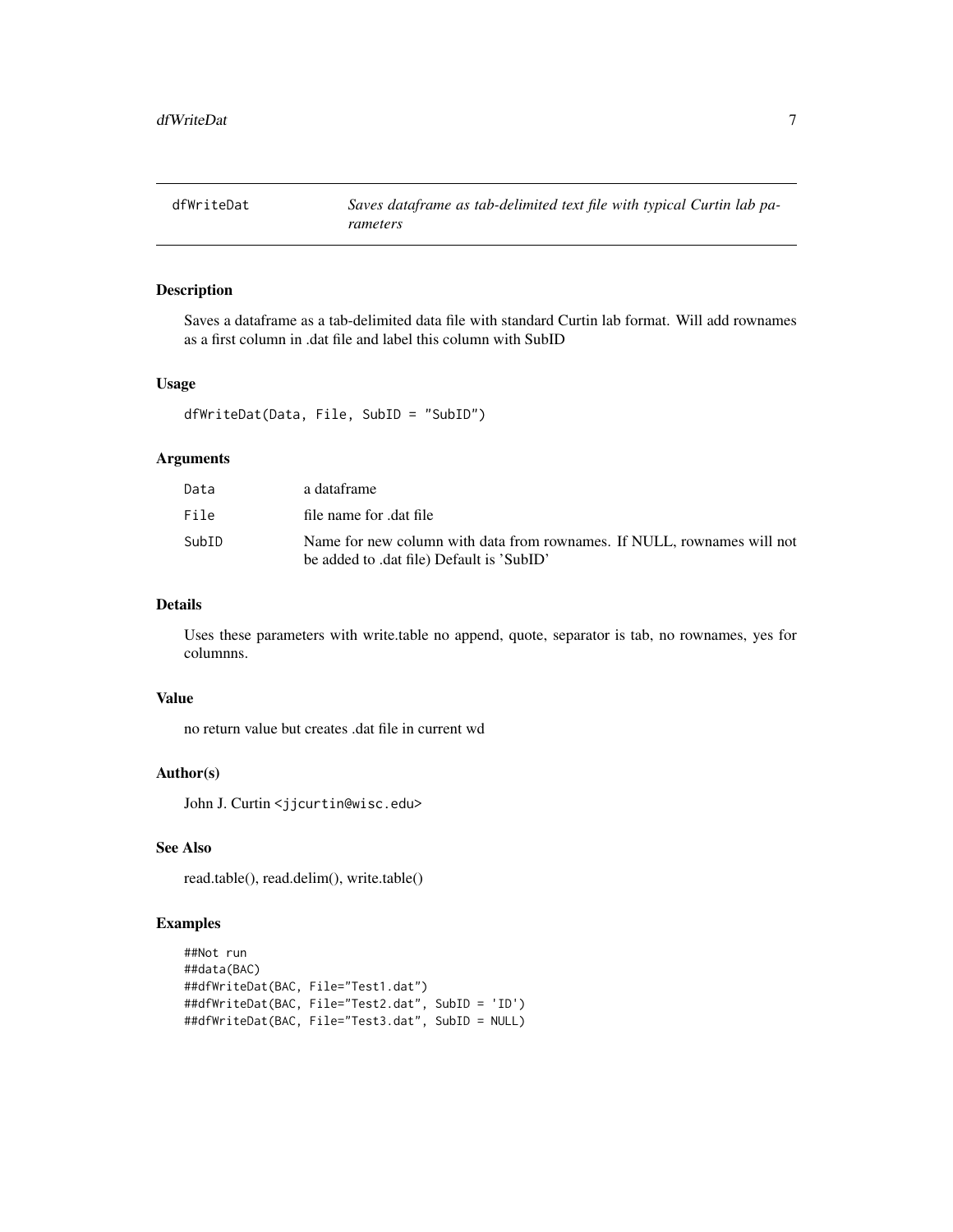<span id="page-7-0"></span>

Wrapper function for standardized use of axis() with lab defaults for display

# Usage

```
figAxis(side, lab.text, scale.at=NULL, scale.text=NULL,
                    scale.lwd=NULL, scale.cex=NULL, scale.font=NULL,
                    lab.line= NULL, lab.cex=NULL, lab.font=NULL)
```
# Arguments

| side                       | an integer specifying which side of the plot the axis is to be drawn on. The axis<br>is placed as follows: 1=below, 2=left, 3=above and 4=right.                                                     |
|----------------------------|------------------------------------------------------------------------------------------------------------------------------------------------------------------------------------------------------|
| lab.text                   | name label for the axis                                                                                                                                                                              |
| scale.at                   | the points at which tick-marks are to be drawn. Non-finite (infinite, NaN or NA)<br>values are omitted. By default (when NULL) tickmark locations are computed,<br>see 'Details' below.              |
| scale.text                 | this can either be a logical value specifying whether (numerical) annotations are<br>to be made at the tickmarks, or a character or expression vector of labels to be<br>placed at the tickpoints.). |
|                            | scale.lwd, scale.font, scale.cex<br>lwd, font, and cex for scale annotations. Accessed from options if NULL                                                                                          |
| lab.line, lab.cex.lab.font | line number, cex, and font for axis label. Accessed from options if NULL                                                                                                                             |

# Value

None

# Author(s)

John J. Curtin <jjcurtin@wisc.edu>

# See Also

axis(), figLabDefaults(), figSetDefaults(), figNewDevice(), figLines(),figLines()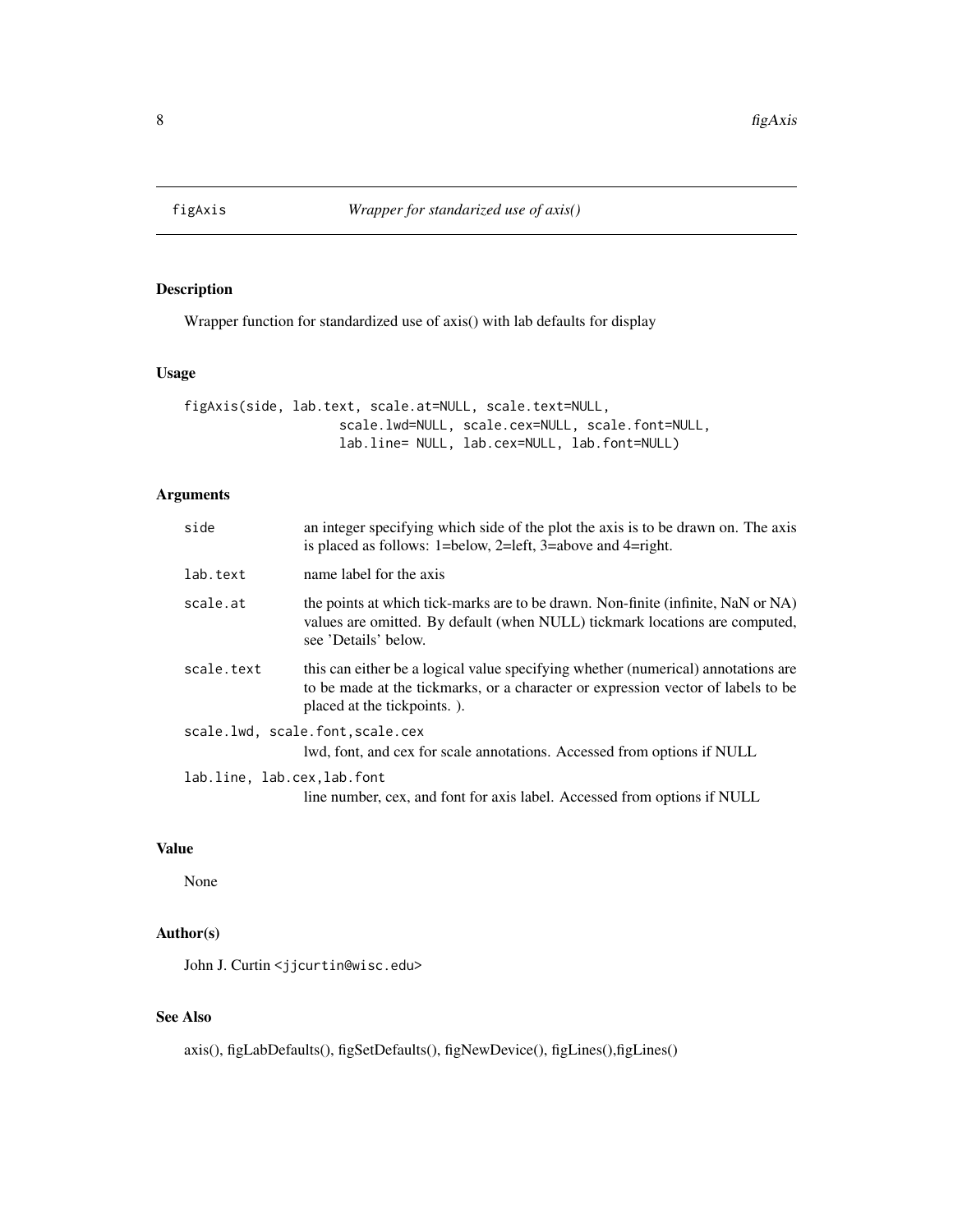# <span id="page-8-0"></span>figBarPlot 9

#### Examples

```
X = rep(2:9,4)+jitter(rep(0,32))Y = X + \text{norm}(\text{length}(X), 0, 5)m = lm(Y \sim X)dNew = data.frame(X=seq(2, 9, by=.01))p = modelPredictions(m,dNew)
figNewDevice()
figPlotRegion(x=c(0,10),y=c(0,10))
figConfidenceBand(p$X,p$Predicted,p$CILo,p$CIHi)
figPoints(X,Y)
figLines(p$X,p$Predicted)
figAxis(side=1,lab.text='X-axis 1', scale.at=seq(from=0,to=10,by=2))
figAxis(side=2,lab.text='Startle Response', scale.at=seq(from=0,to=10,by=2))
```
figBarPlot *Wrapper for standarized use of barplot2() from gplots*

#### Description

Wrapper function for standardized use of barplot2() with lab defaults for display

#### Usage

```
figBarPlot(Means, ylim=NULL, lab.text=NULL, main.text=NULL, se=NULL,
              bars.col= NULL, bars.density=NULL, bars.angle=NULL, bars.space=NULL,
                  scale.cex=NULL, lab.cex=NULL, lab.font=NULL,
              ci.plot=NULL, ci.col=NULL, ci.lty=NULL, ci.lwd = NULL, ci.width = NULL)
```
#### **Arguments**

| Means                         | matrix of means to plot.                                                                                                       |
|-------------------------------|--------------------------------------------------------------------------------------------------------------------------------|
| vlim                          | vector of min and max for y axis                                                                                               |
| lab.text                      | label for x-axis                                                                                                               |
| main.text                     | main label for plot. See barplot2                                                                                              |
| se                            | standard error of mean for CI plotting, if needed                                                                              |
|                               | bars.col,bars.density, bars.angle, bars.space<br>color, density, angle, and space for bars, see barplot2 for additional detail |
|                               | scale.cex cex for x axis scale                                                                                                 |
| lab.font, lab.cex             |                                                                                                                                |
|                               | cex and font for x axis label                                                                                                  |
| ci.plot                       | boolean to indicate if CIs should be plotted                                                                                   |
| ci.col,ci.lty,ci.lwd,ci.width |                                                                                                                                |
|                               | col, lty, lwd, and width of CI lines                                                                                           |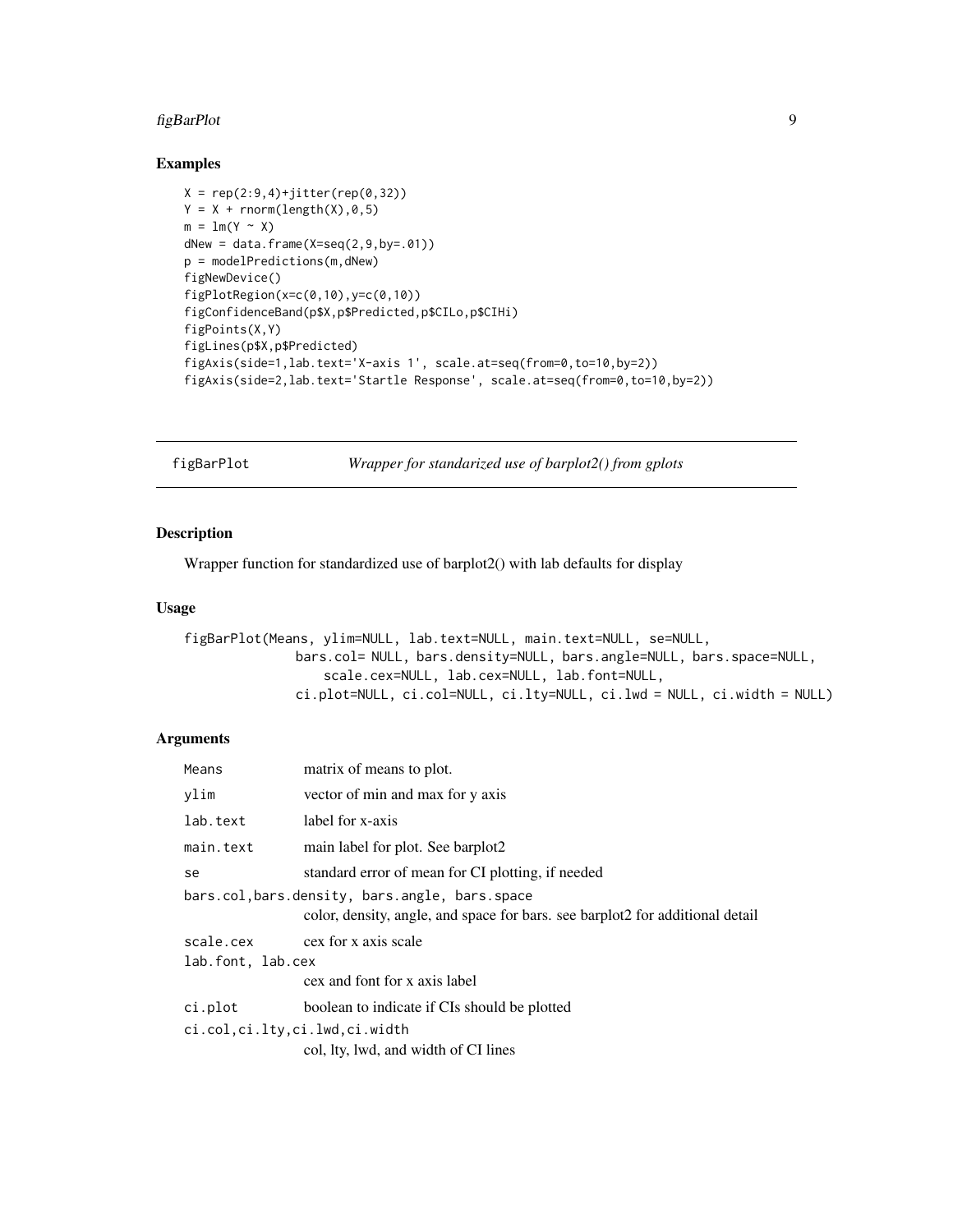#### Value

None

#### Author(s)

John J. Curtin <jjcurtin@wisc.edu>

# See Also

barplot2(), figLabDefaults(), figSetDefaults(), figNewDevice(), figLines(),figLines()

# Examples

```
##not run
##Means = matrix(c(70,65,68,91,100,90), nrow=2,ncol=3, byrow=TRUE)
##colnames(Means) = c('ITI', 'CUE-', 'CUE+')
##rownames(Means) = c('Non-deprived', 'Deprived')
##se = matrix(c(5,10,4,5,10,4), nrow=2,ncol=3, byrow=TRUE)
##bars.col = c('gray', 'white', 'black')
##bars.density = c(-1,-1,10) #negative density suppresses lines
##bars.angle = c(\theta, \theta, 45)##figNewDevice()
##figBarPlot(Means,ylim=c(0,130), lab.text='Group', ci.plot=TRUE, se=se,
## bars.col=bars.col,bars.density=bars.density,
## bars.angle = bars.angle)
##figAxis(side=2,lab.text='Startle Response', scale.at=seq(0,120,by=20))
##figLegend('topright', legend=colnames(Means),fill=bars.col, angle=bars.angle,
## density=bars.density)
```
figConfidenceBand *Creates confidence band for regression line*

# Description

Adds a confidence band around a regression line in a plot

#### Usage

figConfidenceBand(X, Y, CILo, CIHi, Color)

<span id="page-9-0"></span>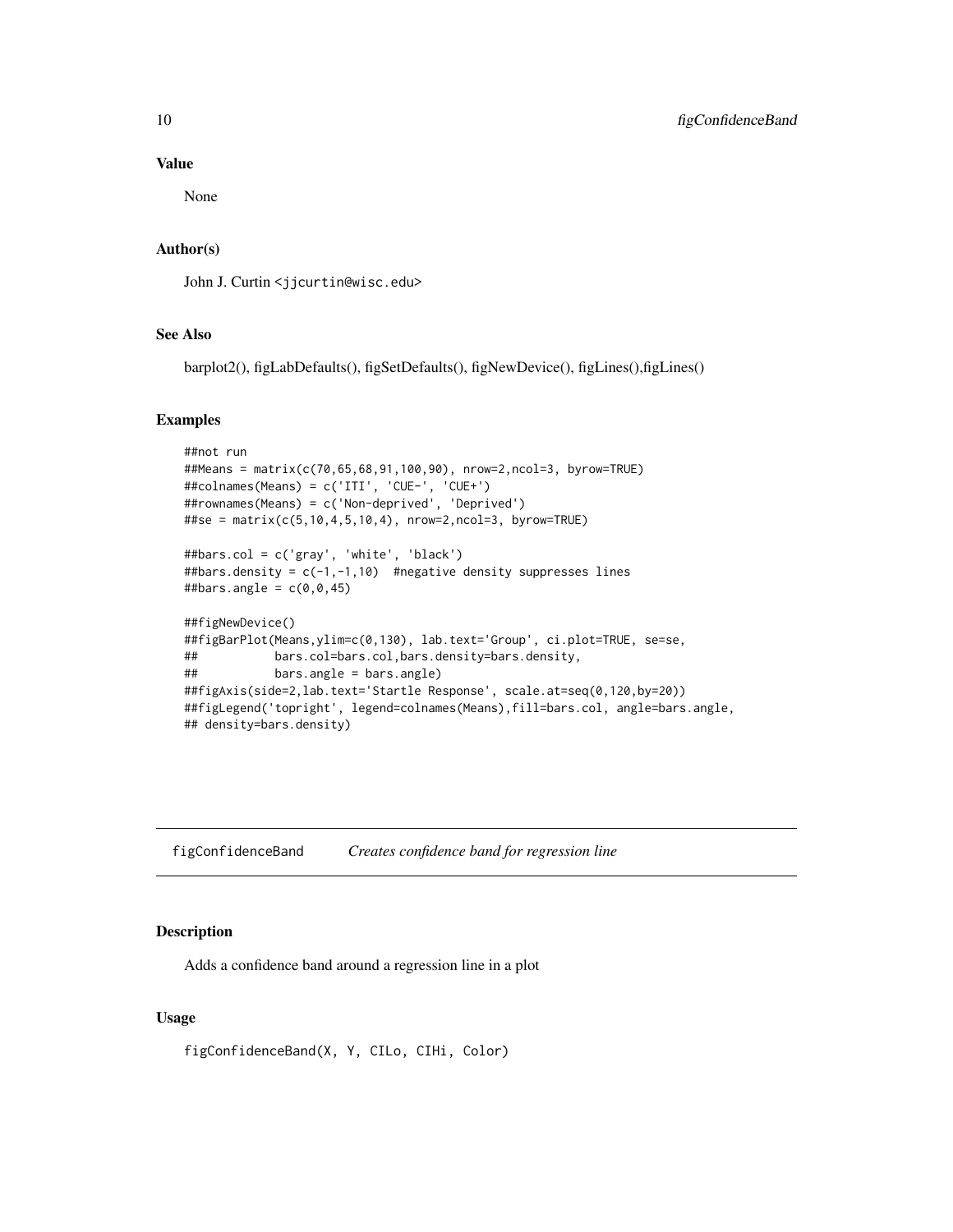# <span id="page-10-0"></span>figErrBars 11

# Arguments

| X     | Vector of data for X to plot                                |
|-------|-------------------------------------------------------------|
| Y     | Vector of data for Y to plot                                |
| CILo  | Vector of data for lower bound of confidence interval       |
| CIHi  | Vector of data for upper bound of confidence interval       |
| Color | String to indicate R color. Will be .15 transparent in plot |

# Value

No value is returned

#### Author(s)

John J. Curtin <jjcurtin@wisc.edu>

| figErrBars | Wrapper for standarized use of error bars |  |
|------------|-------------------------------------------|--|
|------------|-------------------------------------------|--|

# Description

Wrapper function for standardized use of error bars with segments() with lab defaults for display

# Usage

```
figErrBars(x, y, yplus, yminus, errbars.cap = NULL,
      errbars.lwd = NULL, errbars.col = NULL)
```
#### Arguments

| x,y, yplus, yminus |                                                            |
|--------------------|------------------------------------------------------------|
|                    | coordinate vectors of x and y points for error bars        |
| errbars.cap        | Width of caps on error bars. Accessed from options if NULL |
| errbars.lwd        | Line width. Accessed from options if NULL                  |
| errbars.col        | Line color. Accessed from options if NULL                  |

# Value

None

# Author(s)

John J. Curtin <jjcurtin@wisc.edu>

# See Also

lines(), figLabDefaults(), figSetDefaults(), figNewDevice(), figLines(),figPoints()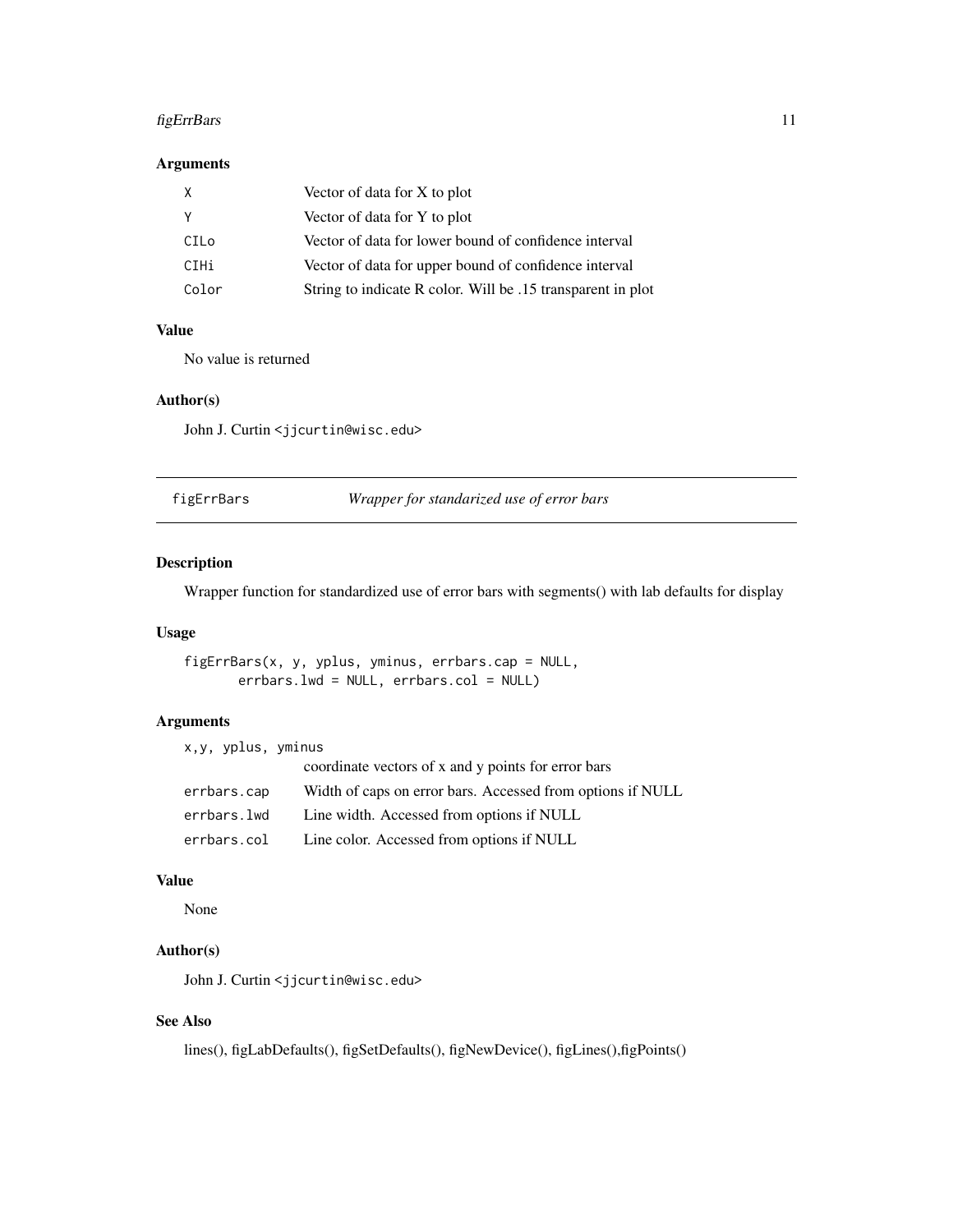# Examples

```
figNewDevice()
figPlotRegion(x=c(0,5), y=c(0,10))
figLines(c(0,10),c(0,10))
figAxis(side=1,lab.text='X-axis 1', scale.at=seq(from=0,to=10,by=2))
figAxis(side=2,lab.text='Startle Response', scale.at=seq(from=0,to=10,by=2))
```
figLabDefaults *Generate list graphing parameters*

# Description

Generates a list of detailed default graphing parameters that can be used by fig functions in lmSupport for standarized graphing. Need to use figSetDefaults with this list to save in options.

#### Usage

figLabDefaults()

#### Value

Returns a list that includes all graphing parameters

# Author(s)

John J. Curtin <jjcurtin@wisc.edu>

figLayout *Wrapper for standarized use of layout()*

# Description

Wrapper function for standardized use of layout() and layout.show()

#### Usage

```
figLayout(nRows, nCols, heights=rep(1,nRows), widths=rep(1,nCols),
       layout.display=NULL)
```
#### Arguments

| nRows, nCols | integers specifying number of rows and columns in matrix                      |
|--------------|-------------------------------------------------------------------------------|
| heights      | vector indicating relative heights of rows; Default is equal heights          |
| widths       | vector indicating relative widtsh of columns; Default is equal widths         |
|              | layout. display Boolean if outlines and numbers of panels should be displayed |

<span id="page-11-0"></span>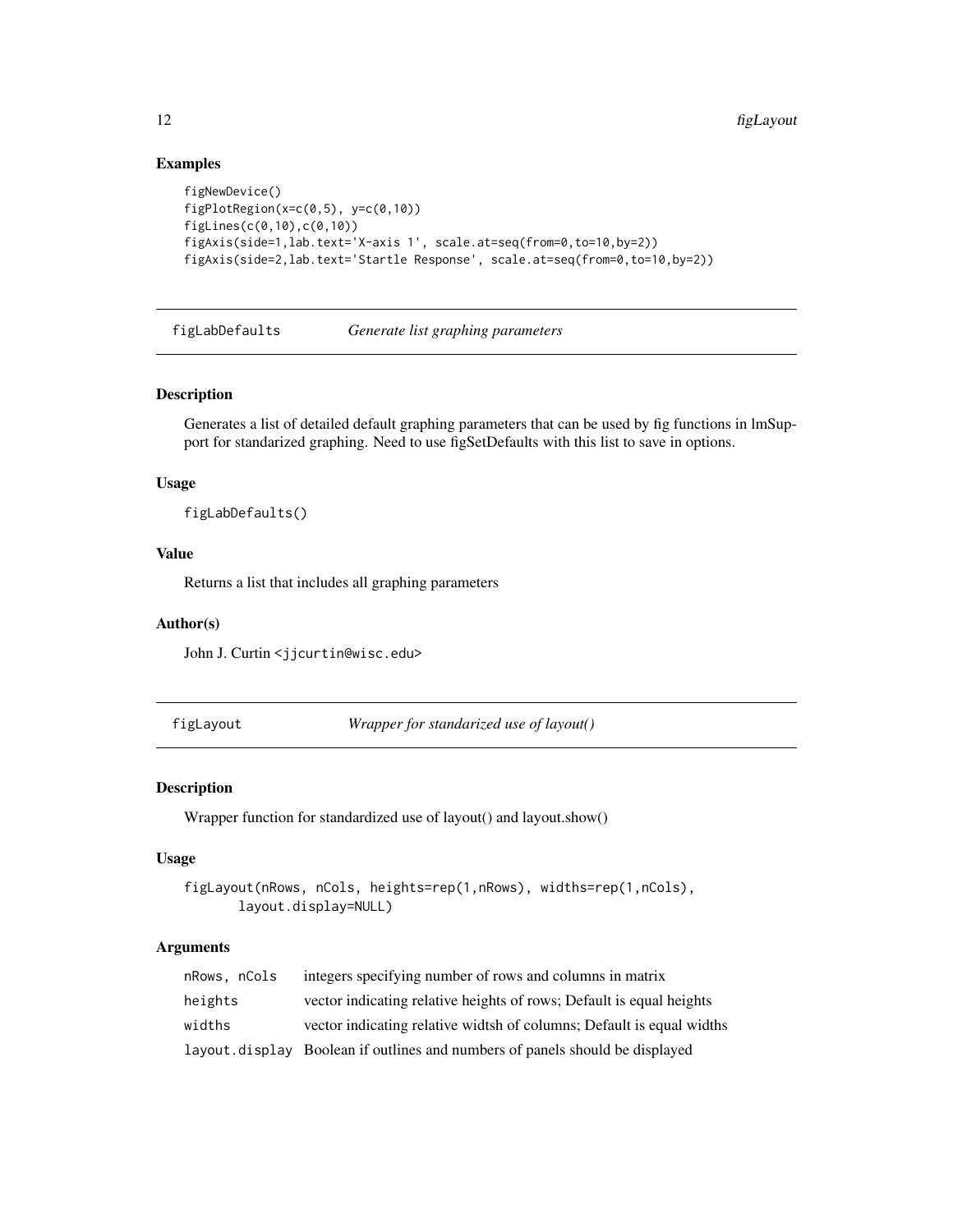#### <span id="page-12-0"></span>figLegend 13

### Value

None

# Author(s)

John J. Curtin <jjcurtin@wisc.edu>

# See Also

layout(), layout.show(), figLabDefaults(), figSetDefaults(), figNewDevice(), figLines(),figLines()

#### Examples

```
X = rep(2:9,4)+jitter(rep(0,32))Y = X + \text{norm}(\text{length}(X), 0, 5)m = lm(Y \sim X)dNew = data-frame(X=seq(2, 9, by=.01))p = modelPredictions(m,dNew)
figNewDevice()
figLayout(2,1)
figPlotRegion(x=c(0,10),y=c(0,10))
figConfidenceBand(p$X,p$Predicted,p$CILo,p$CIHi)
figLines(p$X,p$Predicted)
figAxis(side=1,lab.text='X-axis 1', scale.at=seq(from=0,to=10,by=2))
figAxis(side=2,lab.text='Startle Response', scale.at=seq(from=0,to=10,by=2))
figPlotRegion(x=c(0,10),y=c(0,10))
figPoints(X,Y)
figAxis(side=1,lab.text='X-axis 1', scale.at=seq(from=0,to=10,by=2))
figAxis(side=2,lab.text='Startle Response', scale.at=seq(from=0,to=10,by=2))
```
figLegend *Wrapper for standarized use of figLegend()*

# Description

Wrapper function for standardized use of Legend() with lab defaults for display

#### Usage

```
figLegend(x, y=NULL, legend, fill=NULL, border='black',
angle=NULL, density=NULL, pch=NULL, leg.cex=NULL, leg.lty,
leg.lwd=NULL, leg.font=NULL, leg.bty=NULL)
```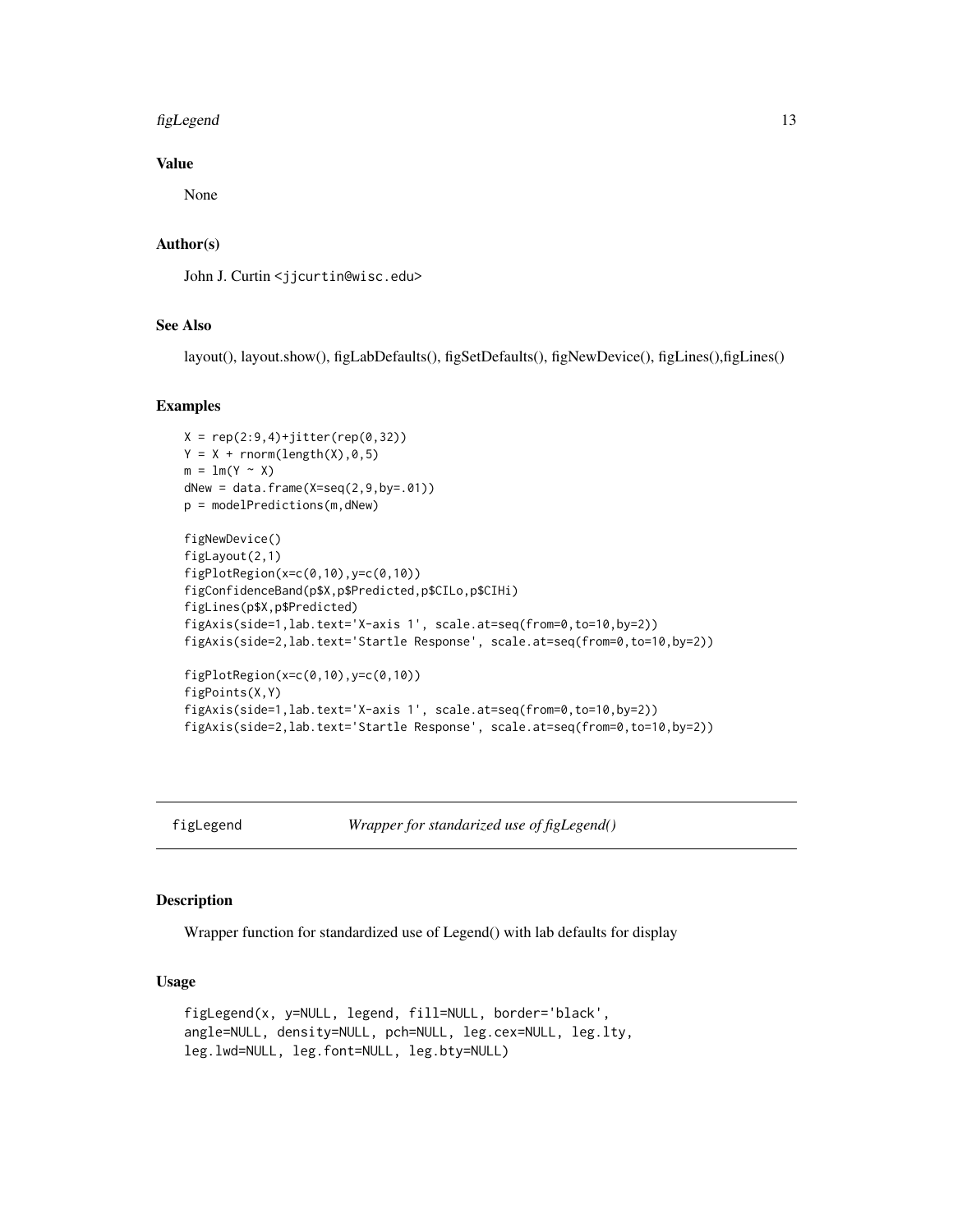# Arguments

| the x and y co-ordinates to be used to position the legend. They can be specified<br>by keyword or in any way which is accepted by xy.coords: See 'Details' in<br>legend()                                                                 |
|--------------------------------------------------------------------------------------------------------------------------------------------------------------------------------------------------------------------------------------------|
| a character or expression vector of length $= 1$ to appear in the legend. Other<br>objects will be coerced by as graphics Annot.                                                                                                           |
| if specified, this argument will cause boxes filled with the specified colors (or<br>shaded in the specified colors) to appear beside the legend text.                                                                                     |
| border of box surrounding legend points. see fill                                                                                                                                                                                          |
| angle of shading lines.                                                                                                                                                                                                                    |
| the density of shading lines, if numeric and positive. If NULL or negative or NA<br>color filling is assumed.                                                                                                                              |
| the plotting symbols appearing in the legend, as numeric vector or a vector of 1-<br>character strings (see points). Unlike points, this can all be specified as a single<br>multi-character string. Must be specified for symbol drawing. |
| leg.cex, leg.lty, leg.lwd, leg.font, leg.bty<br>cex, lty, lwd, font, and bty for legend. Defaults to values in options if NULL. Set<br>leg.lty $\&$ leg.lwd to NA if you want bars rather than lines in legend                             |
|                                                                                                                                                                                                                                            |

# Value

None

#### Author(s)

John J. Curtin <jjcurtin@wisc.edu>

#### See Also

legend(), figLabDefaults(), figSetDefaults(), figNewDevice(), figLines(),figLines()

```
##not run
##Means = matrix(c(70,65,68,91,100,90), nrow=2,ncol=3, byrow=TRUE)
##colnames(Means) = c('ITI', 'CUE-', 'CUE+')
##rownames(Means) = c('Non-deprived', 'Deprived')
##se = matrix(c(5,10,4,5,10,4), nrow=2,ncol=3, byrow=TRUE)
```

```
##bars.col = c('gray', 'white', 'black')
##bars.density = c(-1, -1, 10) #negative density suppresses lines
##bars.angle = c(\emptyset, \emptyset, 45)
```

```
##figNewDevice()
##figBarPlot(Means,ylim=c(0,130), lab.text='Group', ci.plot=TRUE, se=se,
## bars.col=bars.col,bars.density=bars.density, bars.angle = bars.angle)
##figAxis(side=2,lab.text='Startle Response', scale.at=seq(0,120,by=20))
##figLegend(x='topright', legend=colnames(Means),fill=bars.col,
## angle=bars.angle, density=bars.density)
```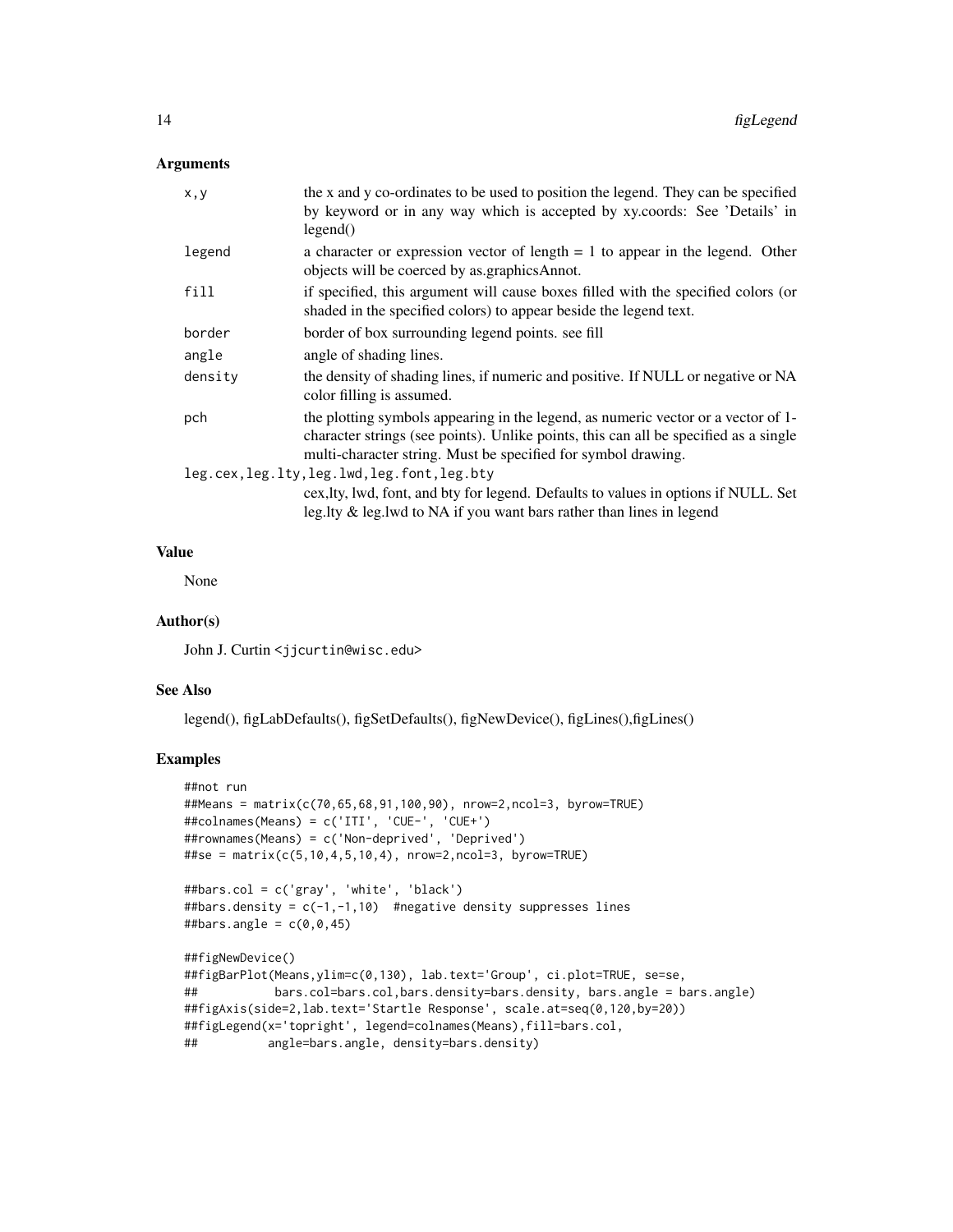<span id="page-14-0"></span>

Wrapper function for standardized use of lines() with lab defaults for display

# Usage

figLines(x, y, lines.lwd=NULL, lines.lty=NULL, lines.col=NULL, lines.pch=NULL)

# Arguments

| x, y      | coordinate vectors of points to join                                                              |
|-----------|---------------------------------------------------------------------------------------------------|
| lines.lwd | Line width. Accessed from options if NULL                                                         |
| lines.lty | Line type. Accessed from options if NULL                                                          |
| lines.col | Line color. Accessed from options if NULL                                                         |
| lines.pch | ponit type. Default is no points. See points () for other types. Accessed from<br>options if NULL |

# Value

None

# Author(s)

John J. Curtin <jjcurtin@wisc.edu>

# See Also

lines(), figLabDefaults(), figSetDefaults(), figNewDevice(), figLines(),figPoints()

```
figNewDevice()
figPlotRegion(x=c(0,5), y=c(0,10))
figLines(c(0,10),c(0,10))
figAxis(side=1,lab.text='X-axis 1', scale.at=seq(from=0,to=10,by=2))
figAxis(side=2,lab.text='Startle Response', scale.at=seq(from=0,to=10,by=2))
```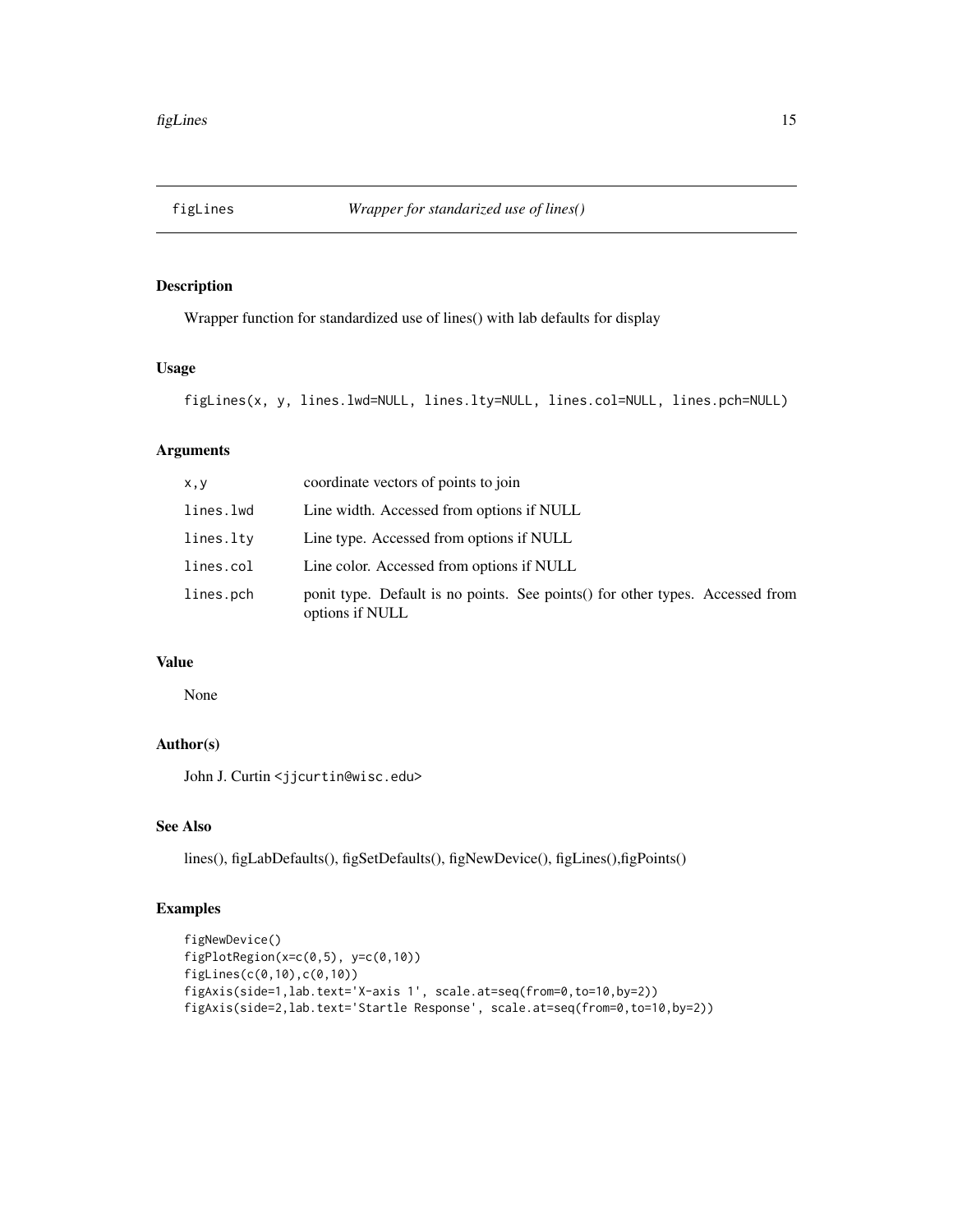<span id="page-15-0"></span>

Opens a device for graphing (window,pdf,tiff) and establishes default parameters for standardized graphs

#### Usage

```
figNewDevice(Width=7,Height=7, Type='window',File, Res=300)
```
# Arguments

| Width, Height | the (nominal) width and height of the canvas of the plotting window in inches.<br>Default $= 7$ .                                                                                                    |
|---------------|------------------------------------------------------------------------------------------------------------------------------------------------------------------------------------------------------|
| Type          | Device type: Window, pdf,tiff. Devault = 'Window'. Window will open a win-<br>dow using either windows(), quartz(), or $X11()$ depending on the OS. tiff and<br>pdf will graph to that type of file. |
| File          | File name as string. Used by tiff and pdf                                                                                                                                                            |
| Res           | The nominal resolution in ppi used by tiff. Default $=$ 300                                                                                                                                          |

# Value

None

# Author(s)

John J. Curtin <jjcurtin@wisc.edu>

# See Also

figLabDefaults(), figSetDefaults(), windows(), tiff(), pdf()

```
figNewDevice(Type='tiff',File='Test.tiff', Res=72)
figNewDevice(Type='Windows')
```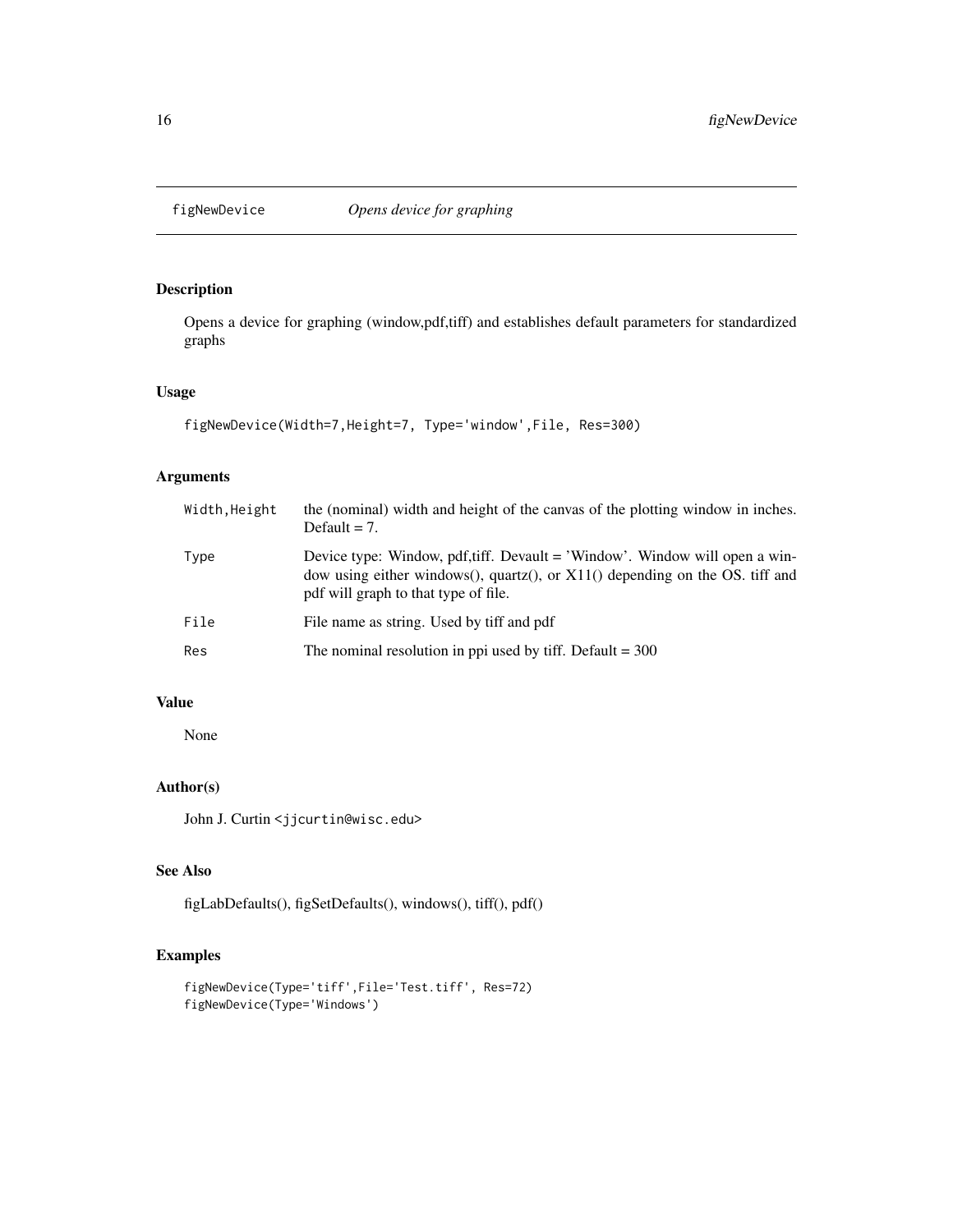<span id="page-16-0"></span>

Sets up a plot region for later plotting with fig functinos. Typically use is to establish the x and y ranges for region and otherwise leave blank for later drawing with fig functions.

#### Usage

```
figPlotRegion(x, y, xlab = NA, ylab = NA, axes=FALSE, type='n')
```
# Arguments

| x, y       | min and max for x and y plot region                                                                                          |
|------------|------------------------------------------------------------------------------------------------------------------------------|
| xlab, ylab | Labels for x and y axes. Typically left blank (NA)                                                                           |
| axes       | a logical value indicating whether both axes should be drawn on the plot. Typi-<br>cally not included (FALSE)                |
| type       | 1-character string giving the type of plot desired. Typically no data are plotted<br>('n'). see type in plot() for more info |

# Value

None

# Author(s)

John J. Curtin <jjcurtin@wisc.edu>

# See Also

plot(), figLabDefaults(), figSetDefaults(), figNewDevice(), figLines(),figPoints()

```
figNewDevice()
figPlotRegion(x=c(0,5), y=c(0,10))
figLines(c(0,10),c(0,10))
figAxis(side=1,lab.text='X-axis 1', scale.at=seq(from=0,to=10,by=2))
figAxis(side=2,lab.text='Startle Response', scale.at=seq(from=0,to=10,by=2))
```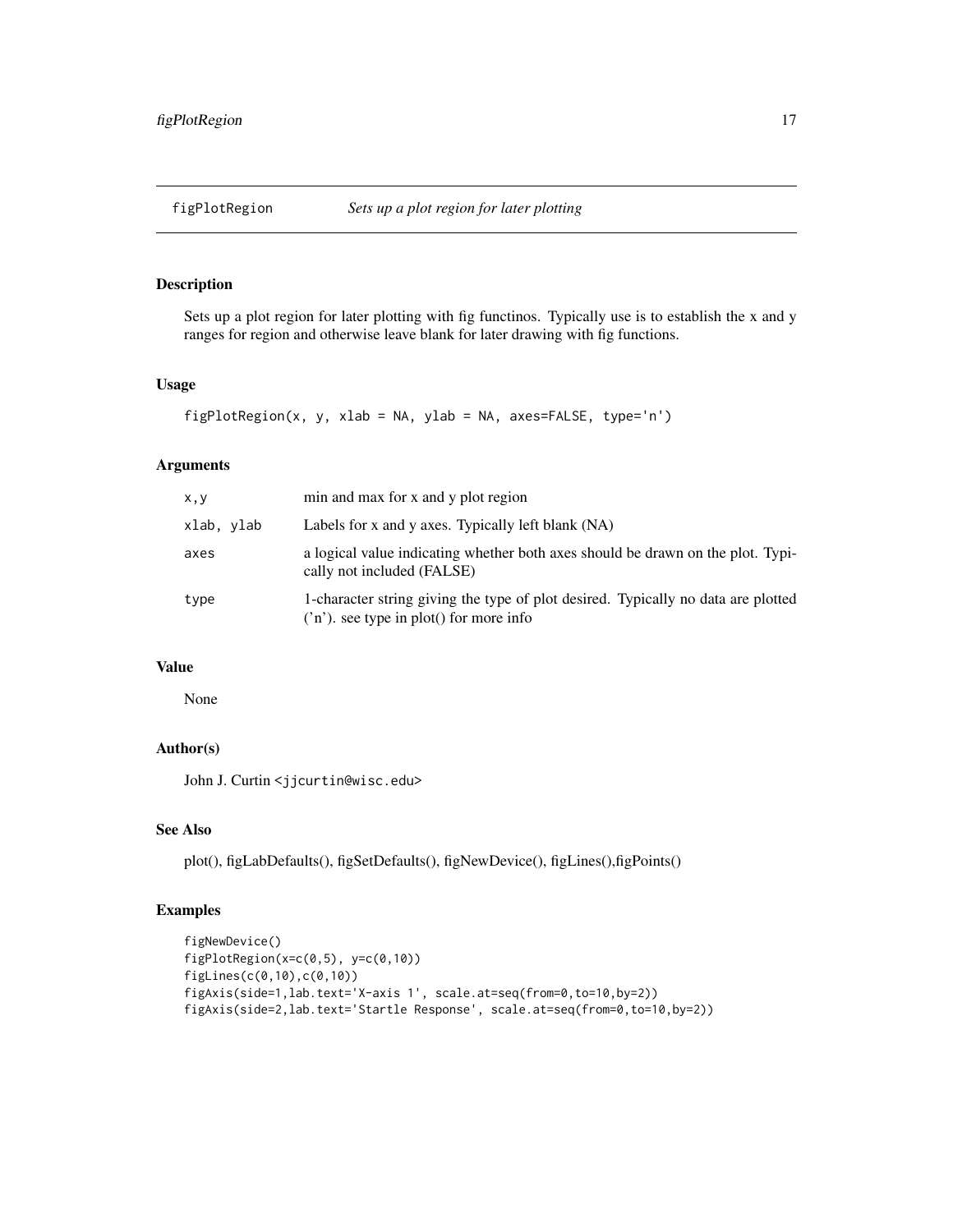<span id="page-17-0"></span>

Wrapper function for standardized use of points() with lab defaults for display

#### Usage

```
figPoints(x, y, type='p', points.lwd=NULL, points.pch=NULL,
                 points.col=NULL, points.bg=NULL, points.cex=NULL)
```
#### Arguments

| x, y       | coordinate vectors of points to join                                                                                                                                                                                                                                                                                         |
|------------|------------------------------------------------------------------------------------------------------------------------------------------------------------------------------------------------------------------------------------------------------------------------------------------------------------------------------|
| type       | character indicating the type of plotting; actually any of the types as in plot.default.<br>Default = $\dot{p}$                                                                                                                                                                                                              |
| points.lwd | Line width for points. Accessed from options if NULL                                                                                                                                                                                                                                                                         |
| points.pch | plotting 'character', i.e., symbol to use. This can either be a single character or<br>an integer code for one of a set of graphics symbols. The full set of S symbols is<br>available with pch = $0.18$ , see the examples below. (NB: R uses circles instead<br>of the octagons used in S.). Accessed from options if NULL |
|            | points.col, points.bg, points.cex                                                                                                                                                                                                                                                                                            |
|            | Point color, bg, and cex. Accessed from options if NULL                                                                                                                                                                                                                                                                      |

# Value

None

#### Author(s)

John J. Curtin <jjcurtin@wisc.edu>

# See Also

points(), figLabDefaults(), figSetDefaults(), figNewDevice(), figLines(),figLines()

```
X = rep(2:9,4)+jitter(rep(0,32))Y = X + \text{norm}(\text{length}(X), 0, 5)m = lm(Y \sim X)dNew = data.frame(X=seq(2, 9, by=.01))p = modelPredictions(m,dNew)
figNewDevice() #default is for windows(), can use quartz, tiff, or pdf as Type
figPlotRegion(x=c(0,10),y=c(0,10))
figConfidenceBand(p$X,p$Predicted,p$CILo,p$CIHi)
```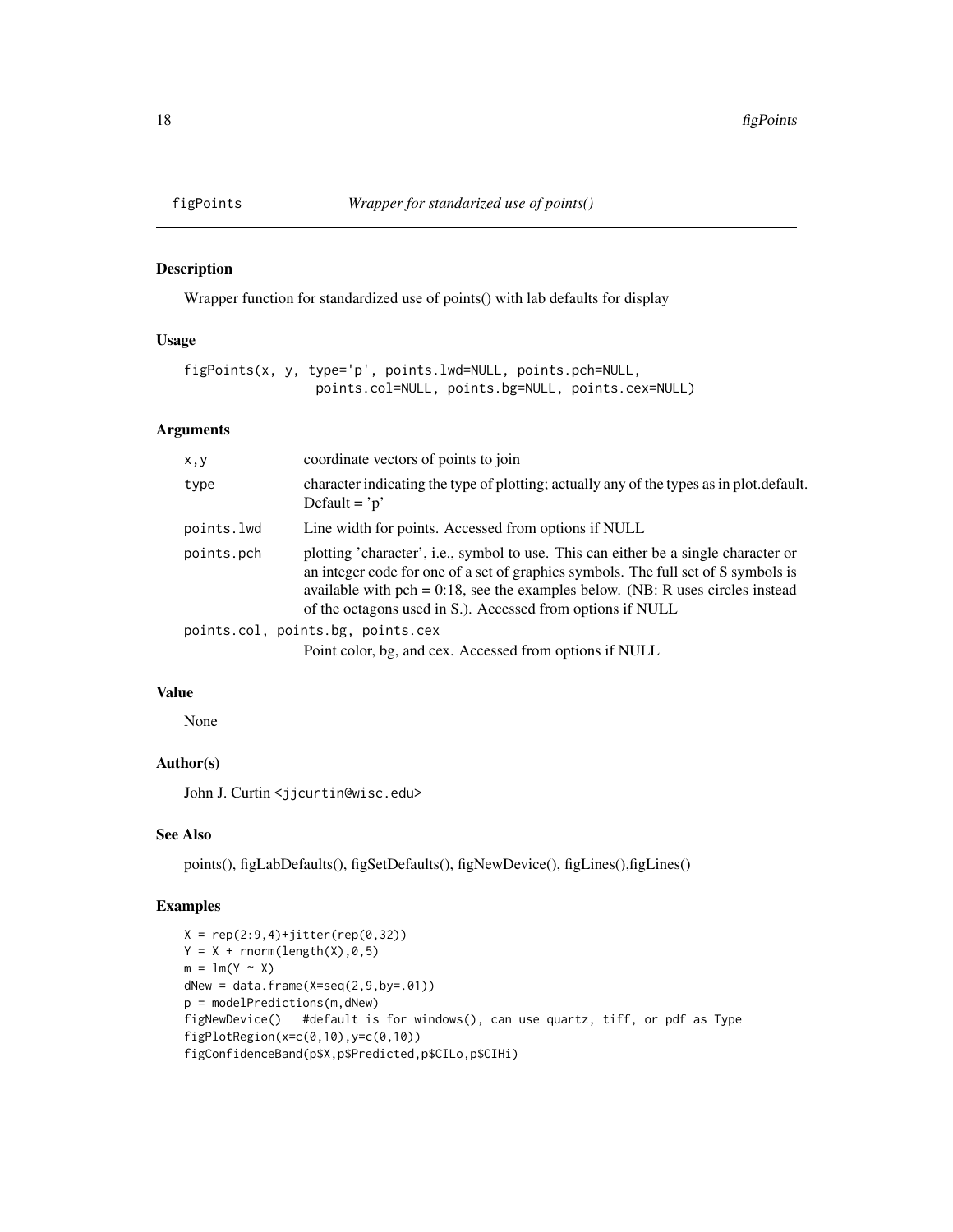```
figPoints(X,Y)
figLines(p$X,p$Predicted)
figAxis(side=1,lab.text='X-axis 1', scale.at=seq(from=0,to=10,by=2))
figAxis(side=2,lab.text='Startle Response', scale.at=seq(from=0,to=10,by=2))
```
figSetDefaults *Saves list of graphing parameters in options*

# Description

Saves a list of graphing parameters, typically created by figLabDefaults) in options for later use in graphing by fig functions.

#### Usage

```
figSetDefaults(FigPars)
```
#### Arguments

FigPars A list of graphing parameters

# Value

None

# Author(s)

John J. Curtin <jjcurtin@wisc.edu>

# See Also

```
figLabDefaults(), options()
```

```
FigPars = figLabDefaults()
FigPars$plot.lwd = 2
figSetDefaults(FigPars)
```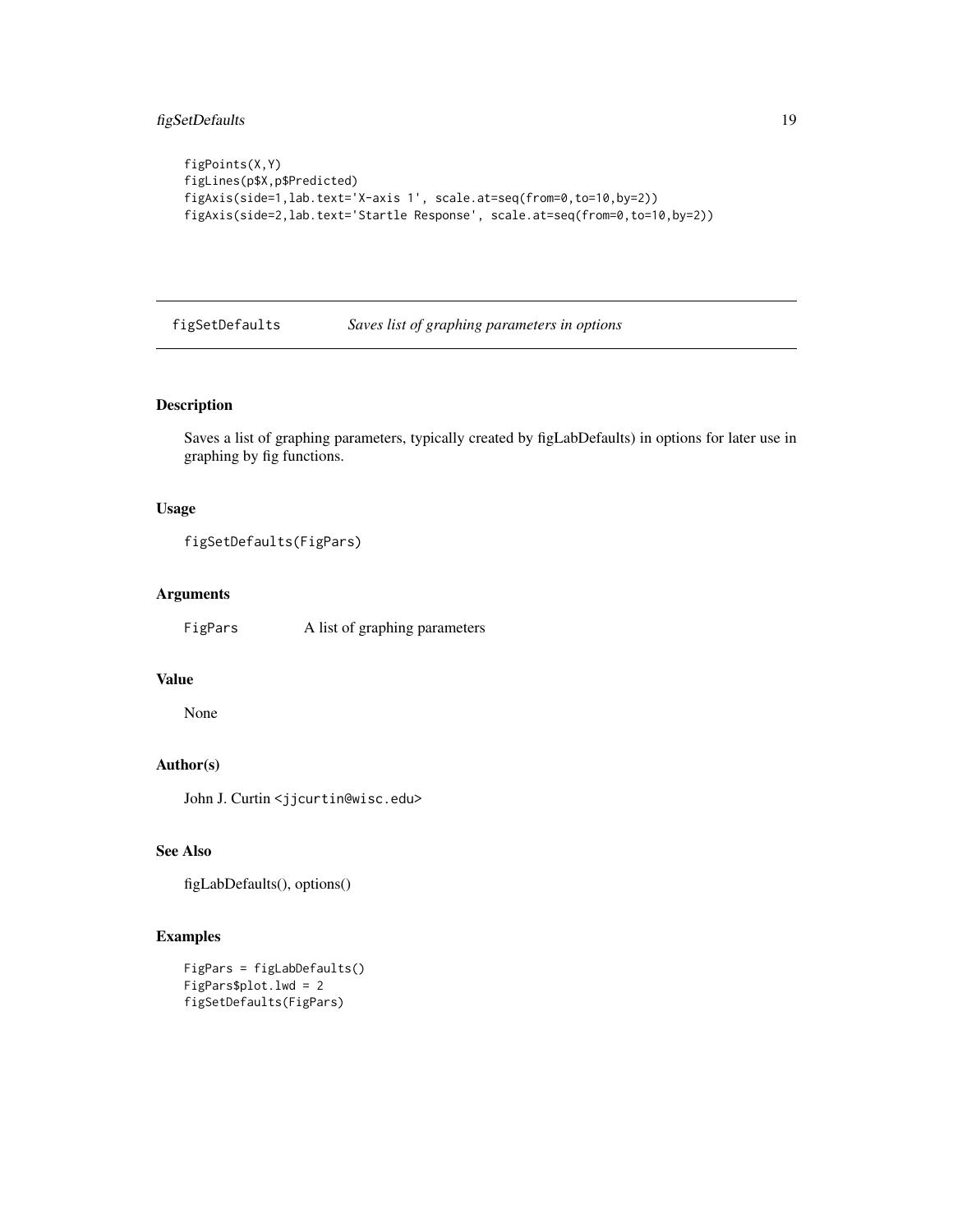<span id="page-19-1"></span><span id="page-19-0"></span>

Adds a strip chart (variant of a rug plot that includes density info) to X (or other) axis on a plot

# Usage

```
figStripChart(x, side=1, sshift=0.3, adjoffset=1, strip.col='gray',
                     strip.pch=15, strip.cex= 0.2)
```
# Arguments

| $\mathsf{x}$ | vector of data to plot                                      |
|--------------|-------------------------------------------------------------|
| side         | axis for plot, 1=bottom (default), 2=left, 3= top, 4= right |
| sshift       | scaling parameter for location of plot. Use default         |
| adjoffset    | scaling parameter for dot spacing                           |
| strip.col    | color of dots. Default is gray                              |
| strip.pch    | point type for dots. Default is 15 (small dot)              |
| strip.cex    | scaling parameter for size of dots                          |

# Value

No value is returned

# Author(s)

John J. Curtin <jjcurtin@wisc.edu>

figText *Wrapper for standarized use of text()*

#### Description

Wrapper function for standardized use of text() with lab defaults for display

# Usage

```
figText(x, y, label, text.font = NULL, text.cex = NULL, text.adj = NULL, text.col=NULL)
```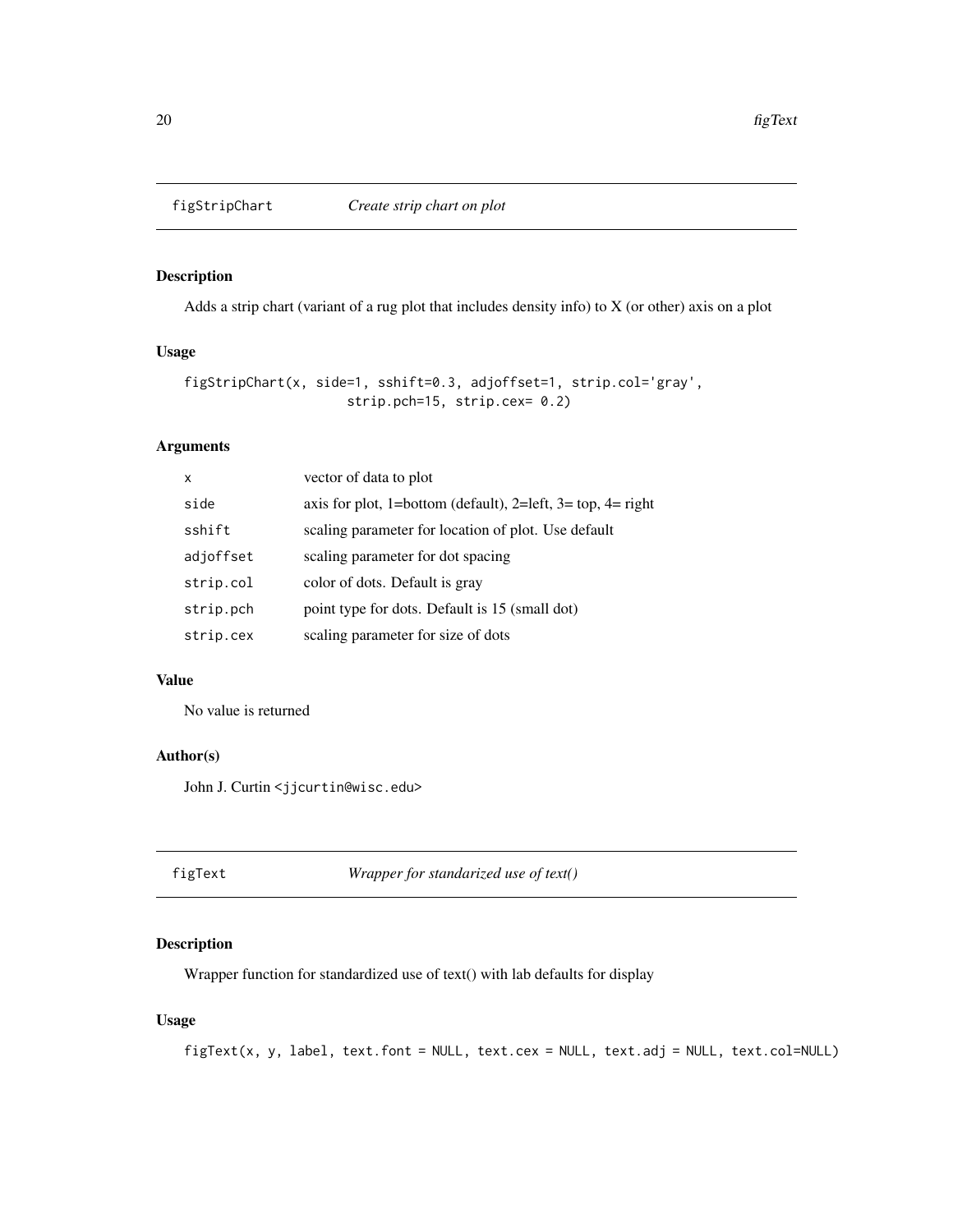# <span id="page-20-0"></span>Arguments

| x, y      | coordinates to plot text                  |
|-----------|-------------------------------------------|
| label     | label/text to plot                        |
| text.font | Text font. Accessed from options if NULL  |
| text.cex  | Text cex. Accessed from options if NULL   |
| text.adj  | Text adj. Accessed from options if NULL   |
| text.col  | Text color. Accessed from options if NULL |

# Value

None

# Author(s)

John J. Curtin <jjcurtin@wisc.edu>

#### See Also

lines(), figLabDefaults(), figSetDefaults(), figNewDevice(), figLines(),figPoints()

# Examples

```
figNewDevice()
figPlotRegion(x=c(0,5), y=c(0,10))
figLines(c(0,10),c(0,10))
figAxis(side=1,lab.text='X-axis 1', scale.at=seq(from=0,to=10,by=2))
figAxis(side=2,lab.text='Startle Response', scale.at=seq(from=0,to=10,by=2))
figText(0,9, 'Figure label')
```
lmSupport-deprecated *Deprecated Functions in lmSupport Package*

#### Description

These functions are provided for compatibility with older versions of the **lmSupport** package and may be removed eventually. These functions may not necessarily work as in previous versions of the lmSupport package. It is strongly recommended that you update your code to use the new functions.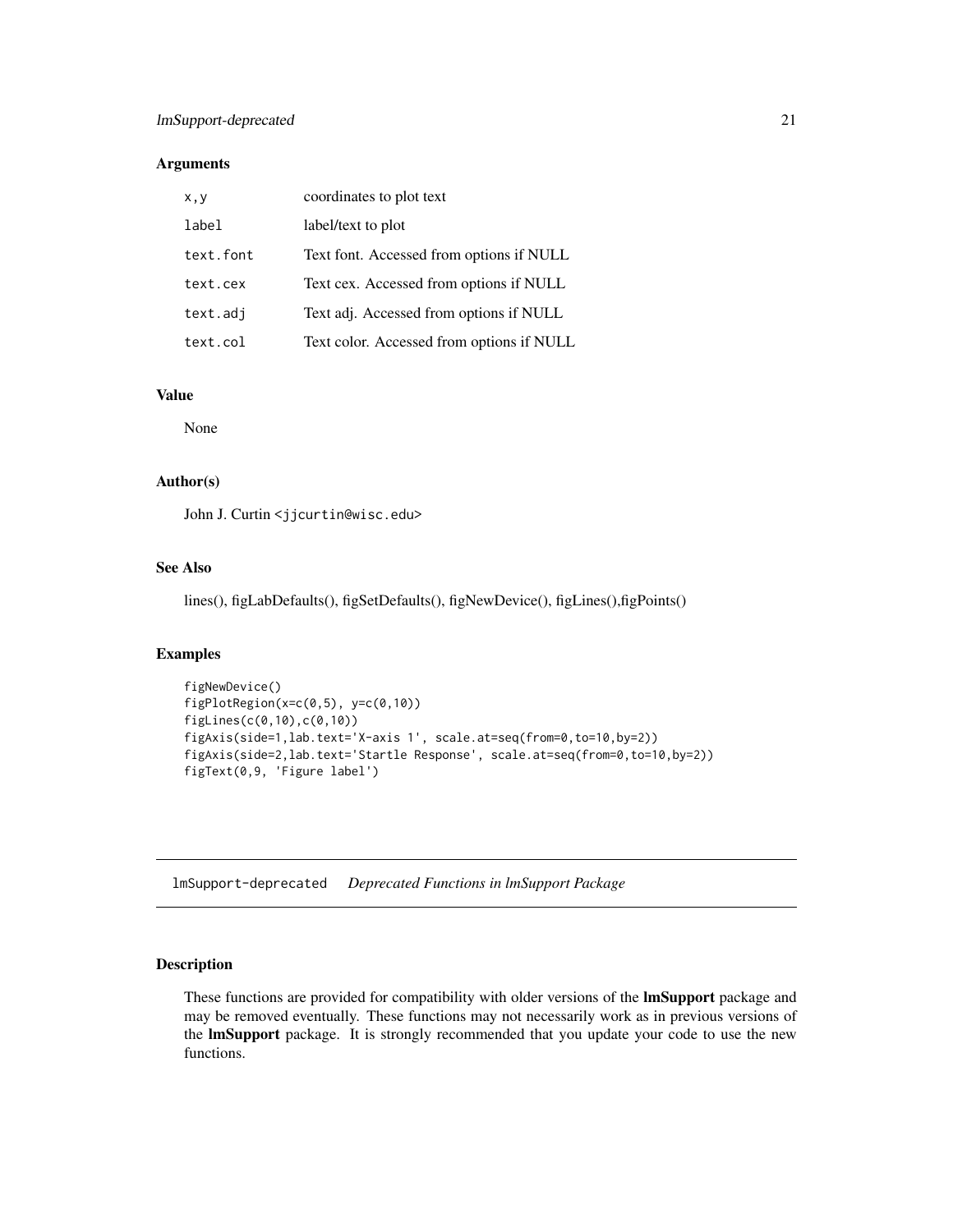#### <span id="page-21-0"></span>Usage

```
lm.boxCox(...)
lm.codeRegressors(...)
lm.correctSE(...)
lm.deltaR2(...)
lm.describeData(...)
lm.describeGroups(...)
lm.figSum(...)
lm.mergeData(...)
lm.pointEstimates(...)
lm.readDat(...)
lm.removeCases(...)
lm.renameVar(...)
lm.setContrasts(...)
lm.setRownames(...)
lm.stripChart(...)
lm.sumSquares(...)
lm.writeDat(...)
```
#### Arguments

```
... pass arguments down.
```
#### Details

lm.boxCox is now a synonym for the [modelBoxCox](#page-22-1) function. lm.codeRegressors is now a synonym for the [varRegressors](#page-40-1) function. lm.correctSE is now a synonym for the [modelCorrectSE](#page-25-1) function. lm.deltaR2 is now a synonym for the [modelCompare](#page-24-1) function. lm.describeData is now a synonym for the [varDescribe](#page-34-1) function. lm.describeGroups is now a synonym for the [varDescribeBy](#page-35-1) function. lm.figSum is now a synonym for the [varPlot](#page-38-1) function. lm.mergeData is now a synonym for the [dfMerge](#page-2-1) function. lm.pointEstimates is now a synonym for the [modelPredictions](#page-29-1) function. lm.readDat is now a synonym for the [dfReadDat](#page-3-1) function. lm.removeCases is now a synonym for the [dfRemoveCases](#page-4-1) function. lm.renameVar is now a synonym for the [varRename](#page-40-2) function. lm.setContrasts is now a synonym for the [varContrasts](#page-32-1) function. lm.setRownames is now a synonym for the [dfRownames](#page-5-1) function. lm.sumSquares is now a synonym for the [modelEffectSizes](#page-26-1) function. lm.stripChart is now a synonym for the [figStripChart](#page-19-1) function. lm.writeDat is now a synonym for the [dfWriteDat](#page-6-1) function.

modelAssumptions *Assess Linear Model Assumptions*

#### Description

Provides diagnositic graphs and score tests to evaluate linear model assumptions of normality, constant variance and linearity. Follows best practices and uses many functions from car package.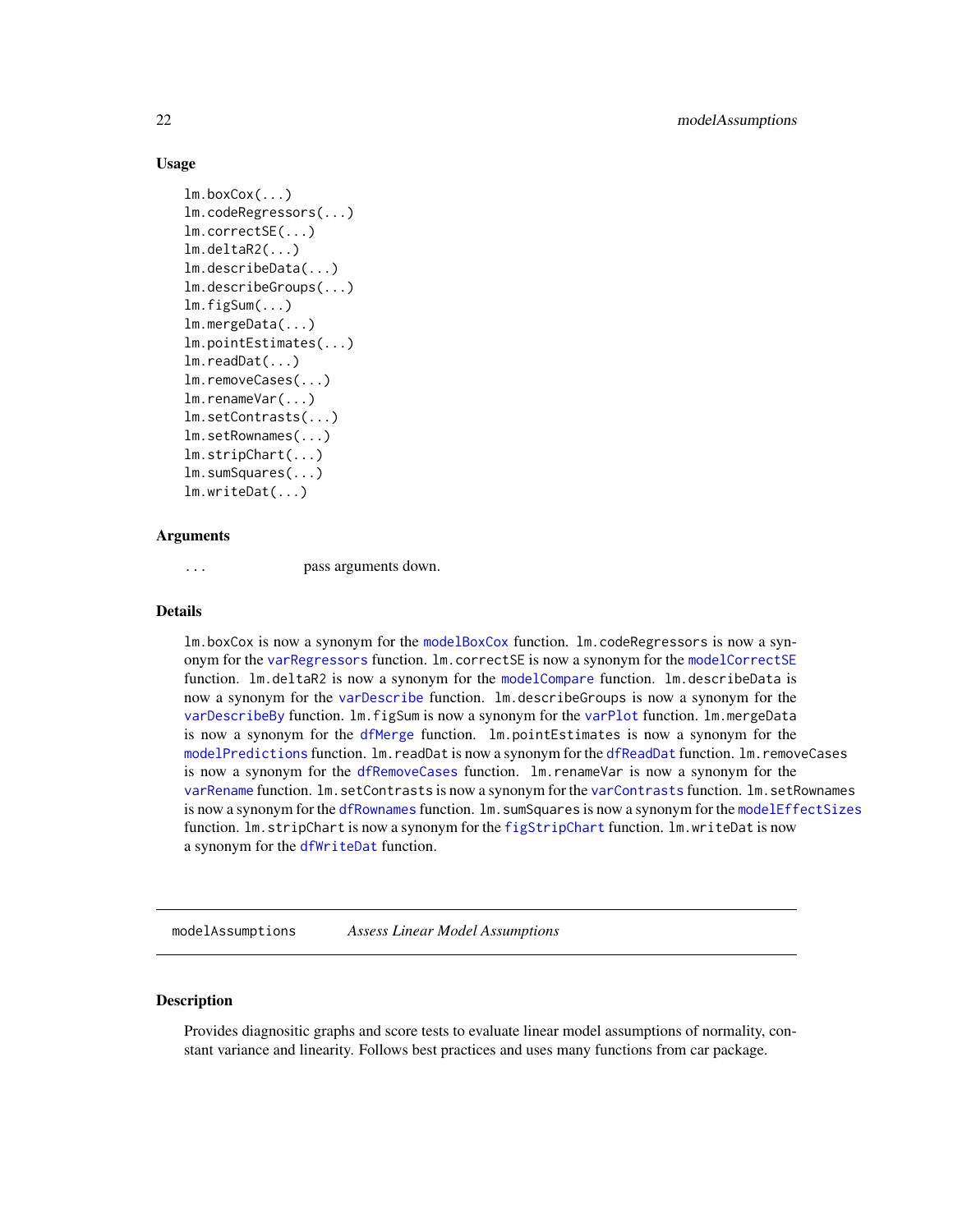# <span id="page-22-0"></span>modelBoxCox 23

#### Usage

```
modelAssumptions(Model, Type = "NORMAL", ID=row.names(Model$model), one.page = TRUE)
```
#### Arguments

| Model    | a linear model produced by 1m.                                                                                                                             |
|----------|------------------------------------------------------------------------------------------------------------------------------------------------------------|
| Type     | Type = c('NORMAL', 'CONSTANT', 'LINEAR') for normally distributed resid-<br>uals with constant variance, and linear (e.g., mean of residuals 0 for all Y') |
| ΙD       | Use to identify points. Default = row.names(model\model\model). NULL = no identi-<br>fication                                                              |
| one.page | logical; display all graphs on one page if TRUE (Default).                                                                                                 |

# Author(s)

John J. Curtin <jjcurtin@wisc.edu>

# References

Fox, J. (1991). Regression diagnostics. SAGE Series (79) Quantitative Applictions in the Social Science.

#### Examples

```
data(BAC)
m = lm(FPS~BAC+TA, data=BAC)
modelAssumptions(m,'NORMAL')
modelAssumptions(m,'CONSTANT')
modelAssumptions(m,'LINEAR', ID=NULL)
```
<span id="page-22-1"></span>modelBoxCox *Calculates lambda for Box-Cox power transformation*

#### Description

Calcluates and plots log-liklihoods lambda for power transformation of response variable. Reports chi-square test of lambda <> 1. All values of Y must > 0 or function will crash. Add offset to Y if necessary (see example). Default lambda range is -2 to 2. Uses boxCox() from car package.

# Usage

```
modelBoxCox(Model, Lambdas = seq(-2, 2, by = 0.1))
```
#### Arguments

| Model   | an unweighted linear model, produced by 1m.                      |
|---------|------------------------------------------------------------------|
| Lambdas | a vector of lambda values to plot. Default is $seq(-2,2,by=0.1)$ |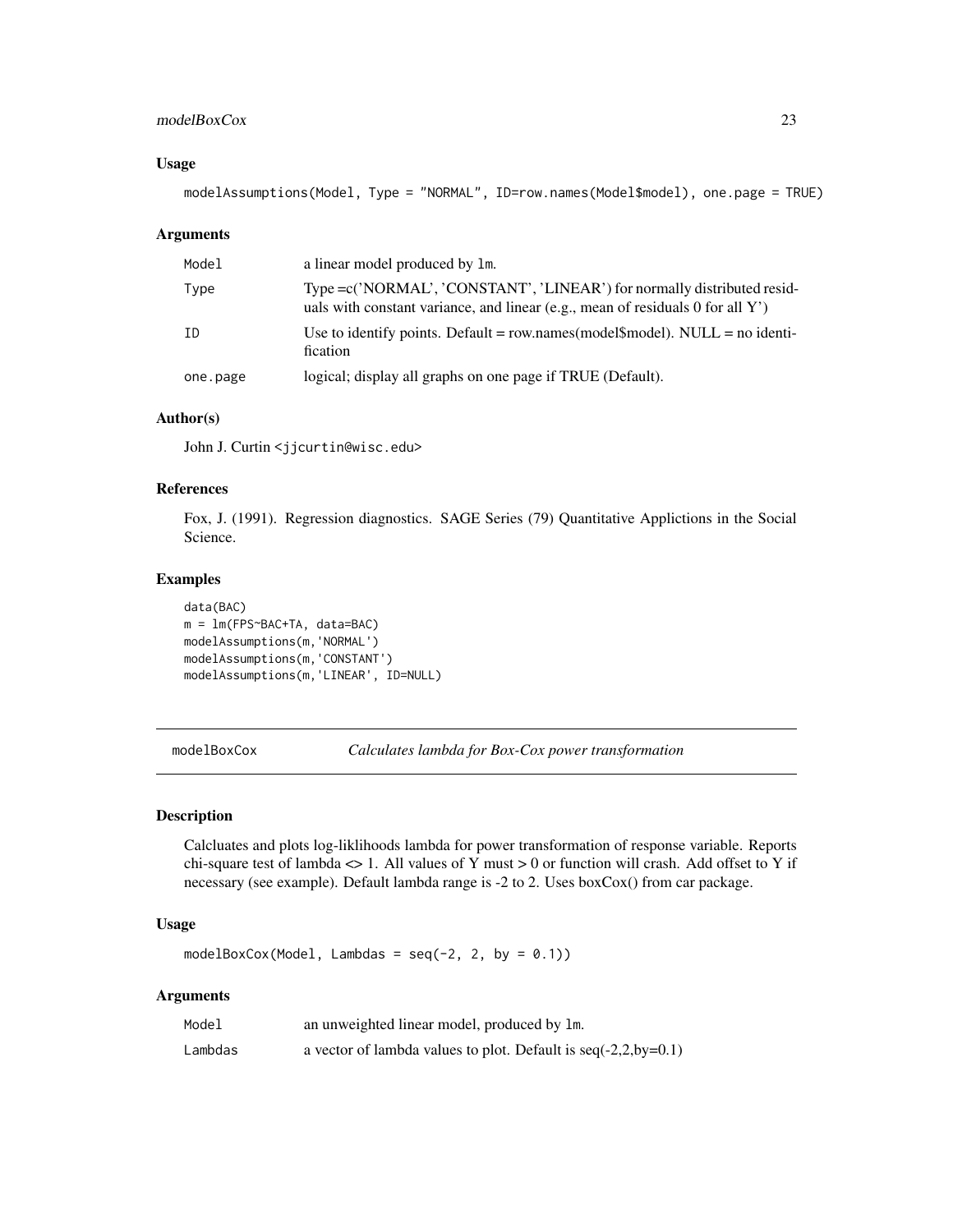#### <span id="page-23-0"></span>Author(s)

John J. Curtin <jjcurtin@wisc.edu>

#### References

Box, G. E. P. & Cox, D. R. (1964). An analysis of transformations (with discussion). Journal of the Royal Statistical Society, 26, 211-252.

#### See Also

boxCox(), boxcox()

# Examples

##Not run  $\#+m = \text{lm(FPS} + 99 \sim \text{BAC+TA}, \text{data=BAC})$ ##modelBoxCox(m)

modelCaseAnalysis *Provides graphs and/or tests for problematic cases for a linear model*

# Description

Provides diagnositic graphs and visual cut points for identification of points that are univaraite outliers, high leverage, regression outliers, and/or influential

#### Usage

```
modelCaseAnalysis(Model, Type = "RESIDUALS", Term = NULL, ID = row.names(Model$model))
```
#### Arguments

| Model | a linear model produced by 1m.                                                                                                                                                                                                                                                                                                                                   |
|-------|------------------------------------------------------------------------------------------------------------------------------------------------------------------------------------------------------------------------------------------------------------------------------------------------------------------------------------------------------------------|
| Type  | Type = c('RESIDUALS', 'UNIVARIATE', 'HATVALUES', 'COOKSD', 'DF-<br>BETAS', 'INFLUENCEPLOT' 'COVRATIO') RESIDUALS (default) = regres-<br>sion outliers, UNIVARIATE = univariate outliers, $HATVALUES$ = leverage,<br>$COOKSD$ = model influence, DFBETAS = individual parameter influence, IN-<br>FLUENCEPLOT= leverage X influence, COVRATIO = inflation of SEs. |
| Term  | Term from model to display. Used only by DFBETAS. DEFAULT is NULL<br>with all terms displayed                                                                                                                                                                                                                                                                    |
| TD.   | Use to identify points. Default = $row.name(Model$model)$ . NULL = $no$ iden-<br>tification                                                                                                                                                                                                                                                                      |

#### Value

Side effect of plot is main goal for function. Also returns a list with Rownames and CaseAnalysis Values for cases identified. No list returned if DFBETAS without single term identified.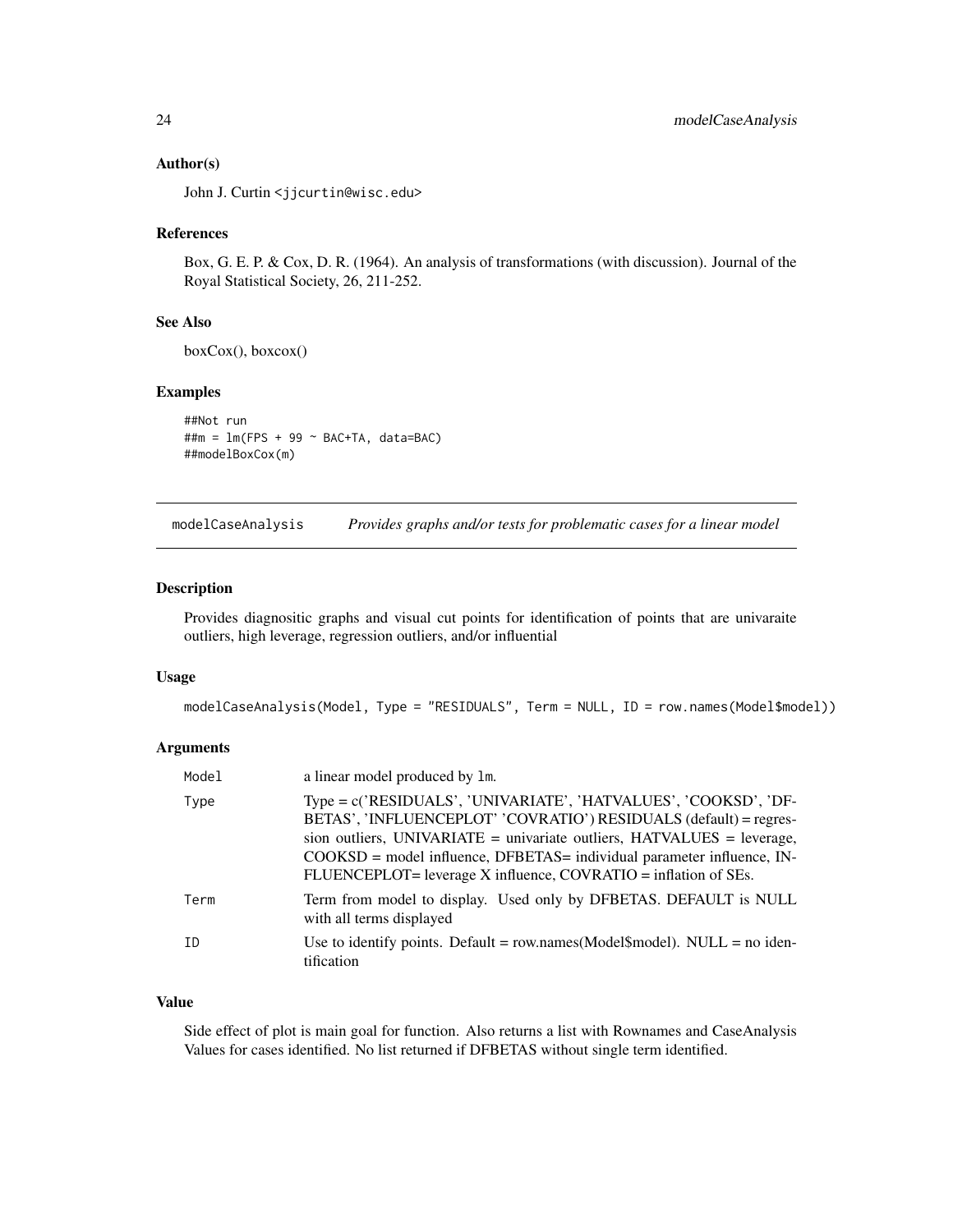# <span id="page-24-0"></span>modelCompare 25

#### Author(s)

John J. Curtin <jjcurtin@wisc.edu>

#### References

Fox, J. (1991). Regression diagnostics. SAGE Series (79) Quantitative Applictions in the Social Science.

#### Examples

```
##NOT RUN
##m = lm(FPS~BAC+TA, data=BAC)
##Cases = modelCaseAnalysis(m,'RESIDUALS')
##BAC[Cases$Rownames,]
##modelCaseAnalysis(m,'DFBETAS')
##modelCaseAnalysis(m,'DFBETAS', 'assets')
```
# <span id="page-24-1"></span>modelCompare *F-tests for nested models*

# Description

Calculates F-test to compare two models to determine if ModelA significantly reduces SSE from ModelC. Also reports Partial eta2 and Delta R2 for this model comparison. ModelC should contain subset of ModelA regressors.

#### Usage

modelCompare(ModelC, ModelA)

#### Arguments

| ModelC | a linear model, produced by 1m. This compact model should include a subset of<br>regressors from ModelA |
|--------|---------------------------------------------------------------------------------------------------------|
| ModelA | a linear model, produced by 1m. This augmented model should include all re-                             |
|        | gressors from ModelC plus additional regressors.                                                        |

#### Details

Calculates F test for model comparison  $F = ((\text{sseC} - \text{sseA})/(pA - pC))/(\text{sseA}/(N-pA))$  ndf = pA  $pC$  ddf =  $N - P$ 

# Value

Returns a list with results for model comparison, sses, and other relevant fields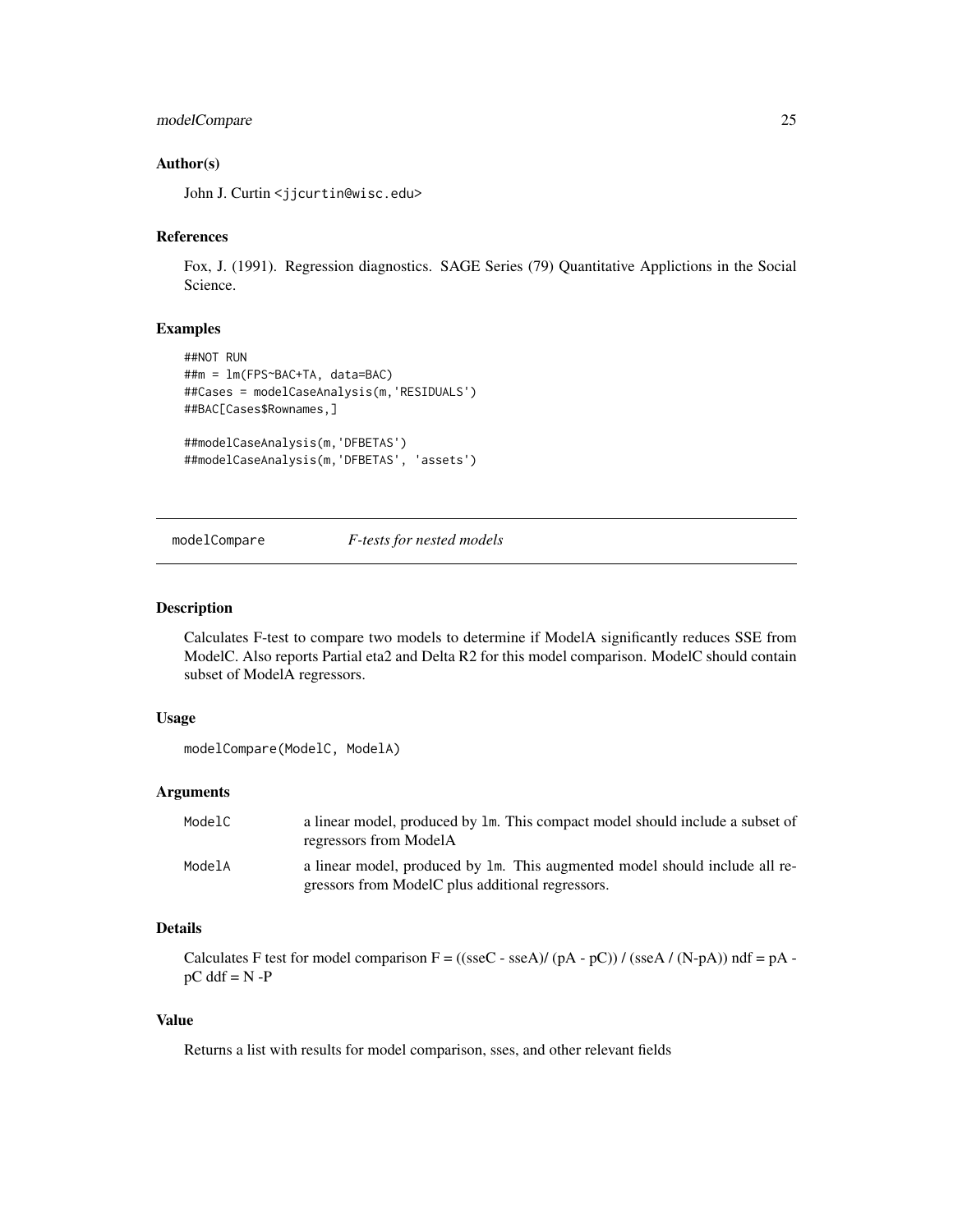# Author(s)

John J. Curtin <jjcurtin@wisc.edu>

#### Examples

```
##NOT RUN
##mC = lm(FPS~BAC, data=BAC)
##mA = lm(FPS~BAC+TA, data=BAC)
##modelCompare(mC, mA)
```
<span id="page-25-1"></span>

| modelCorrectSE | Calculates White (1980)'s heteroscedascity-corrected SEs and Tests |
|----------------|--------------------------------------------------------------------|
|                | for a linear model                                                 |

# Description

Calculates heteroscedascity-corrected SEs and associated tests for regression coefficients based on method described by White (1980) using hccm() from car package. Prints tables with orginal and corrected results and returns corrected coefficient table

### Usage

```
modelCorrectSE(Model, Digits=3)
```
#### Arguments

| Model  | an unweighted linear model, produced by 1m.   |
|--------|-----------------------------------------------|
| Digits | digits to print in table output. Default $=3$ |

#### Value

Returns the lm coefficients table with corrected SEs and associated tests

#### Author(s)

John J. Curtin <jjcurtin@wisc.edu>

### References

Fox, J. (2008). Applied Regression Analysis and Generalized Linear Models, Second Edition. Sage.

Cribari-Neto, F. (2004). Asymptotic inference under heteroskedasticity of unknown form. Computational Statistics and Data Analysis, 45, 215-233.

Long, J. S. and Ervin, L. H. (2000). Using heteroscedasity consistent standard errors in the linear regression model. The American Statistician, 54, 217-224.

White, H. (1980). A heteroskedastic consistent covariance matrix estimator and a direct test of heteroskedasicity. Econometrica, 48, 817-838.

<span id="page-25-0"></span>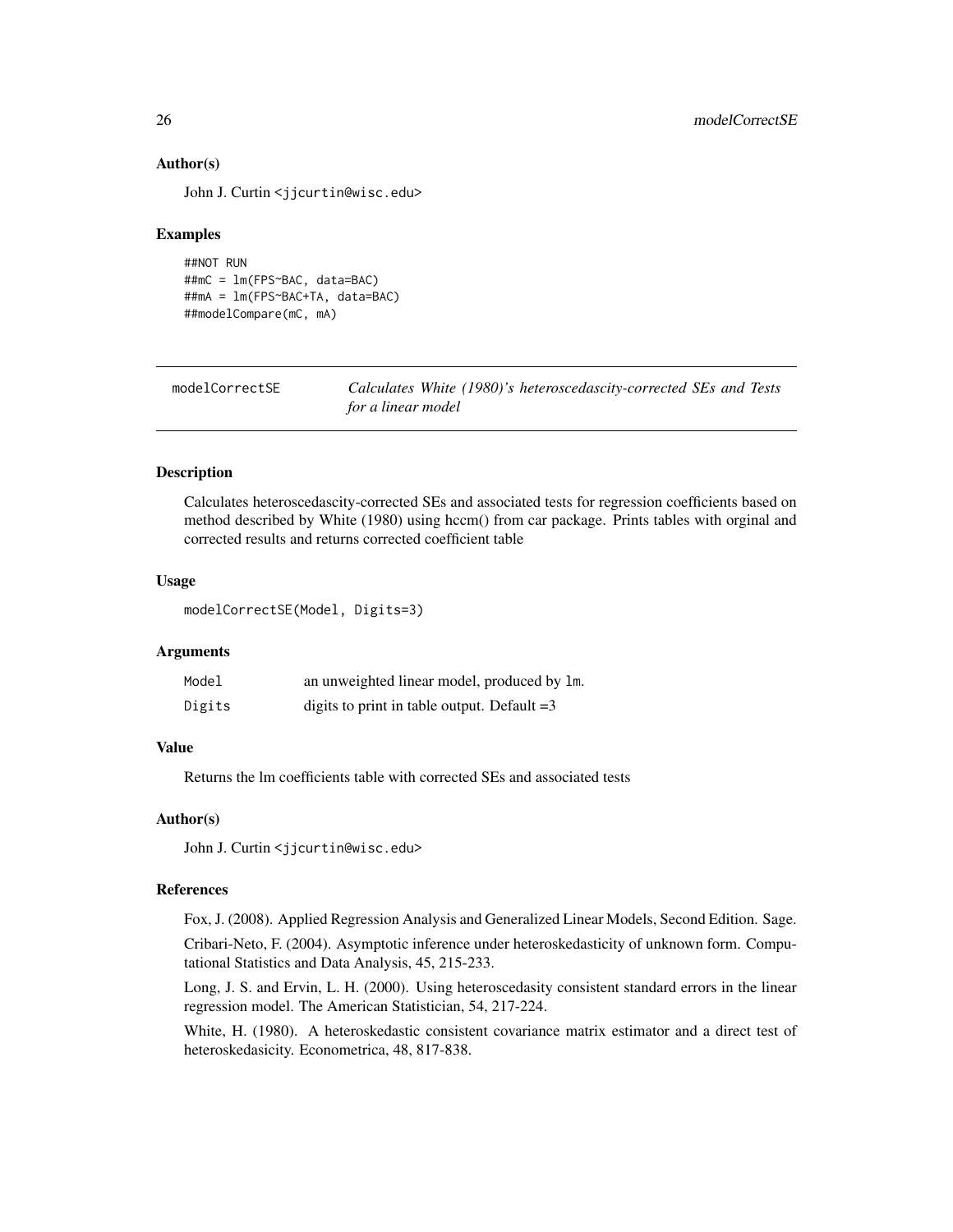# <span id="page-26-0"></span>modelEffectSizes 27

# See Also

hccm() in car package

# Examples

```
##NOT RUN
##m = lm(FPS~BAC+TA, data=BAC)
##modelCorrectSE(m)
```
<span id="page-26-1"></span>modelEffectSizes *Calculates effect size indices based on Sums of Squares*

# Description

Calculates unique SSRs, SSE, SST. Based on these SSs, it calculates partial eta2 and delta R2 for all effects in a linear model object. For categorical variables coded as factors, it calculates these for multi-df effect. Manually code regressors to get 1 df effects Uses car::Anova() with Type 3 error

#### Usage

```
modelEffectSizes(Model, Print = TRUE, Digits = 4)
```
# Arguments

| Model  | a linear model, produced by 1m              |
|--------|---------------------------------------------|
| Print  | Display results to screen. Default $= TRUE$ |
| Digits | Number of digits for printing effect sizes  |

# Value

Returns a list with fields for effect sizes, SSE, and SST.

#### Author(s)

John J. Curtin <jjcurtin@wisc.edu>

#### See Also

Anova()

```
##NOT RUN
##m = lm(FPS~BAC+TA, data=BAC)
##modelEffectSizes(m)
```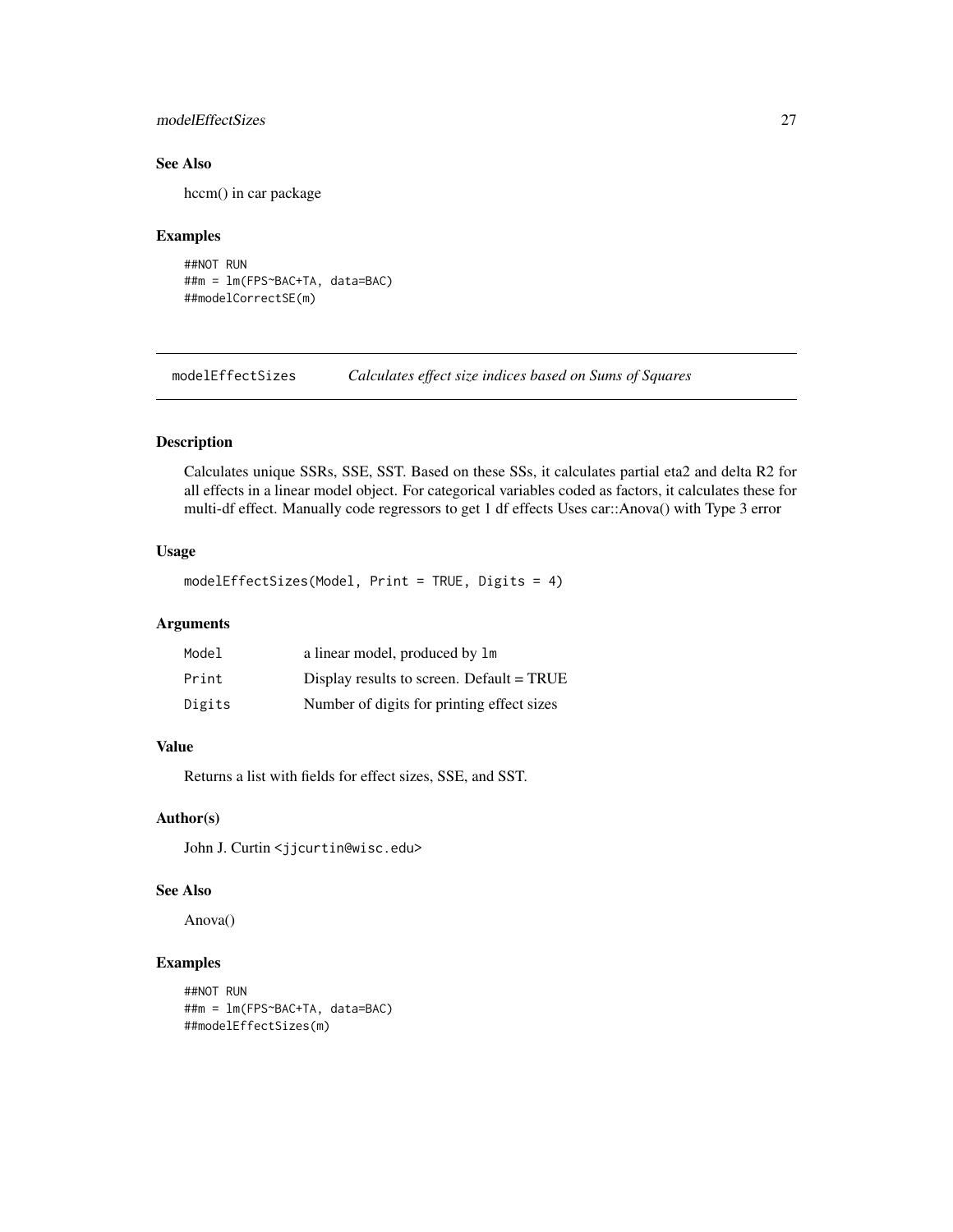Simple wrapper to return model errors using residuals() function. Implemented simply to match terminology to 610/710 GLM course. Also prints(but does not return) model SSE

#### Usage

```
modelErrors(Model)
```
#### Arguments

Model an lm model obect

# Value

Returns vector of model errors (residuals) from sample

#### Author(s)

John J. Curtin <jjcurtin@wisc.edu>

# See Also

residuals, lm

#### Examples

```
##NOT RUN
##data(BAC)
##m = lm(FPS~BAC+TA, data=BAC)
##modelErrors(m)
```
modelPower *Calculate power for GLM tests*

#### Description

Wrapper to calculate power for tests of paramter estimates or full model in GLM based on Cohen's tables and using pwr.f2.test in pwr packag. Allows use of partial eta squared or delta R2 rather than just f2 as effect size. If you provide power, it returns N, if you provide N, it returns power. You must specify effect size as either f2, partial eta2, or delta R2 with model R2. You must also specify the number of parameters in the compact (pc) and augmented (pa) for the model comparison that will test the effect.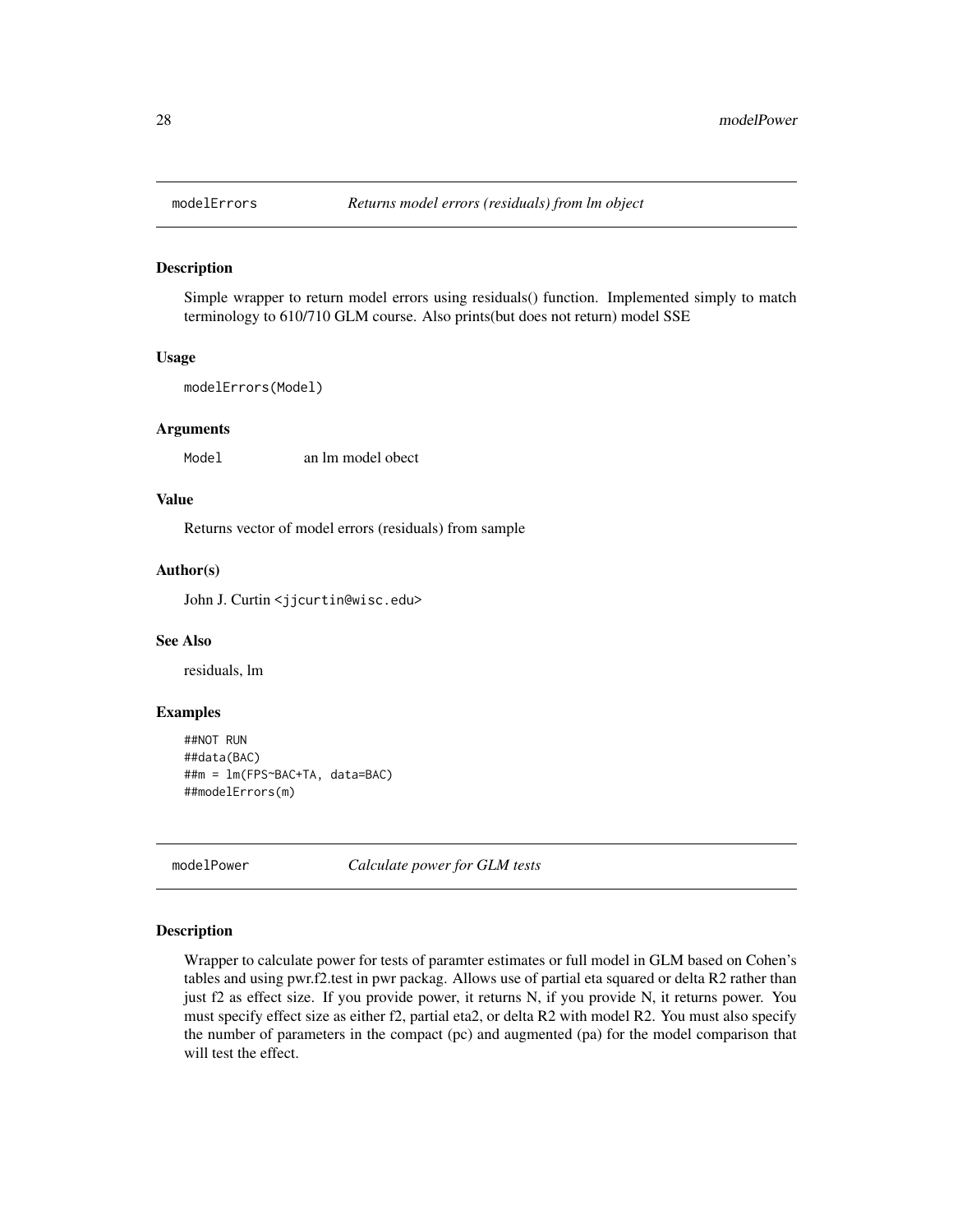# modelPower 29

# Usage

```
modelPower(pc=NULL, pa=NULL, N=NULL, alpha=0.05, power=NULL,
f2=NULL, peta2=NULL, dR2=NULL, R2=NULL)
```
# Arguments

| рc              | Number of parameters in the compact model; i.e., intercept + all parameters<br>excluding the effect of interest; This is the numerator df of the F test for the<br>effect |
|-----------------|---------------------------------------------------------------------------------------------------------------------------------------------------------------------------|
| pa              | Number of parameters in the augmented model; i.e., the intercept and all param-<br>eters including the effect of interest                                                 |
| N               | sample size                                                                                                                                                               |
| alpha           | alpha for statistical test                                                                                                                                                |
| power           | power for statistical test                                                                                                                                                |
| f2              | f <sub>2</sub> effect size                                                                                                                                                |
| peta2           | partial eta2 effect size                                                                                                                                                  |
| dR <sub>2</sub> | delta R2 effect size; if provided must also specify R2                                                                                                                    |
| R <sub>2</sub>  | Model R2, only need if using Delta R2 as effect size                                                                                                                      |

#### Value

Returns either power or N from analysis

# Author(s)

John J. Curtin <jjcurtin@wisc.edu>

# See Also

pwr.f2.test

```
modelPower(pc=3, pa=4, power=.90, peta2=.157)
modelPower(pc=1, pa=3, N=100, peta2=.157, alpha=.01)
```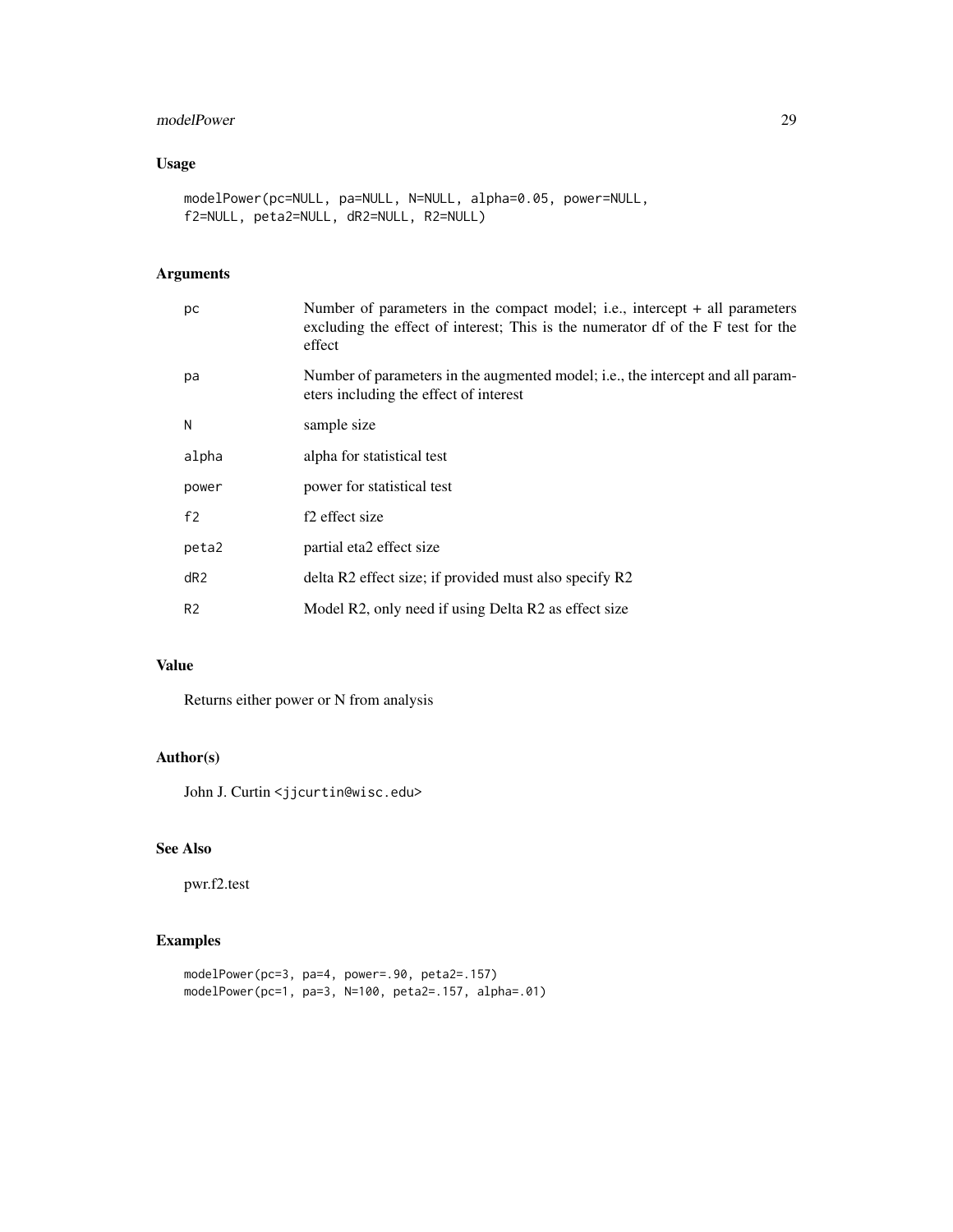<span id="page-29-1"></span><span id="page-29-0"></span>

If no data are provided, modelPredictions returns a numeric vector predicted values for the sample, functioning as a simple wrapper for fitted.values(). If a dataframe with new values for Xs are provided, modelPredictions adds prediced values and SEs for these new data to the dataframe using predict() from car package.

#### Usage

```
modelPredictions(Model, Data=NULL, Label = NULL, Type = 'response')
```
# Arguments

| Model | a linear model, produced by 1m.                                                                                                                           |
|-------|-----------------------------------------------------------------------------------------------------------------------------------------------------------|
| Data  | a data frame containg cases for predictions. Must include all regressors from<br>model. Default is NULL with predictions returned for the current sample. |
| Label | A string label to append to variable names for predicted values, CIs and SE.<br>Default is NULL with no append                                            |
| Type  | 'response' or 'link'. Used only for glm objects. see predict()                                                                                            |

#### Value

If Data=NULL, returns a numeric vector of predicted values for sample. If Data are provided, adds four new columns at the front of the dataframe These variables are named Predicted (prediced value), CILo (lower bound of  $-1$  SE from Predicted), CIHi (upper bound of  $+1$  SE), and SE (Standard error of predicted value). NOTE: For GLM, +-1 SE are calculated on the link scale and then converted to the response scale (which will be asymetric) if Type = response. If Label is not NULL, than Label is appended to end of these four variable names.

# Author(s)

John J. Curtin <jjcurtin@wisc.edu>

# See Also

predict(), fitted.values()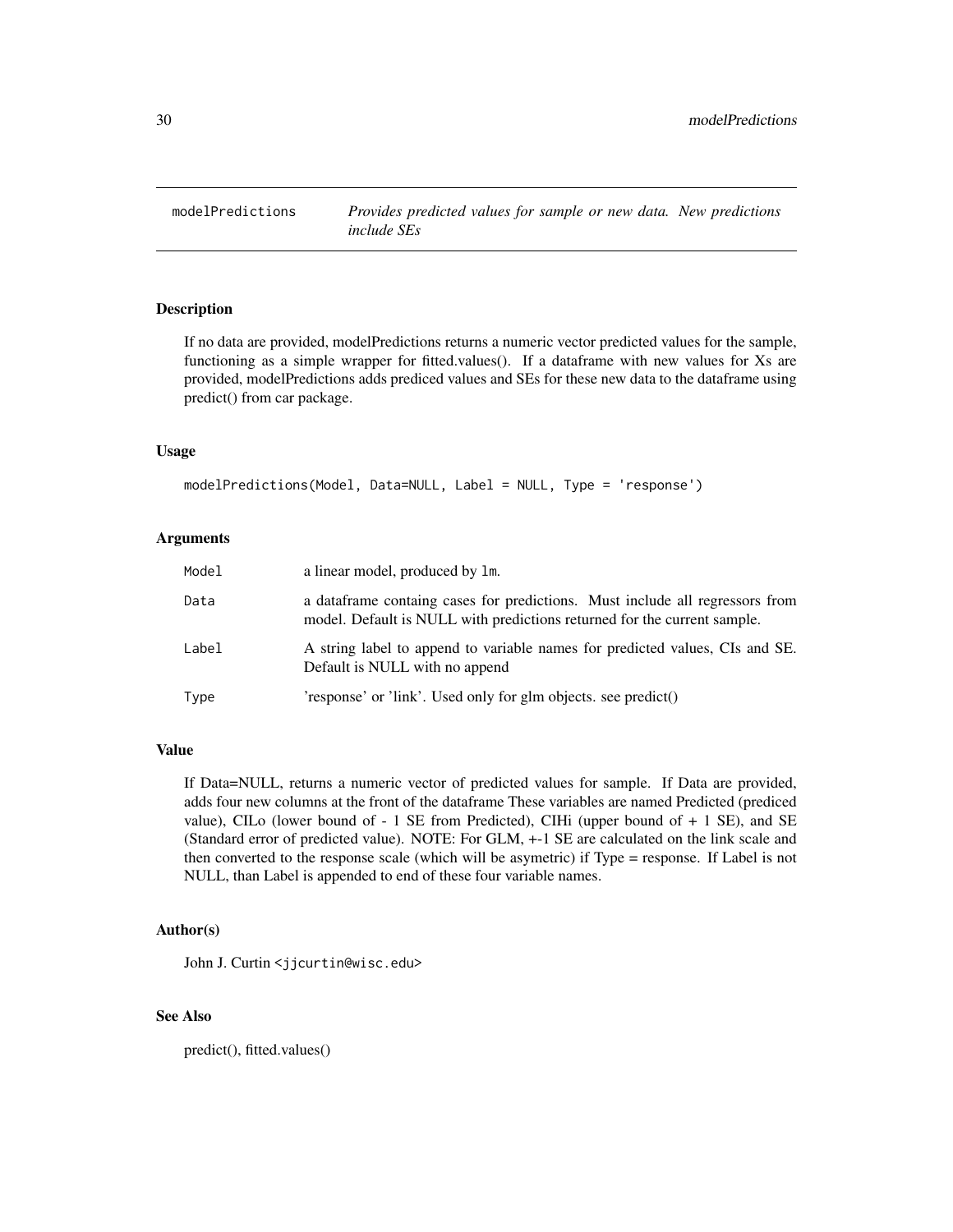#### <span id="page-30-0"></span> $modelR2$  31

#### Examples

```
##NOT RUN
##make plot of predicted values with 1SE error bands for CAN
##m = lm(interlocks~assets+nation, data=Ornstein)
##dNew = data.frame(assets = seq(1000,100000, by=1000),nation='CAN')
##dNew = modelPredictions(m, dNew)
##plot(dNew$assets,dNew$Predicted, type = 'l', col= 'red')
##lines(dNew$assets,dNew$CILo, type = 'l', col= 'gray', lwd =.5)
##lines(dNew$assets,dNew$CIHi, type = 'l', col= 'gray', lwd =.5)
##Return predicted values for sample
##P = modelPredictions(m)
```
modelR2 *Model R2, adjusted R2 and F-test*

# Description

Reports model R2, adjusted R2, and F-test of model R2.

#### Usage

modelR2(Model, Print=TRUE)

# Arguments

| Model | an lm model object                       |  |
|-------|------------------------------------------|--|
| Print | print results to screen. Default is TRUE |  |

#### Value

Returns full list object from modelSummary() with many stats

#### Author(s)

John J. Curtin <jjcurtin@wisc.edu>

#### See Also

lm, modelSummary, summary

```
##NOT RUN
##m = lm(FPS~BAC+TA, data=BAC)
##modelR2(m)
```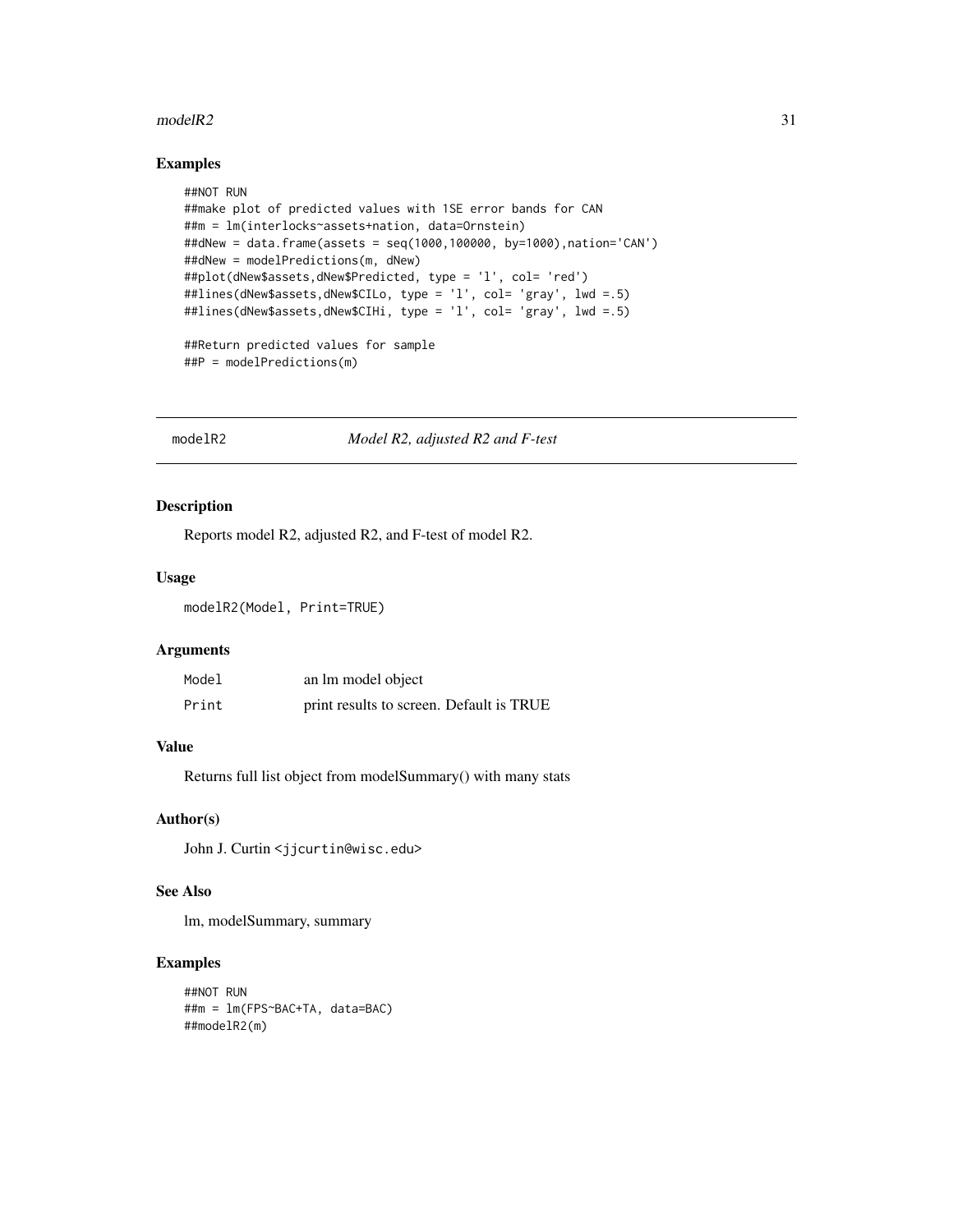<span id="page-31-0"></span>

Returns a formatted string to report the B, CI, partial-eta2, t, and p-value for an effect from an lm model. This formatted string is apporpriate for use in an R Markdown document for a dynamic report of research results.

#### Usage

```
modelRmd(effect, mod, B=1, CI=B, statistic='t', pe=2)
```
# Arguments

| effect    | Text label for effect in model                                                                                     |
|-----------|--------------------------------------------------------------------------------------------------------------------|
| mod       | object returned from lm() or Anova()                                                                               |
| B         | number of decimal places for report of B if lm model; NULL if B should not be<br>reported. Ignored for Anova model |
| СI        | number of decimal places for report of Bs in 95 CI; NUII if CI should not be<br>reported. Ignored for Anova model  |
| statistic | test statistic to report: 't' or 'F'. Not currently implemented. t for lm and F for<br>Anova                       |
| pe        | number of decimal places for report of partial eta2. Null if should not be reported                                |

# Value

Returns a formatted string that can be directly included in a R Markdown file for a dynamic report

# Author(s)

John J. Curtin <jjcurtin@wisc.edu>

modelSummary *summary of results for lm model*

# Description

This is a modified version of summary for use with an lm, glm, or lmer object. It provides results that align better with Brauer/Curtin perspective on these linear models from their graduate statistics series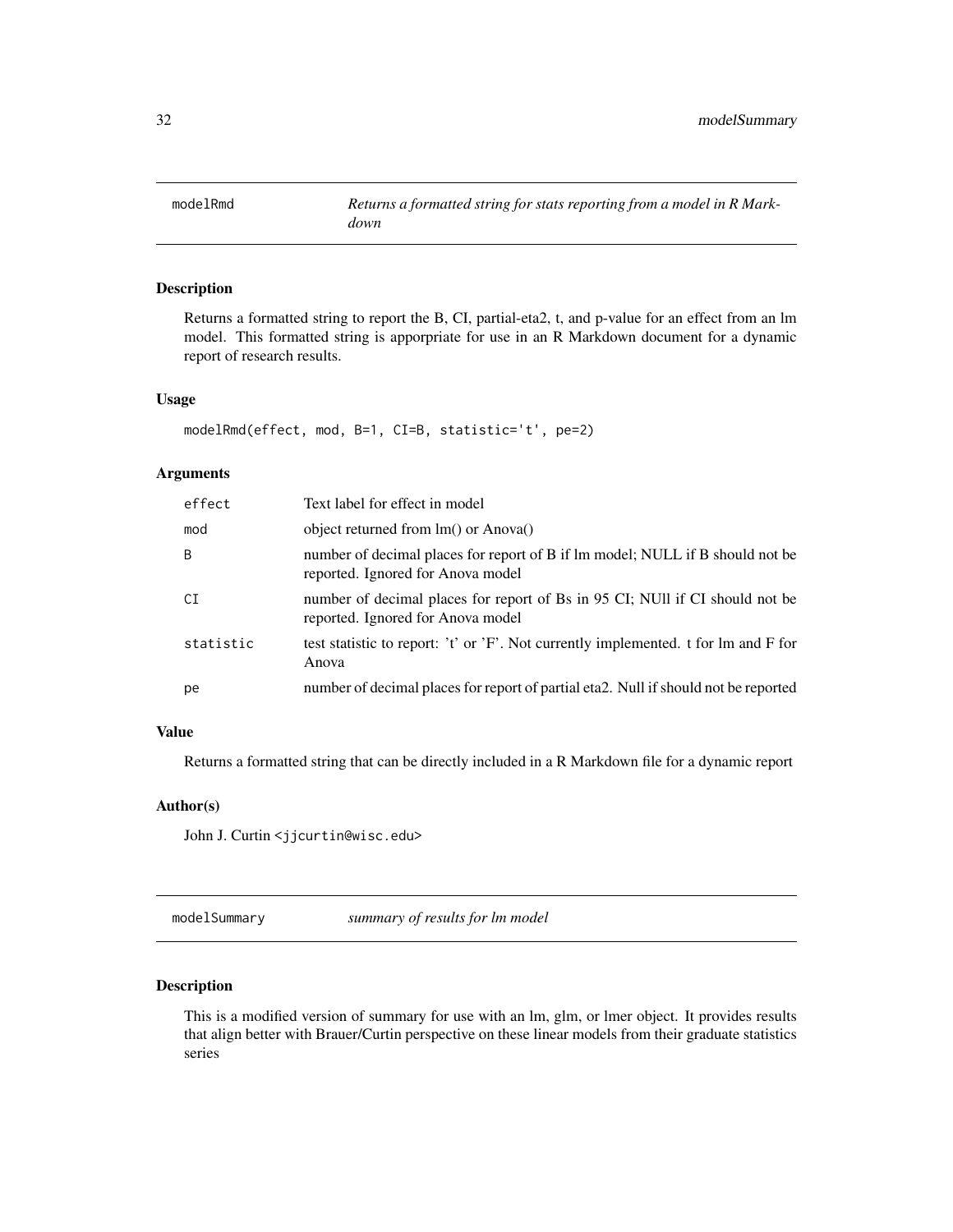# <span id="page-32-0"></span>varContrasts 33

# Usage

modelSummary(Model,  $t = TRUE$ , Print= TRUE, Digits = 4)

# Arguments

| Model  | a linear model, produced by 1m.                                                                                  |
|--------|------------------------------------------------------------------------------------------------------------------|
| t.     | Indicates if t-statistics (TRUE; Default) or F-statistics should be reported for<br>tests of parameter estimates |
| Print  | Print output to screen. Default is TRUE                                                                          |
| Digits | Number of digits for values in coefficients table. Default $= 4$                                                 |

# Details

Reports model summary results from an lm object. Results include parameter estimates and their tests, SSE, model R2

#### Value

Returns a list with results for model.

# Author(s)

John J. Curtin <jjcurtin@wisc.edu>

# See Also

summary, modelR2

# Examples

```
##NOT RUN
##m = lm(FPS~BAC+TA, data=BAC)
##modelSummary(m)
```
<span id="page-32-1"></span>varContrasts *Set Factor Contrasts*

# Description

Calculates contrast matrix for a specified contrast type. Options include DUMMY, POC, HELMERT, **EFFECTS** 

#### Usage

```
varContrasts(TheFactor, Type = "DUMMY", RefLevel = length(levels(TheFactor)),
      POCList = NULL, Labels = NULL)
```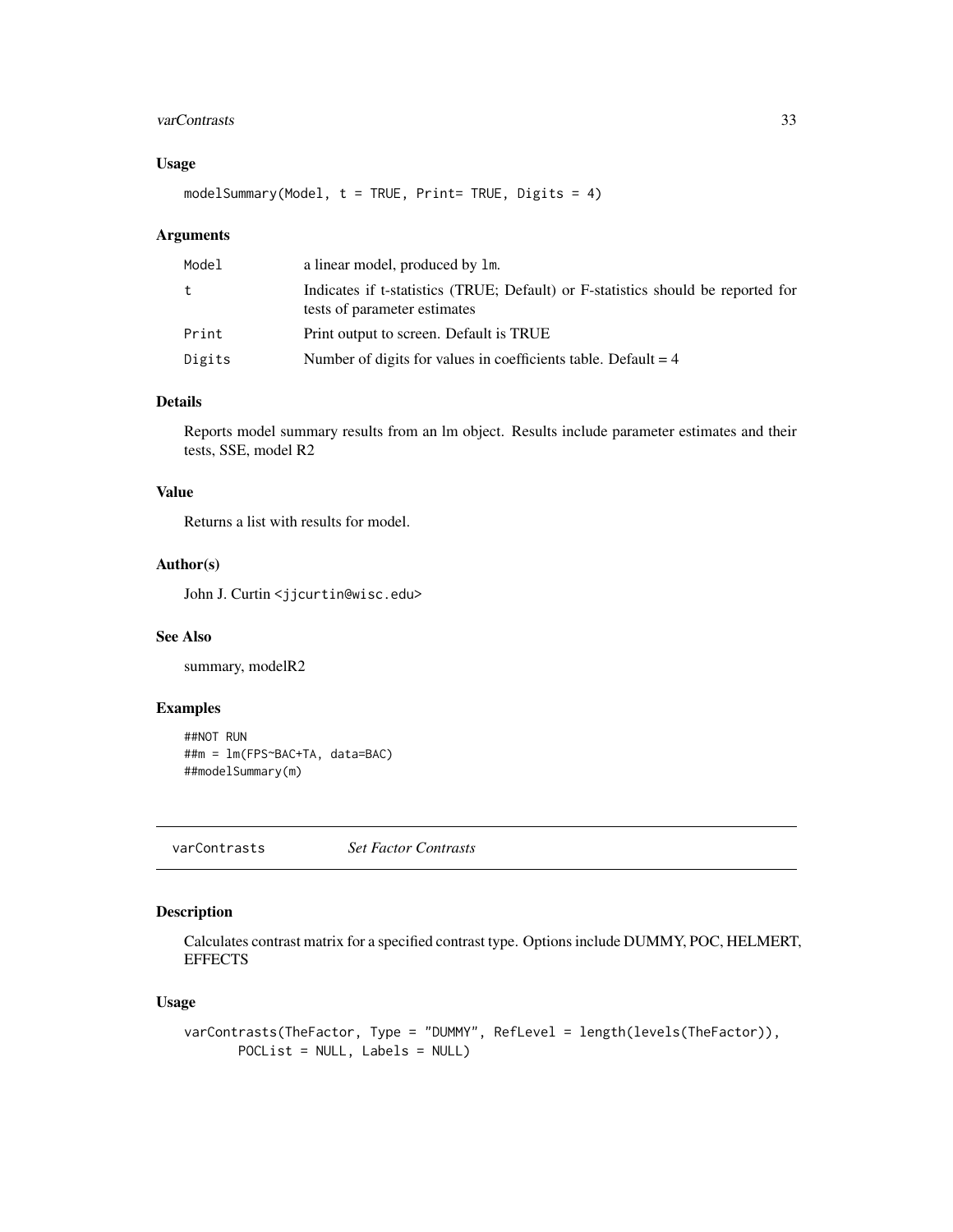#### <span id="page-33-0"></span>Arguments

| TheFactor | factor from dataframe                                                                                                                                                                                                                                                                                                                                                                                                                                                                        |
|-----------|----------------------------------------------------------------------------------------------------------------------------------------------------------------------------------------------------------------------------------------------------------------------------------------------------------------------------------------------------------------------------------------------------------------------------------------------------------------------------------------------|
| Type      | type of contrast, Options include DUMMY (default), POC, HELMERT, or EF-<br><b>FECTS</b>                                                                                                                                                                                                                                                                                                                                                                                                      |
| RefLevel  | Reference level for contrast. Only applies to DUMMY, HELMERT, and EF-<br>FECTS. For DUMMY: RefLevel is numeric index of control/reference category<br>(i.e. coded 0 for all regressors). For HELMERT: RefLevel $= 1$ indicates re-<br>verse HELMERT ( <i>i.e., last vs. earlier, second to last vs. earlier, etc</i> ), RefLevel<br>= 'Highest Level' indicates forward HELMERT (i.e., first vs. later, second vs.<br>later, etc). For EFFECTS: RefLevel is numeric index of excluded level. |
| POCList   | if Type = POC, a list of Contrasts is required in POCList; e.g., $list(c(1,0,-1))$ ,<br>$c(-1,2,-1)$ ). Best to provide as whole numbers. Function will re-scale to unit<br>weighted contrasts.                                                                                                                                                                                                                                                                                              |
| Labels    | if Type = POC, Labels can be provided. If NULL (Default), contrast labels are<br>POC1. POC2. etc.                                                                                                                                                                                                                                                                                                                                                                                            |

### Details

Use the contrast matrix with contrasts() to set contrast for a specific factor in dataframe.

#### Value

Returns contrast matrix for indicated type of contrast.

# Author(s)

John J. Curtin <jjcurtin@wisc.edu>

# See Also

[contrasts](#page-0-0)

```
d = data-frame(f = factor(c('f1', 'f2', 'f3')))contrasts(d$f)
##set as DUMMY with last category as reference
contrasts(d$f) = varContrasts(d$f, Type='DUMMY', RefLevel = 3)
##set as POC with user defined labels
contrasts(dff) = varContrasts(dff, Type='POC', POClist = list(c(2,-1,-1),c(0,1,-1)),Labels = c('f1_v_f2f3', 'f2_v_f3'))
##set as reverse HELMERT
contrasts(d$f) = varContrasts(d$f, Type='HELMERT', RefLevel = 1)
##set as EFFECTS, excluding f3 vs. grand mean contrast
contrasts(d$f) = varContrasts(d$f, Type='EFFECTS', RefLevel = 3)
```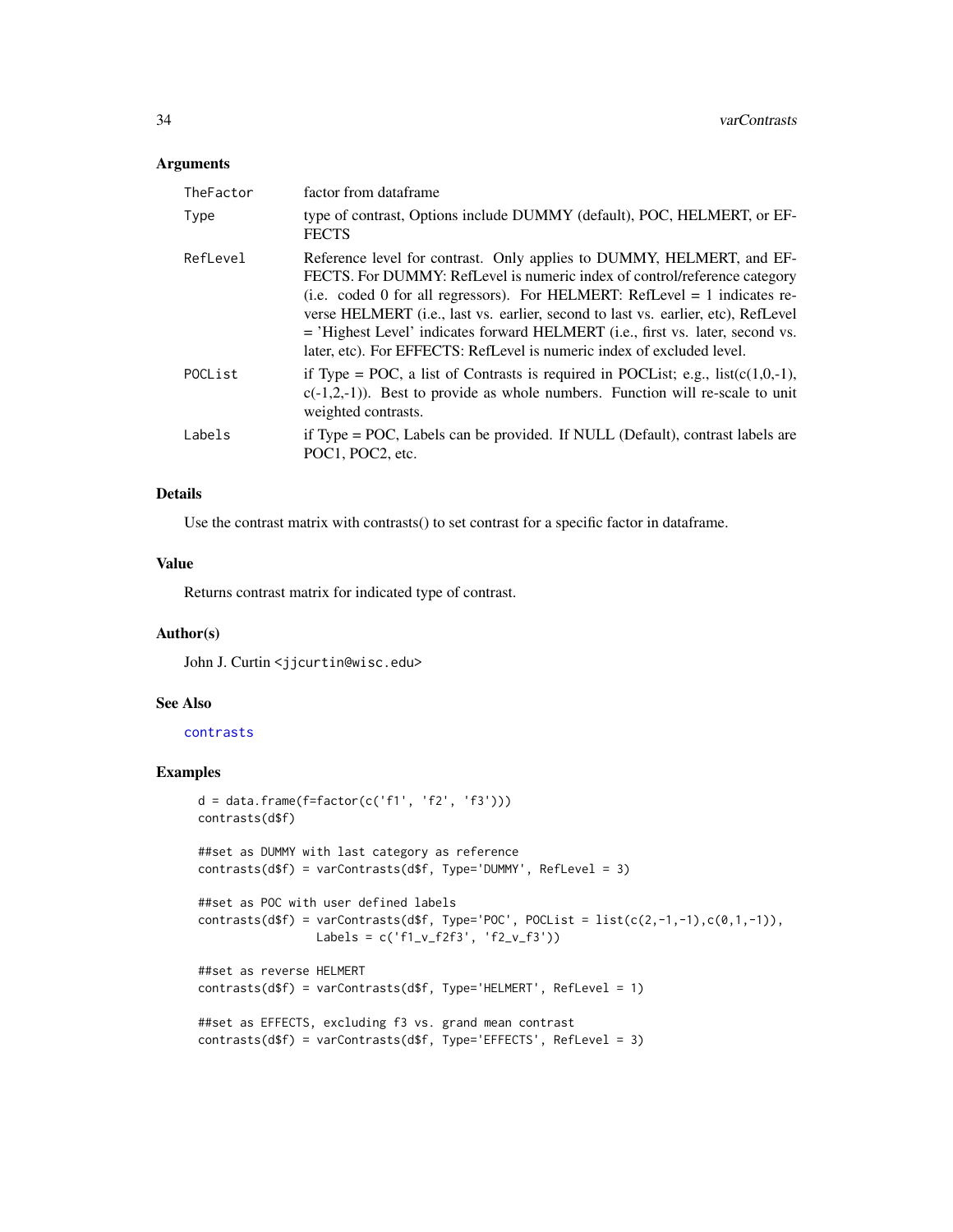<span id="page-34-1"></span><span id="page-34-0"></span>

Provides three levels of detail regarding descriptive statistics for a data frame. Based on describe() function from psych package

# Usage

```
varDescribe(Data, Detail = 2, Digits=2)
```
# Arguments

| Data   | a data frame                                                                                   |
|--------|------------------------------------------------------------------------------------------------|
| Detail | Indicates level of detail for descriptives, 1=minimal, 2=typical (default), $3=$ de-<br>tailed |
| Digits | Number of decimal places to display; NULL = display all sig digits. Default =2.                |

# Value

Returns table with descriptive statistics rounded to digits.

# Author(s)

John J. Curtin <jjcurtin@wisc.edu>

# See Also

describe lm.describeGroups describe.by

```
##NOT RUN
##varDescribe(BAC)
##varDescribe(BAC, Detail=3)
##varDescribe(BAC, Detail=2, Digits=1)
```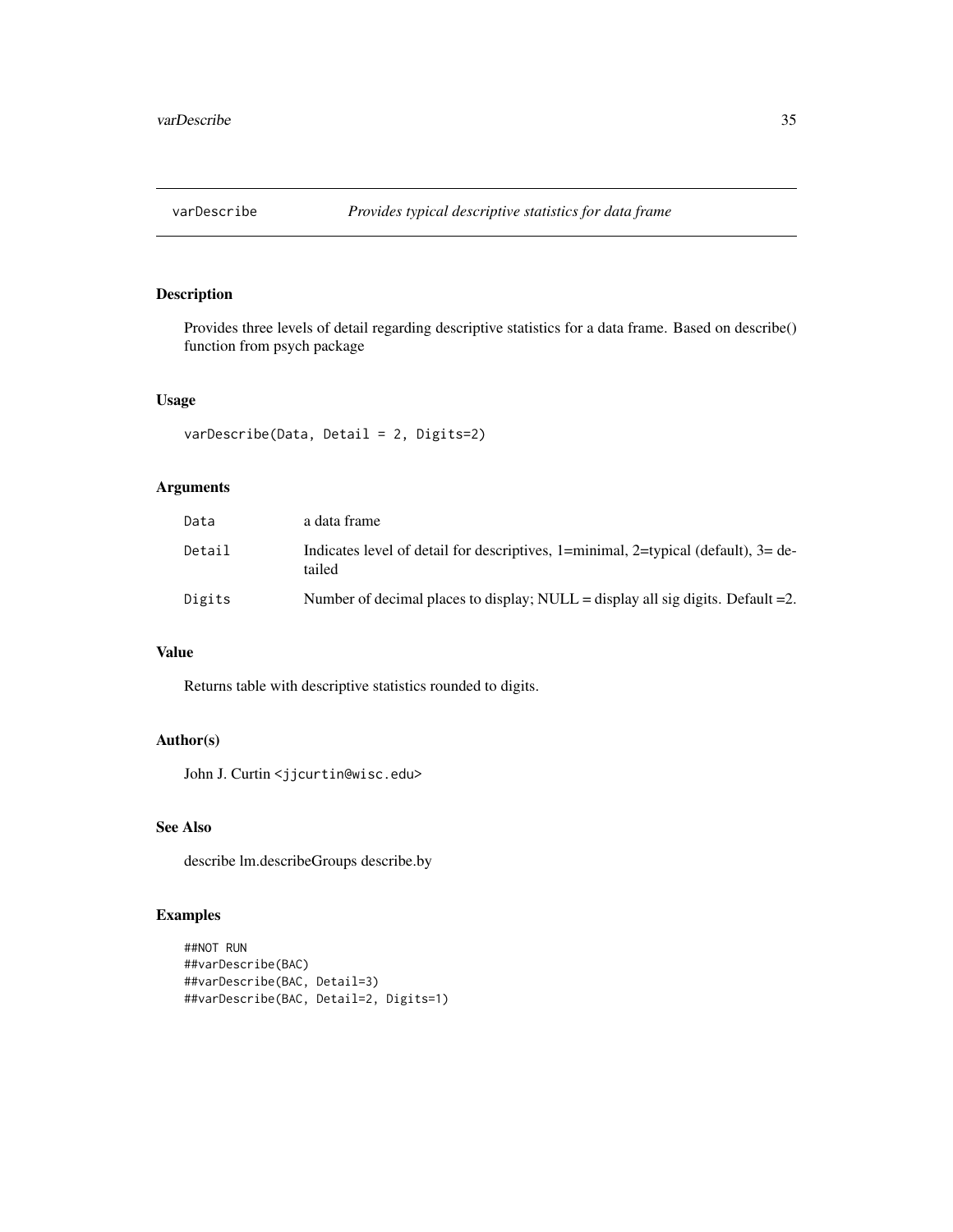<span id="page-35-1"></span><span id="page-35-0"></span>

Provides commons descriptive statistics for a data frame split on some factor or combination of factors. Essentially a wrapper for varDescribe() and by().

#### Usage

varDescribeBy(Data, IVList)

#### Arguments

| Data   | a dataframe                                 |
|--------|---------------------------------------------|
| IVList | list of one or more factors from data frame |

#### Value

An object of class "by", giving the results from varDescribe() applied to each subset.

# Author(s)

John J. Curtin <jjcurtin@wisc.edu>

# Examples

```
##NOT RUN
##varDescribeBy(Adler,list(Adler$expectation,Adler$instruction))
```
varMarkdown *Returns a formatted string for stats reporting in R Markdown*

#### Description

Returns a formatted string to report the B, CI, partial-eta2, t, and p-value for an effect from an lm mode. This formatted string is apporpriate for use in an R Markdown document for a dynamic report of research results.

#### Usage

```
varMarkdown(effect, mod, modsum, statistic='t', B=1, CI=B, pe=2)
```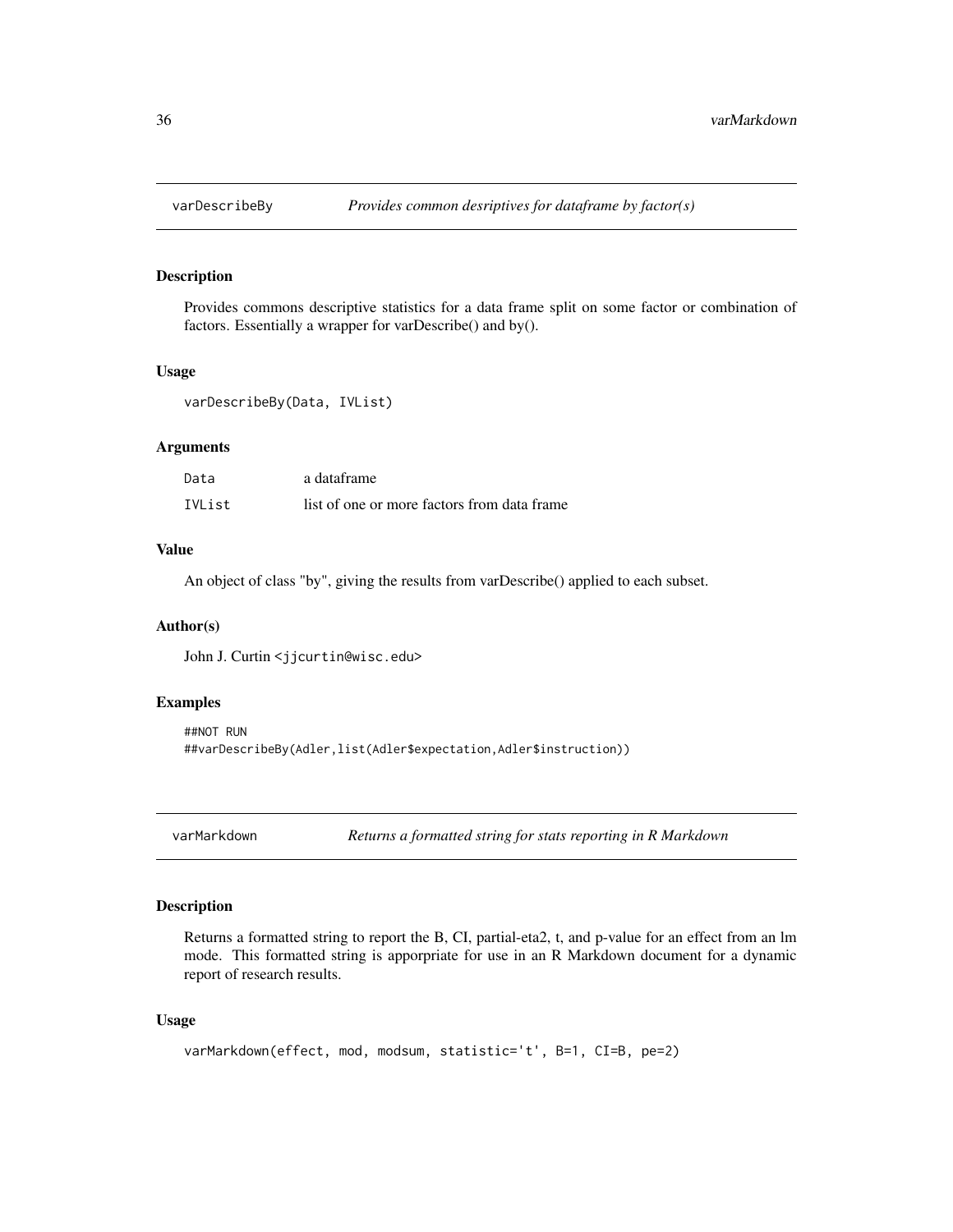#### <span id="page-36-0"></span>varOdd 37

# Arguments

|     | effect    | Text label for effect from lm                                                            |
|-----|-----------|------------------------------------------------------------------------------------------|
| mod |           | object returned from lm()                                                                |
|     | modsum    | object returned from summary() or modelSummary()                                         |
|     | statistic | test statistic to report: 't' or 'F'                                                     |
| B   |           | number of decimal places for report of B; NULL if B should not be reported               |
| CI  |           | number of decimal places for report of Bs in 95 CI; NUII if CI should not be<br>reported |
| рe  |           | number of decimal places for report of partial eta2. Null if should not be reported      |

# Value

Returns a formatted string that can be directly included in a R Markdown file for a dynamic report

# Author(s)

John J. Curtin <jjcurtin@wisc.edu>

varOdd *Tests if Numbers are Odd*

# Description

Returns result of test if Numbers are Odd.

# Usage

varOdd(Numbers)

### Arguments

Numbers Vector of numbers to test

# Value

Returns vector of booleans to indicate result of test

# Author(s)

John J. Curtin <jjcurtin@wisc.edu>

# Examples

varOdd(3) varOdd(c(1,2,3,4,5))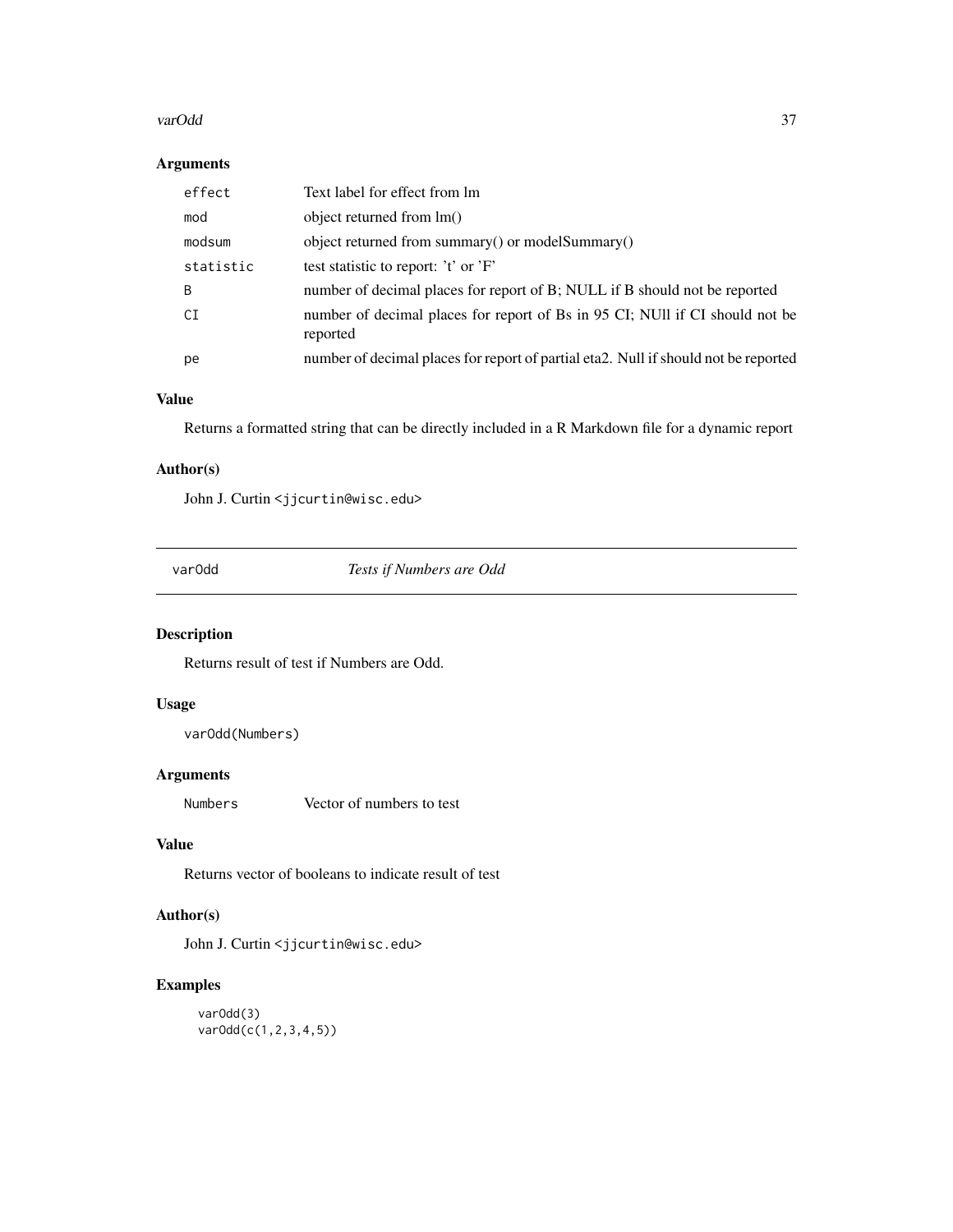<span id="page-37-0"></span>

Pads a string to fixed length (StringLen) with leading character (PadChar). If string length > StringLen, issues warning but returns original string

# Usage

```
varPadString(X, StringLen, PadChar = '0')
```
# Arguments

| X         | String to pad                  |
|-----------|--------------------------------|
| StringLen | Fixed length of output strings |
| PadChar   | Character to use for padding   |

# Value

Returns string(s) with padding

#### Author(s)

John J. Curtin <jjcurtin@wisc.edu>

### Examples

```
varPadString(c('1', '2', '300'),3,'0')
```
varParse *Returns a subset of digits from a Number*

# Description

Returns a subset of digits from a Number.

#### Usage

```
varParse(Number, UpperDigit=1, LowerDigit=1)
```
# Arguments

| Number     | Number to parse                                       |
|------------|-------------------------------------------------------|
| UpperDigit | Location in base ten of upper end of digits to return |
| LowerDigit | Location in base ten of lower end of digits to return |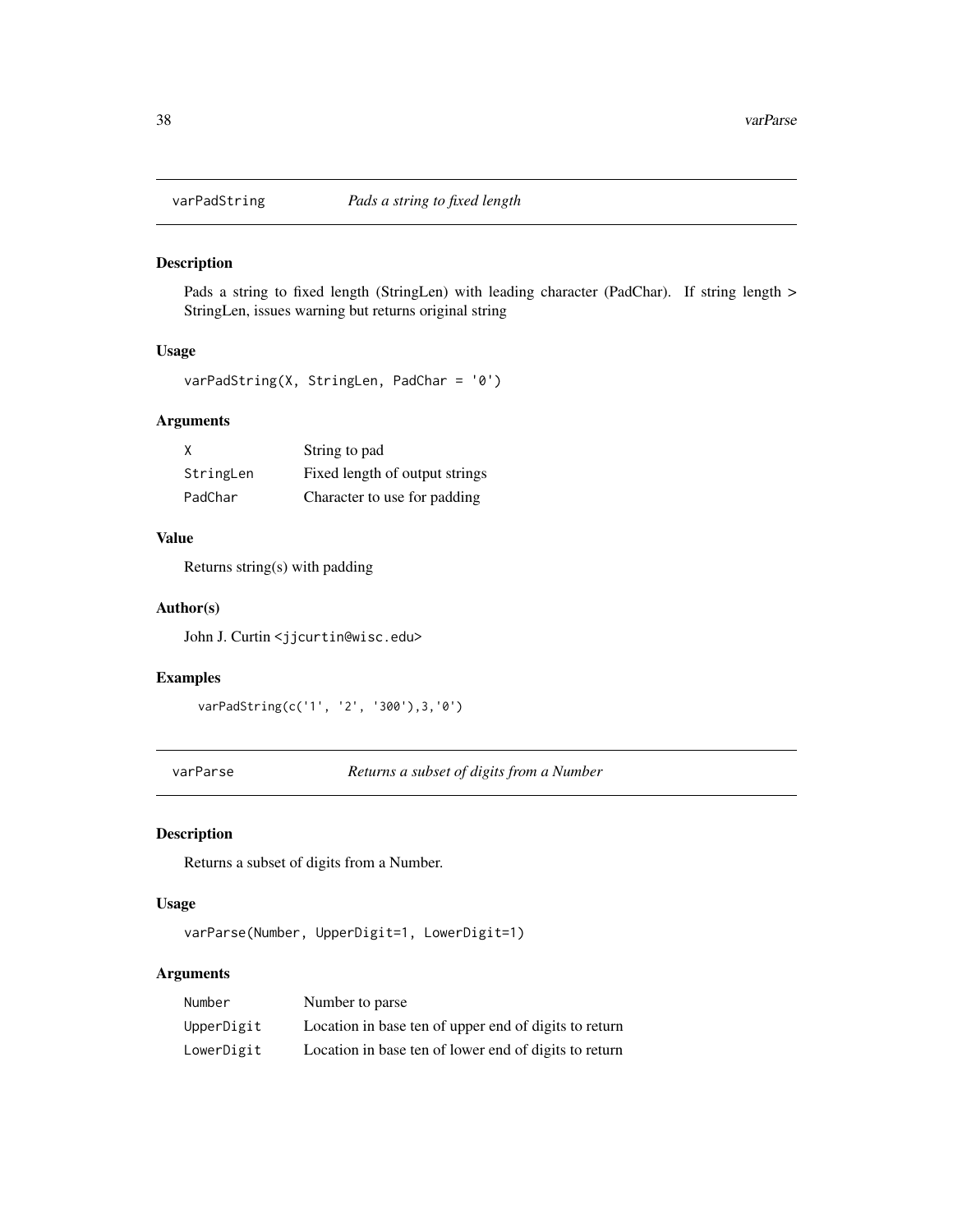#### <span id="page-38-0"></span>varPlot 39

# Value

Returns a subset of the digits in Number

# Author(s)

John J. Curtin <jjcurtin@wisc.edu>

# Examples

```
varParse(1234,100,10)
varParse(1234,1,1)
varParse(1234,1000,1000)
```
<span id="page-38-1"></span>

| D<br>n1<br>/arF |  |
|-----------------|--|
|-----------------|--|

t **c** *Creates histogram, optional rug/strip and density plots, and generates univariate descriptive statistics*

# Description

Represents important aspects of a variable/vector both visually (histogram, rug or strip, and density plots) and with descriptive statistics of varying detail

# Usage

varPlot(TheVar, VarName = '', IDs = NULL, AddPoints = 'Strip', AddDensity = TRUE, Detail =  $2$ )

#### Arguments

| TheVar     | A variable/vector to visualize                                                                         |
|------------|--------------------------------------------------------------------------------------------------------|
| VarName    | The variable name of TheVar as string. Default = $"$                                                   |
| IDs        | Rownames for interactive identification of data points, Default is NULL with no<br>identification done |
| AddPoints  | Strip (default), Rug, or None                                                                          |
| AddDensity | TRUE (default) or FALSE to include density plot                                                        |
| Detail     | 1-3 of increasing detail for descriptives using varDescribe()                                          |

# Value

Prints descriptive statistics table and creates graphic as side effect. Returns list with Indices, Rownames, and Values if identify is not NULL

#### Author(s)

John J. Curtin <jjcurtin@wisc.edu>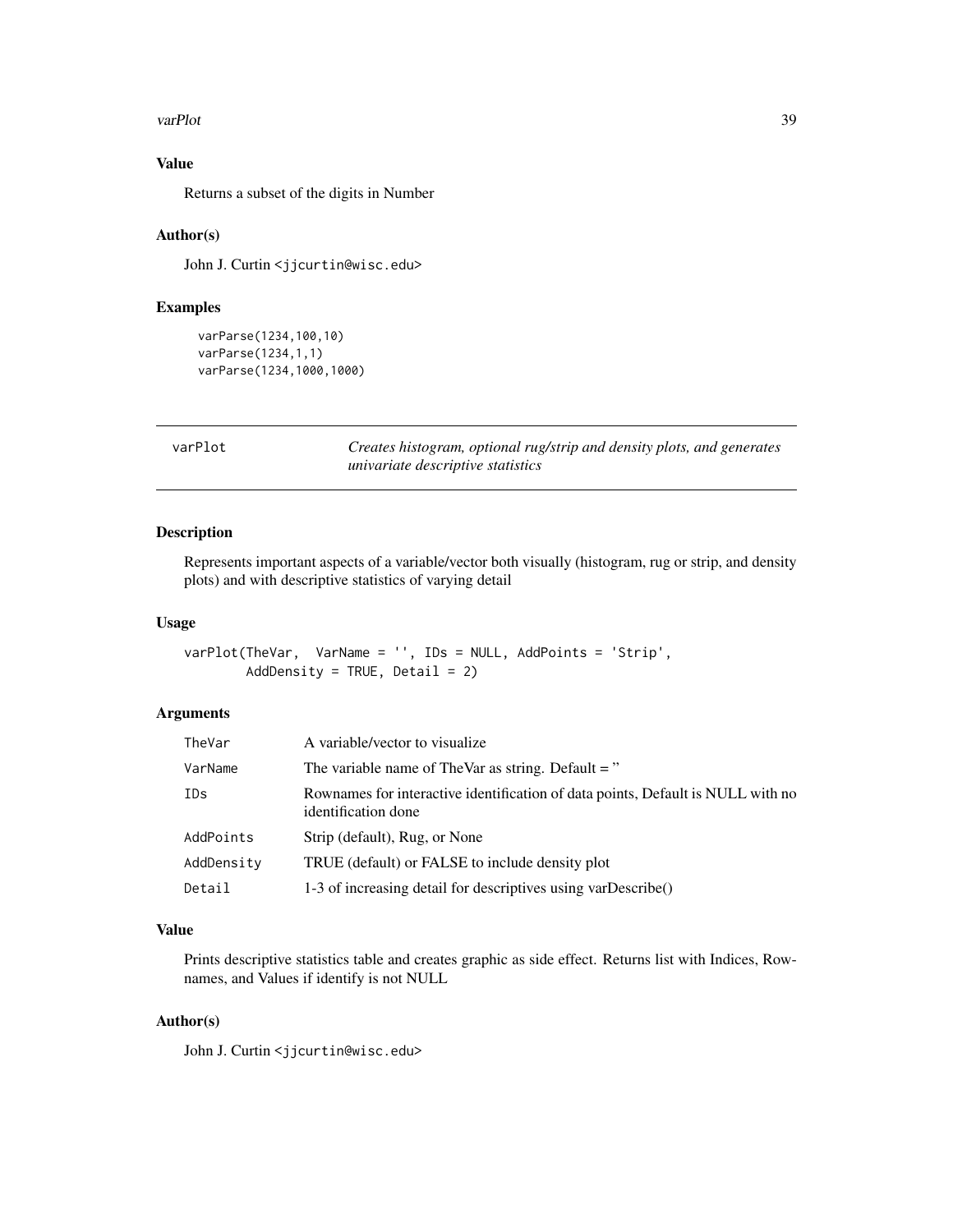# See Also

hist(), rug(), varStripPlot(), density(), varDescribe(), describe(), identify()

#### Examples

```
##NOT RUN
##data(BAC)
##varPlot(BAC$FPS, 'FPS') #default use strip
##varPlot(BAC$FPS, AddPoints='RUG')
##varPlot(BAC$FPS, IDs=rownames(BAC))
```

| Recode levels of variable<br>varRecode |  |
|----------------------------------------|--|
|----------------------------------------|--|

# Description

Recodes levels of variable from old values to new values. Levels in Old are recoded to levels in New by matching position in these two vectors.

#### Usage

varRecode(Var, Old, New)

# Arguments

| Var | A variable to recode.              |
|-----|------------------------------------|
| 01d | Vector with original levels of Var |
| New | vector with new levels             |

# Value

Returns variable with new levels

#### Author(s)

John J. Curtin <jjcurtin@wisc.edu>

# See Also

recode

```
##d$rIV1 = varRecode(d$IV1, c(-1,1), c(-.5, .5))
##d$rIV2 = varRecode(d$IV2, c(1,2,3), c(-.667, .333, .333))
##d$rIV3 = varRecode(d$IV3, c('A', 'B'), c('C', 'D'))
```
<span id="page-39-0"></span>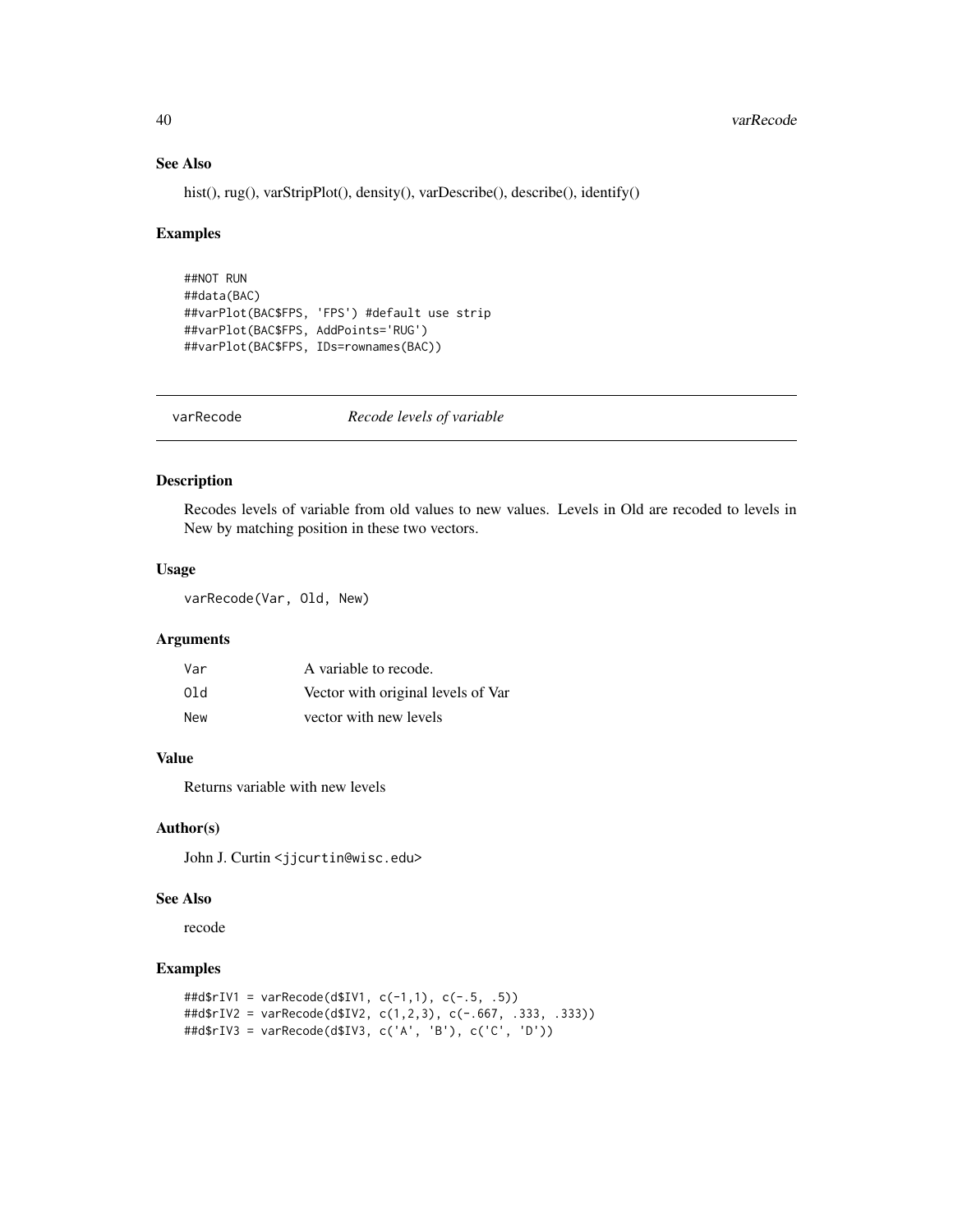<span id="page-40-1"></span><span id="page-40-0"></span>varRegressors *Adds actual numeric regressors for factor to dataframe as new variables*

# Description

Adds new variables/columns in dataframe to represent numeric regressors for a factor. Factors are coded using their currently defined contrast codes. This function is useful for control of a factor covariate when graphing and ignoring this factor and/or other lower-level control variables. For this purpose, POC coding will typically be set for factor prior to using lm.codeRegressor

# Usage

```
varRegressors(Data, VarName, RegressorNames = NULL)
```
# Arguments

| Data    | The dataframe to add regressors                         |
|---------|---------------------------------------------------------|
| VarName | Character string name of variable to code regressor for |
|         | RegressorNames Optional variable names for regressors.  |

# Value

Returns original data frame (Data) with addition of new regressors.

# Author(s)

John J. Curtin <jjcurtin@wisc.edu>

# Examples

```
##NOT RUN
##data(BAC)
##BAC$Sex = factor(BAC$Sex)
##BAC = varRegressors(BAC,'Sex')
```
<span id="page-40-2"></span>varRename *Rename Variable in Dataframe*

#### Description

Renames a variable in specified dataframe.

#### Usage

varRename(Data, From, To)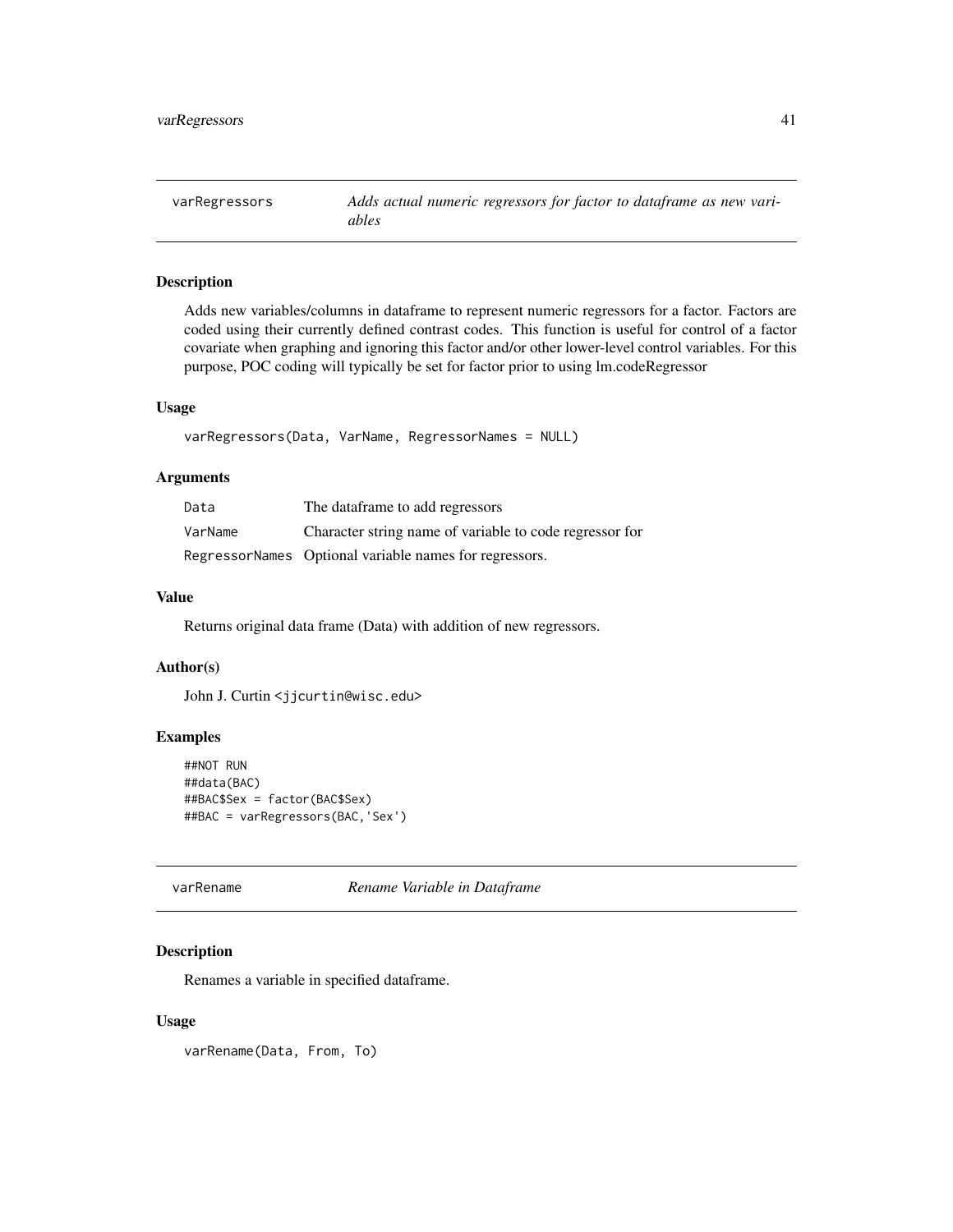<span id="page-41-0"></span>42 varReverse

# Arguments

| Data | a dataframe object                                   |
|------|------------------------------------------------------|
| From | vector of original name(s) of variable(s) as strings |
| To   | vector of new name(s) of variable(s) as strings      |

# Value

Returns dataframe with new variable names for specified variable(s)

# Author(s)

John J. Curtin <jjcurtin@wisc.edu>

# Examples

```
d = data.frame(x=1:10, y=11:20)
names(d)
d = \text{varRange}(d, c('x', 'y'), c('x1', 'y1'))names(d)
```

| varReverse | Re |
|------------|----|
|            |    |

everse *score an ordinal or boolean scored item/variable* 

# Description

Reverse scores an item that was ordinal/interval scored or boolean.

# Usage

```
varReverse(Var, LowAnchor, HighAnchor)
```
# Arguments

| Var        | A variable to reverse score.      |
|------------|-----------------------------------|
| LowAnchor  | Absolute low value for variable   |
| HighAnchor | Absoluate high value for variable |

# Value

Returns variable new (reversed) scores

# Author(s)

John J. Curtin <jjcurtin@wisc.edu>

# See Also

recode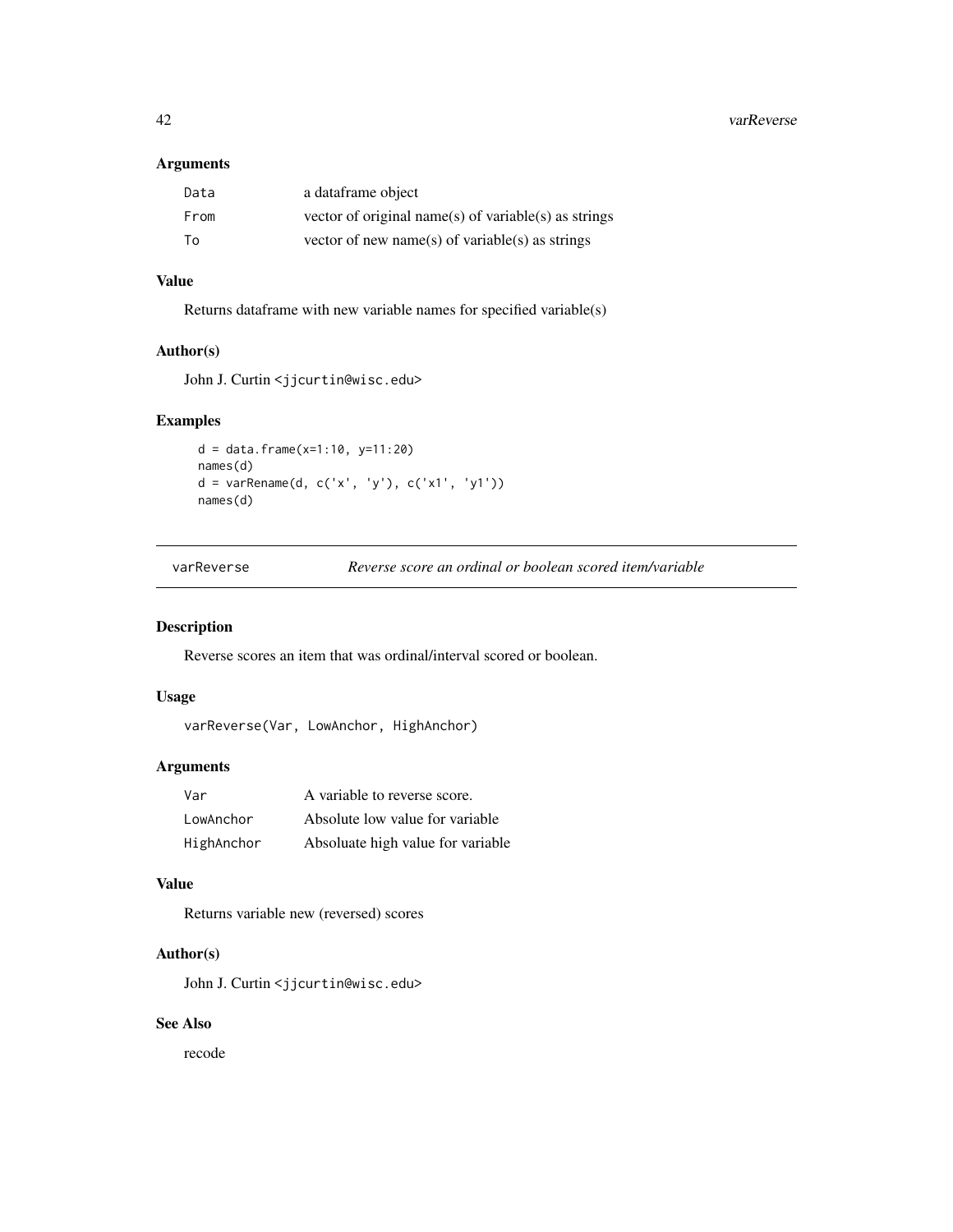#### <span id="page-42-0"></span>varScore **43**

# Examples

```
##d$Item5r = varReverse(d$Item5, 1, 5)
```
# varScore *Creates a total score from a sum of items*

# Description

Creates a total score from a sum of items in a data frame. Can do range checking for items, reverse scoring of items, and prorating for missing data.

#### Usage

```
varScore(Data, Forward, Reverse=NULL, Range = NULL, Prorate = TRUE, MaxMiss = .20)
```
# Arguments

| Data    | a data frame that contains item scores among other variables                                                                                                                                                                                                                                                             |
|---------|--------------------------------------------------------------------------------------------------------------------------------------------------------------------------------------------------------------------------------------------------------------------------------------------------------------------------|
| Forward | a vector of variable names to indicate the items that should be summed as is (in<br>contrast to reverse scored). All items should be listed in EITHER Forward or<br>Reverse argument                                                                                                                                     |
| Reverse | a vector of variable names to indicate the items that should be summed after<br>reverse scoring the items. Range arugment (see below) must also be specified<br>to reverse score items. Default is NULL which indicates no items are reverse<br>scored. All items should be listed in EITHER Forward or Reverse argument |
| Range   | A numeric vector with two values for low and high anchor values for items.<br>Must be specified if any items will be reverse scored. Used also to do range<br>checking for all items. Default is NULL which indicates no range checking and<br>no reverse scored items                                                   |
| Prorate | A boolean to indicate if total score should be prorated for missing data. Default<br>is TRUE.                                                                                                                                                                                                                            |
| MaxMiss | Maximum acceptable percentage of missing data before total score will be set<br>to missing. Implemented regardless if Prorate is TRUE or FALSE. However, if<br>Prorate is false, should probably be set to 0                                                                                                             |

# Details

This is a flexible routine to score measures that consist of sums of items.

# Value

Returns vector of total scores for each participant

#### Author(s)

John J. Curtin <jjcurtin@wisc.edu>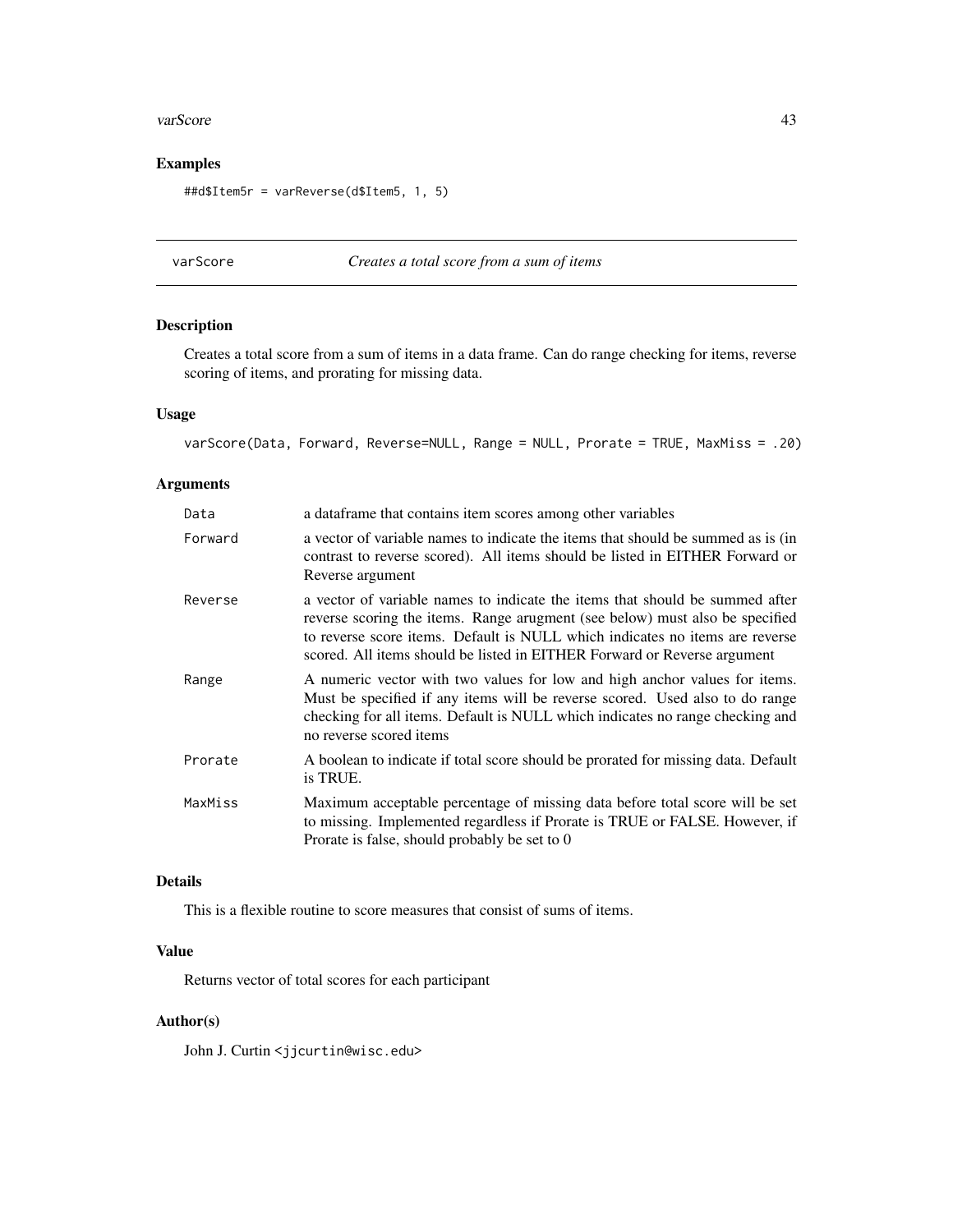44 varScore

```
##not run
##varScore(d, c('I1', 'I3', 'I4'), Reverse= c('I2', 'I5'),
## Range = c(1,5), Prorate=TRUE, MaxMiss = .25)
```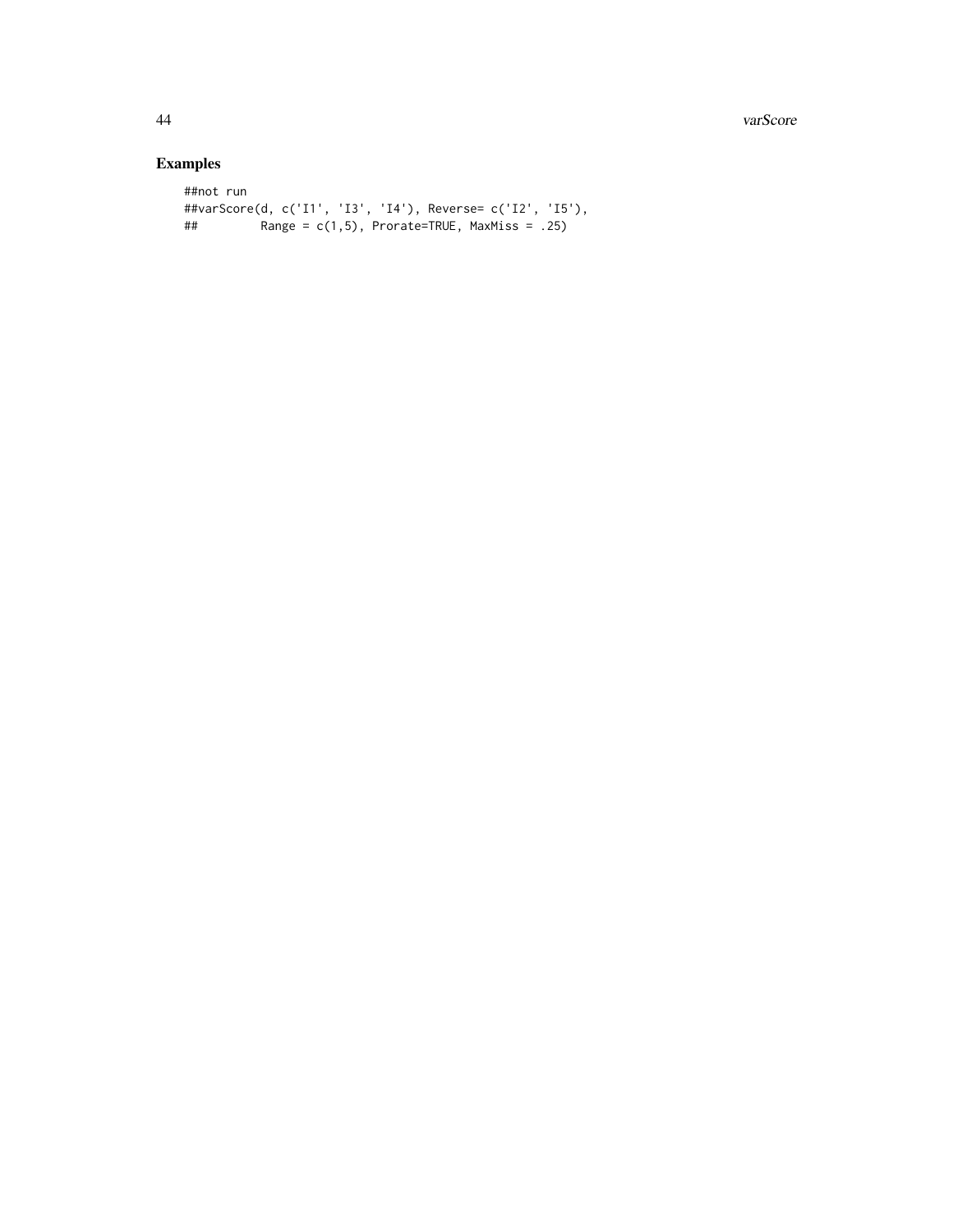# <span id="page-44-0"></span>Index

∗Topic datasets BAC , [2](#page-1-0) ∗Topic descriptives varPlot, [39](#page-38-0) ∗Topic graphic figAxis , [8](#page-7-0) figBarPlot , [9](#page-8-0) figConfidenceBand , [10](#page-9-0) figErrBars , [11](#page-10-0) figLabDefaults , [12](#page-11-0) figLayout , [12](#page-11-0) figLegend , [13](#page-12-0) figLines, [15](#page-14-0) figNewDevice , [16](#page-15-0) figPlotRegion , [17](#page-16-0) figPoints , [18](#page-17-0) figSetDefaults , [19](#page-18-0) figStripChart, [20](#page-19-0) figText, [20](#page-19-0) ∗Topic manip dfMerge , [3](#page-2-0) dfReadDat , [4](#page-3-0) dfRemoveCases , [5](#page-4-0) dfRownames, [6](#page-5-0) dfWriteDat , [7](#page-6-0) modelErrors, [28](#page-27-0) modelPower, [28](#page-27-0) modelR2 , [31](#page-30-0) varContrasts , [33](#page-32-0) varDescribe , [35](#page-34-0) varOdd , [37](#page-36-0) varPadString, [38](#page-37-0) varParse , [38](#page-37-0) varRecode , [40](#page-39-0) varRename , [41](#page-40-0) varReverse , [42](#page-41-0) varScore , [43](#page-42-0) ∗Topic regression modelAssumptions , [22](#page-21-0)

modelBoxCox, [23](#page-22-0) modelCaseAnalysis , [24](#page-23-0) modelCompare, 2<mark>5</mark> modelCorrectSE , [26](#page-25-0) modelEffectSizes , [27](#page-26-0) modelPredictions , [30](#page-29-0) modelSummary, [32](#page-31-0) varContrasts , [33](#page-32-0) varRegressors , [41](#page-40-0) ∗Topic summary varDescribeBy, [36](#page-35-0) BAC, [2](#page-1-0) contrasts , *[34](#page-33-0)* dfMerge , [3](#page-2-0) , *[22](#page-21-0)* dfReadDat , [4](#page-3-0) , *[22](#page-21-0)* dfRemoveCases , [5](#page-4-0) , *[22](#page-21-0)* dfRownames , [6](#page-5-0) , *[22](#page-21-0)* dfWriteDat , [7](#page-6-0) , *[22](#page-21-0)* figAxis, [8](#page-7-0) figBarPlot , [9](#page-8-0) figConfidenceBand , [10](#page-9-0) figErrBars , [11](#page-10-0) figLabDefaults , [12](#page-11-0) figLayout , [12](#page-11-0) figLegend, [13](#page-12-0) figLines, [15](#page-14-0) figNewDevice , [16](#page-15-0) figPlotRegion , [17](#page-16-0) figPoints , [18](#page-17-0) figSetDefaults , [19](#page-18-0) figStripChart , [20](#page-19-0) , *[22](#page-21-0)* figText, [20](#page-19-0) lm.boxCox *(*lmSupport-deprecated *)* , [21](#page-20-0) lm.codeRegressors *(*lmSupport-deprecated *)* , [21](#page-20-0)

lm.correctSE *(*lmSupport-deprecated *)* , [21](#page-20-0)